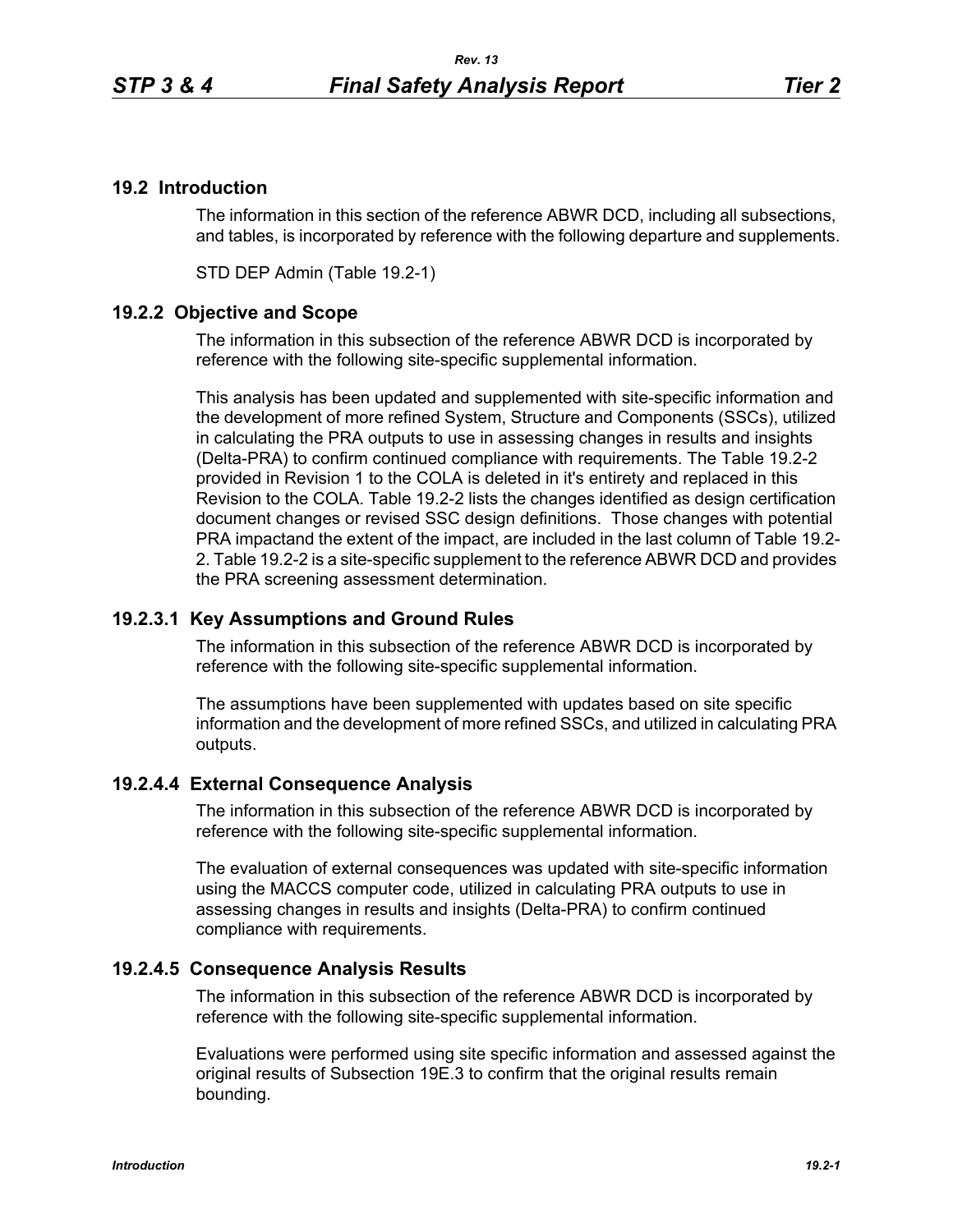|  |  | Table 19.2-1 Key PRA Assumptions |
|--|--|----------------------------------|
|--|--|----------------------------------|

| <b>Summary Assumptions</b>              | Reference<br><b>Subsection</b> | Confirming<br><b>Subsection</b> |
|-----------------------------------------|--------------------------------|---------------------------------|
| Reactor Service Water System Definition | 19D.6.4.2                      | <del>19.9.21</del> 19.9.26      |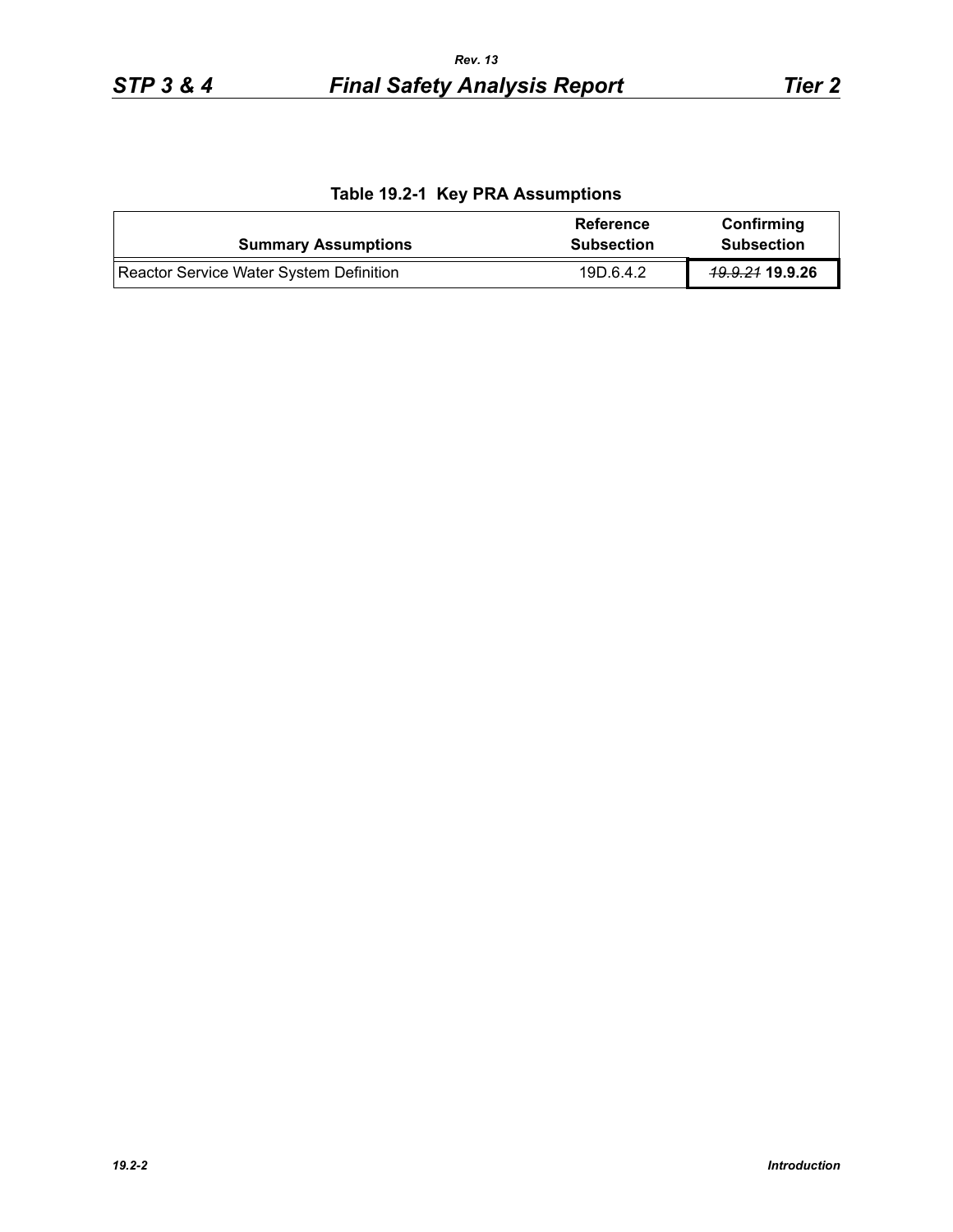| <b>Departure Number</b>                                                        | <b>Design Basis</b>                                                                                                                                                 | <b>US ABWR/STP Design Basis</b>                                                                                                                                                                                                                                                                                                                                                                                  | <b>Potential Impact on PRA</b><br>[STP COLA Section] |
|--------------------------------------------------------------------------------|---------------------------------------------------------------------------------------------------------------------------------------------------------------------|------------------------------------------------------------------------------------------------------------------------------------------------------------------------------------------------------------------------------------------------------------------------------------------------------------------------------------------------------------------------------------------------------------------|------------------------------------------------------|
| Tier 1 (T1) Changes                                                            |                                                                                                                                                                     |                                                                                                                                                                                                                                                                                                                                                                                                                  |                                                      |
| STD DEP T1 1.1-1<br>Definition of As-Built                                     |                                                                                                                                                                     | This departure modifies the FSAR,<br>Tier 1, Section 1.1 definition of as-<br>built to clarify that the determination<br>of physical properties of an as-built<br>structure, system, or component<br>may be based on measurements,<br>inspections, or tests that occur prior<br>to installation, provided that<br>subsequent fabrication, handling,<br>installation, and testing do not alter<br>the properties. | No effect on PRA, not modeled.                       |
| STD DEP T1 2.1-2<br>Reactor Pressure Vessel System                             | RIP motor casings do not have<br>cladding.                                                                                                                          | The RIP is a Toshiba design in<br>which the motor casings have<br>cladding near stretchtube portion<br>and end of casing.                                                                                                                                                                                                                                                                                        | No effect on PRA, not modeled.                       |
| STD .DEP T1 2.2-1<br>Control Systems Changes to Inputs,<br>Tests, and Hardware | The reference ABWR DCD Tier 1<br>Table 2.2.1 ITTAC Acceptance<br>Criteria for Item 11 states the "test<br>signals exists in only one control<br>channel at a time." | Only the power supply associated<br>with the one non-Class 1E<br>uninterruptible power supply being<br>tested will become inoperable and<br>both of the dual-redundant<br>controller channels remain<br>operational when this testing is<br>conducted. This change also<br>provides detail power supply design<br>of RCIS in COLA Section 7.7.1.2(5).                                                            | No effect on PRA, not modeled.                       |
| STD DEP T1 2.3-1<br>Deletion of MSIV Closure and<br>Scram on High Radiation    | Design included MSIV trip on high<br>radiation in steam tunnel                                                                                                      | No MSIV trip on high radiation in<br>steam tunnel                                                                                                                                                                                                                                                                                                                                                                | No effect on PRA, not modeled.                       |

Introduction *Introduction 19.2-3*

 $19.2 - 3$ 

*Rev. 13*<br>*Final Safety Analysis Report*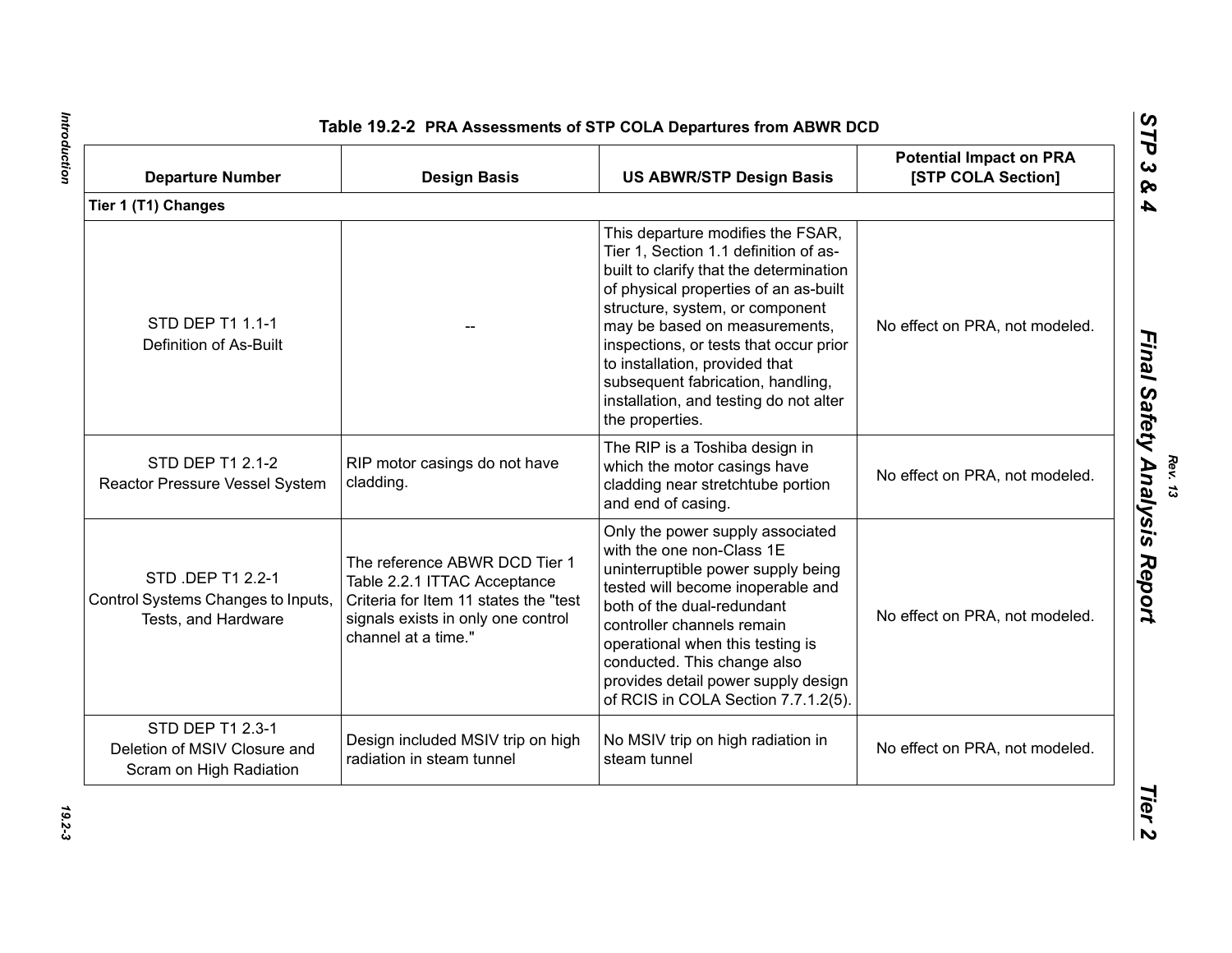|                                                                                 | <b>Design Basis</b>                                                                                                                                                                             | <b>US ABWR/STP Design Basis</b>                                                                                                                                                                       | <b>Potential Impact on PRA</b><br>[STP COLA Section]                                                                                                                                                                                                                                                                                              |
|---------------------------------------------------------------------------------|-------------------------------------------------------------------------------------------------------------------------------------------------------------------------------------------------|-------------------------------------------------------------------------------------------------------------------------------------------------------------------------------------------------------|---------------------------------------------------------------------------------------------------------------------------------------------------------------------------------------------------------------------------------------------------------------------------------------------------------------------------------------------------|
| STD DEP T1 2.4-1<br>Residual Heat Removal System and<br>Spent Fuel Pool Cooling | The ABWR has two RHR loops<br>connected to the Fuel Pool Cooling<br>and Cleanup System (FPCCS) with<br>normally closed interties to permit<br>supplemental cooling during<br>refueling outages. | The current design has three RHR<br>loops connected to the FPCCS with<br>normally closed interties to permit<br>additional supplemental cooling<br>during refueling outages to reduce<br>outage time. | Increasing the number of RHR<br>loops connected to FPCCS from<br>two to three is judged to have a<br>negligible impact on CDF. It is an<br>improvement in outage<br>management control for the spent<br>fuel cooling system. [See 19L.6.5,<br>19L.6.6 19L.8, 19L.9, Table 19L-9,<br>19Q.4.1, 19Q.4.2, 19Q.7.6,<br>19Q.7.7.1]                      |
| STD DEP T1 2.4-2<br>Feedwater Line Break Mitigation                             | For feedwater line break, feedwater<br>flow assumed to be unavailable<br>when hotwell inventory depleted, no<br>automatic isolation feedwater flow.                                             | Class 1E Breakers to trip<br>condensate pumps required based<br>on containment pressure analysis<br>from feedwater Line break.                                                                        | No effect on PRA, not modeled.<br>Feedwater line break mitigation not<br>specifically modeled.                                                                                                                                                                                                                                                    |
| STD DEP T1 2.4-3<br><b>RCIC Turbine/Pump</b>                                    | RCIC-Terry type turbine                                                                                                                                                                         | RCIC integrated pump and turbine                                                                                                                                                                      | The new RCIC system has been<br>designed for operation with fewer<br>support systems than the previous<br>design. This reduction of<br>operational dependencies is<br>expected to improve reliability. No<br>changes, other than editorial, to the<br>PRA. [See 19.3, 19.9.12, 19.9.30,<br>19.11, 19.13, 19K.3, 19K.11.1, 19K<br>Tables, 19M.6.3] |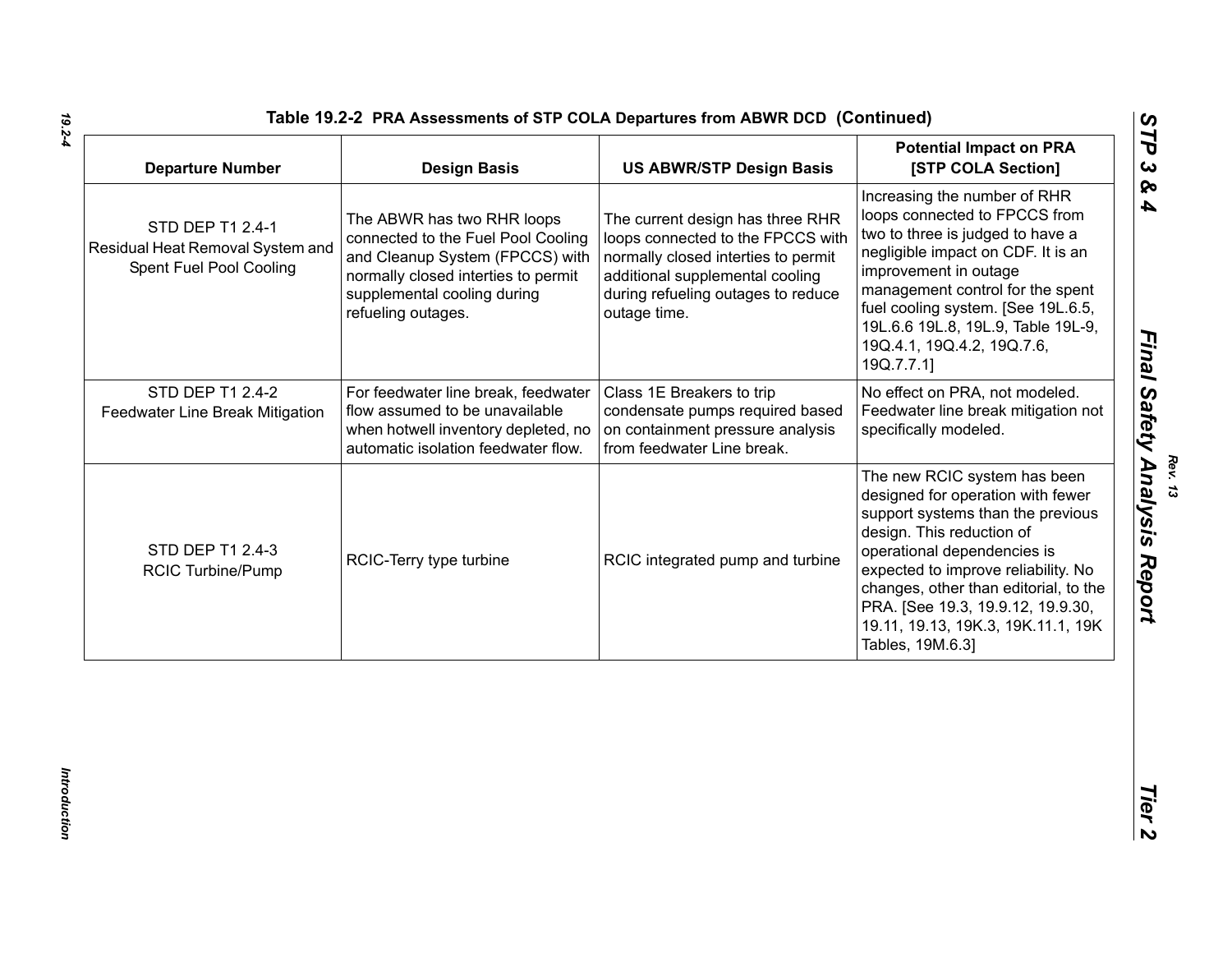| <b>Departure Number</b>                                                | <b>Design Basis</b>                                                                                                                                                                                                                                                                                                                                                                                                          | <b>US ABWR/STP Design Basis</b>                                                                                                                                                                                                                                                                                                                                                                                                                                                                                                                  | <b>Potential Impact on PRA</b><br>[STP COLA Section]                                                                       |
|------------------------------------------------------------------------|------------------------------------------------------------------------------------------------------------------------------------------------------------------------------------------------------------------------------------------------------------------------------------------------------------------------------------------------------------------------------------------------------------------------------|--------------------------------------------------------------------------------------------------------------------------------------------------------------------------------------------------------------------------------------------------------------------------------------------------------------------------------------------------------------------------------------------------------------------------------------------------------------------------------------------------------------------------------------------------|----------------------------------------------------------------------------------------------------------------------------|
| STD DEP T1 2.4-4<br>RHR, HPCF and RCIC<br>Turbine/Pump NPSH            | The original DCD provided a value<br>of 50% for debris blockage of the<br>suction strainers for purposes of<br>assuring adequate net positive<br>suction head (NPSH) margin for the<br>residual heat removal (RHR)<br>system, the high pressure core<br>flooder (HPCF) system, and the<br>reactor core isolation cooling<br>(RCIC) system. This value was<br>based on Regulatory Guide 1.82<br>Revision 0.                   | The design basis for the suction<br>strainers for STP 3&4 has been<br>updated to RG 1.82 Rev. 3, which<br>does not use the 50% blockage<br>criterion, but rather provides<br>guidance for mechanistically<br>determining debris head loss across<br>pump suction strainers.<br>This approach is an improvement in<br>that it uses a mechanistic evaluation<br>for debris blockage and not an<br>assumed value, thus providing a<br>better representation of the debris<br>blockage for purposes of the<br>required NPSH margin<br>determination. | No change to the ABWR PRA, no<br>change in function or failure data.                                                       |
| STP DEP T1 2.5-1                                                       | ABWR DCD discusses storage of<br>new fuel in the New Fuel Vault.                                                                                                                                                                                                                                                                                                                                                             | Departure removes fuel racks from<br>the New Fuel Vault and states that<br>new fuel will be stored in the Spent<br>Fuel Pool.                                                                                                                                                                                                                                                                                                                                                                                                                    | No effect on the PRA, not modeled.                                                                                         |
| STD DEP T1 2.10-1<br>Addition of<br><b>Condensate Booster</b><br>Pumps | The function of the CFS is to<br>receive condensate from the<br>condenser hotwells, supply<br>condensate to the Condensate<br>Purification System (CPS), and<br>deliver feedwater to the reactor.<br>Condensate is pumped from the<br>main condenser hotwell by the<br>condensate pumps, and passes<br>through the low pressure feedwater<br>heaters to the feedwater pumps.<br>(reference DCD Tier 1 Section<br>$2.10.2$ ). | The function of the CFS is to<br>receive condensate from the<br>condenser hotwells, supply<br>condensate to the CPS, and deliver<br>feedwater to the reactor.<br>Condensate is pumped from the<br>main condenser hotwell by the<br>condensate pumps, through the<br>CPS to the condensate booster<br>pumps, and passes through the low<br>pressure feedwater heaters to the<br>feedwater pumps.                                                                                                                                                  | No direct affect on the PRA,<br>editorial change to the PRA to<br>reflect the addition of the<br>condensate booster pumps. |

19.2-5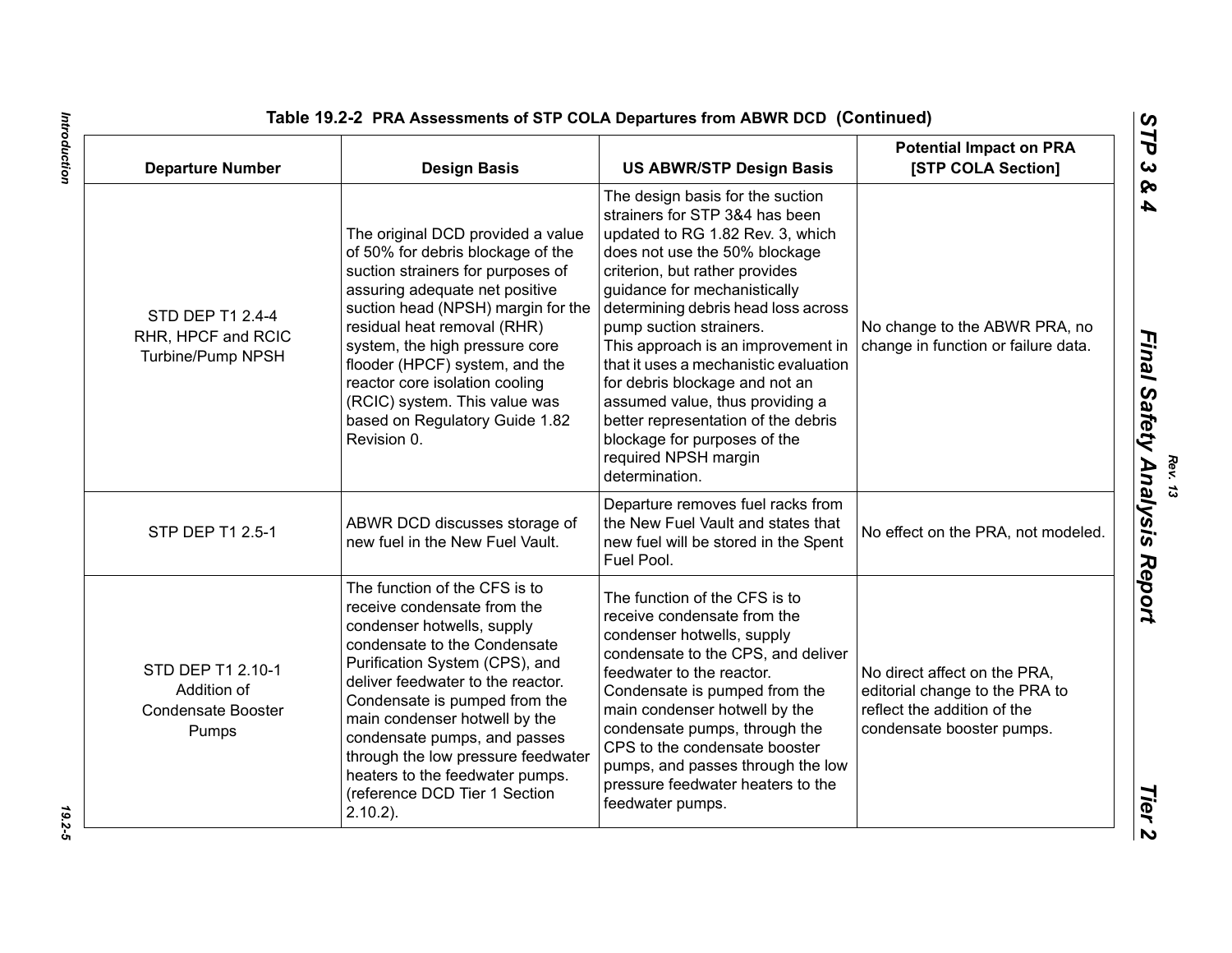| <b>Departure Number</b>                                                                        | <b>Design Basis</b>                                                                                                                                    | <b>US ABWR/STP Design Basis</b>                                                                                                                                                                                                                                                                                                                                                                    | <b>Potential Impact on PRA</b><br>[STP COLA Section]                |
|------------------------------------------------------------------------------------------------|--------------------------------------------------------------------------------------------------------------------------------------------------------|----------------------------------------------------------------------------------------------------------------------------------------------------------------------------------------------------------------------------------------------------------------------------------------------------------------------------------------------------------------------------------------------------|---------------------------------------------------------------------|
| STD DEP T1 2.12-1<br><b>Electrical Breaker/Fuse</b><br>Coordination and Low Voltage<br>Testing | <b>Electrical Power distribution</b><br>interrupting devices are coordinated<br>such that the interrupting device<br>closest to the fault opens first. | The description of interruption<br>device coordination has been<br>modified to include acceptable<br>industry practice with standards and<br>codes (e.g. IEEE 141, IEEE 242,<br>etc). Change is made to address the<br>exception to DCD Tier 1<br>requirements for circuits feeding<br>small loads in circuits with standard<br>size breakers/fuses for use in 120<br>Vac and 125Vdc panel boards. | No effect on PRA, not modeled.                                      |
| STD DEP T1 2.12-2<br><b>I&amp;C Power Divisions</b>                                            | Three Divisions of Safety-Related<br>Interruptible Instrument Power<br>(Division I, II, and III)                                                       | Four divisions of Safety-Related<br>Interruptible Instrument Power<br>(Division I, II, III, and IV) Division IV<br>powered from Division II 480V<br>MCC. Division IV power supplied to<br>the safety-related Distributed<br>Control and Information System<br>(DCIS) Division IV                                                                                                                   | No effect on the PRA, not modeled.<br>[See 19L.6.6, 19Q.4.4]        |
| STD DEP T1 2.14-1<br>Hydrogen Recombiner<br>Requirements<br>Elimination                        | Contains two redundant hydrogen<br>recombiners and safety related<br>oxygen/hydrogen analyzers.                                                        | Hydrogen recombiners are<br>eliminated and Hydrogen and<br>Oxygen analyzers are maintained,<br>however downgraded to nonsafety<br>related.                                                                                                                                                                                                                                                         | No effect on PRA, not modeled.<br>[See 19A, 19B, 19E, 19M]          |
| STD DEP T1 2.15-1<br>Radwaste Building Reclassification                                        | The radwaste building structure is<br>Seismic Category I.                                                                                              | The radwaste building structure is<br>not classified as Seismic Category I<br>consistent with the design for<br>previous nuclear plants and<br>Regulatory Guide 1.143, Rev. 2.                                                                                                                                                                                                                     | No effect on PRA, not modeled.<br>Editorial changes [See 19.4, 19H] |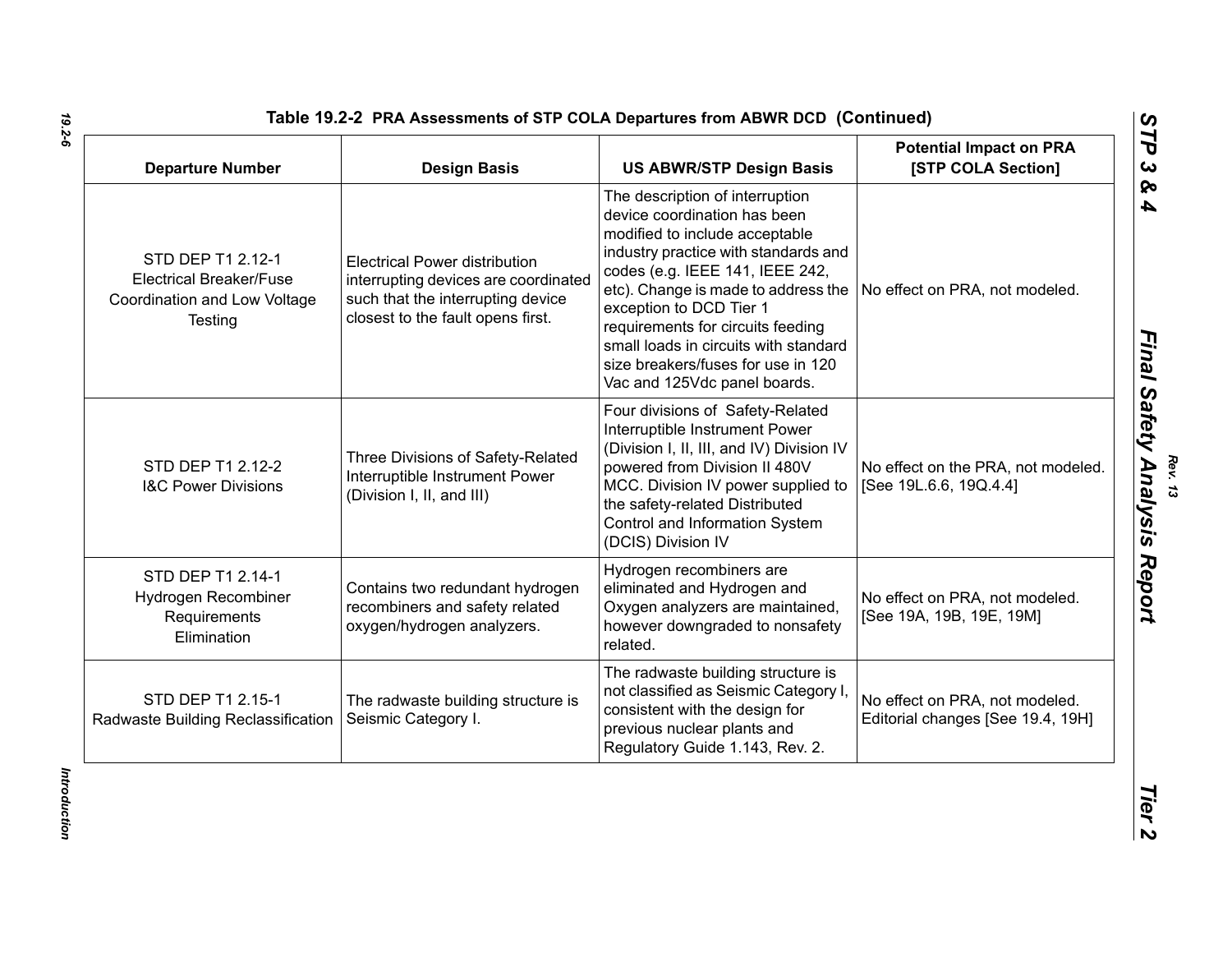|  | Table 19.2-2 PRA Assessments of STP COLA Departures from ABWR DCD (Continued) |  |  |
|--|-------------------------------------------------------------------------------|--|--|
|  |                                                                               |  |  |

| <b>ABWR DCD Tier 1 Subsection</b><br>2.15.5 describes the operation and<br>No direct effect on the PRA, not<br>setting of the Reactor Building<br>explicitly modeled. Equipment will<br>STD DEP T1 2.15-2<br>Safety-Related DG HVAC System<br>This departure revises the DG<br>be qualified for the environment. DG<br>to control temperature in the diesel<br>Diesel Generator Supplemental<br>engine room maximum temperature<br>control panels are cooled by reactor<br>limit during DG operation to 60° C.<br>generator (DG) engine rooms<br>Cooling<br>building HVAC in separate rooms<br>during DG operation and states the<br>and are not affected by this change.<br>maximum temperature limit in the<br>room is 50° C.<br>A review was performed to assess<br>the new proposed design effect on<br>the instrument fault trees and<br>The ABWR DCD inconsistently<br>The current design limits the<br>common cause failures of the I&C<br>describes an ESF architecture that<br>application of the dual train SLU<br>system described in the Chapter 19<br>sometimes applies a dual train SLU<br>architecture of the limited set of ESF<br>Appendix 19D fault trees and<br>structure for all ESF functions, while<br>functions. It also allows Remote<br>Appendix 19N CCF. Other than<br>at other times applies it to a very<br>STD DEP T1 3.4-1<br>DLCs to perform some control logic<br>nomenclature changes for the<br>limited set of ESF functions. The<br>functions. It also replaces the<br>functions modeled, no changes to<br>Safety-Related I&C Architecture<br>ABWR DCD also describes RMUs<br>concept of CMUs in the control<br>the PRA I&C models were made.<br>as strictly processing input and | <b>Potential Impact on PRA</b><br>[STP COLA Section] | <b>US ABWR/STP Design Basis</b>    | <b>Design Basis</b>                 | <b>Departure Number</b> |
|----------------------------------------------------------------------------------------------------------------------------------------------------------------------------------------------------------------------------------------------------------------------------------------------------------------------------------------------------------------------------------------------------------------------------------------------------------------------------------------------------------------------------------------------------------------------------------------------------------------------------------------------------------------------------------------------------------------------------------------------------------------------------------------------------------------------------------------------------------------------------------------------------------------------------------------------------------------------------------------------------------------------------------------------------------------------------------------------------------------------------------------------------------------------------------------------------------------------------------------------------------------------------------------------------------------------------------------------------------------------------------------------------------------------------------------------------------------------------------------------------------------------------------------------------------------------------------------------------------------------------------------------------------------------------------------------------------------------|------------------------------------------------------|------------------------------------|-------------------------------------|-------------------------|
|                                                                                                                                                                                                                                                                                                                                                                                                                                                                                                                                                                                                                                                                                                                                                                                                                                                                                                                                                                                                                                                                                                                                                                                                                                                                                                                                                                                                                                                                                                                                                                                                                                                                                                                      |                                                      |                                    |                                     |                         |
| in the control room that perform all<br>conclusions of the PRA were<br>Room Multiplexing Units) strictly<br>of the 2-out-of-4 voting trip logic.<br>identified as a result of this review.<br>perform logic control.<br>[See 19.1, 19.3, 19.7, 19.8, 19.9.8,<br>19.11, 19K Tables, 19M, 19N, 19Q,<br>19QC]                                                                                                                                                                                                                                                                                                                                                                                                                                                                                                                                                                                                                                                                                                                                                                                                                                                                                                                                                                                                                                                                                                                                                                                                                                                                                                                                                                                                           | No change to the results or                          | room with Voter Logic Units (VLUs) | output signals, while CMUs (Control |                         |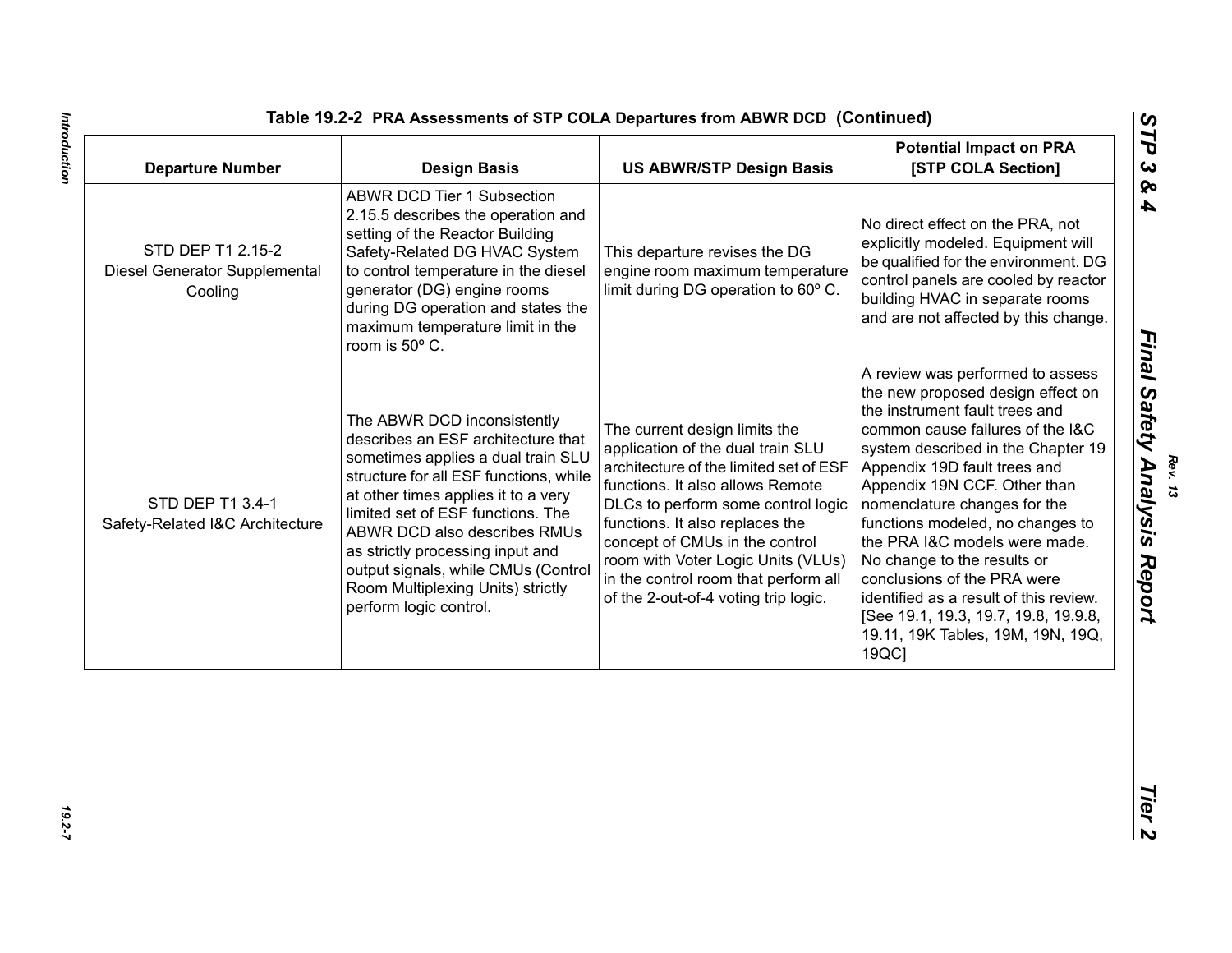| Table 19.2-2 PRA Assessments of STP COLA Departures from ABWR DCD (Continued) |  |
|-------------------------------------------------------------------------------|--|
|                                                                               |  |

| <b>Departure Number</b>                      | <b>Design Basis</b>                                                                                                                                                            | <b>US ABWR/STP Design Basis</b>                                                                                                                                                                                                                                                                                                                                                                                                                                                                                                                                                                                                                         | <b>Potential Impact on PRA</b><br>[STP COLA Section]                                                                                                                                                                           |
|----------------------------------------------|--------------------------------------------------------------------------------------------------------------------------------------------------------------------------------|---------------------------------------------------------------------------------------------------------------------------------------------------------------------------------------------------------------------------------------------------------------------------------------------------------------------------------------------------------------------------------------------------------------------------------------------------------------------------------------------------------------------------------------------------------------------------------------------------------------------------------------------------------|--------------------------------------------------------------------------------------------------------------------------------------------------------------------------------------------------------------------------------|
| STP DEP T1 5.0-1<br><b>Site Parameters</b>   | Site parameters were chosen to<br>bound most potential US sites.                                                                                                               | The design basis flood level is<br>based on a main cooling reservoir<br>failure. The maximum precipitation<br>rate for rainfall is increased from<br>49.3 cm/hr to 50.3 cm/hr based on<br>meteorology studies. The humidity<br>as measured from wet bulb<br>temperature has been increased.<br>The STP site does not satisfy the<br>minimum shear wave velocity of<br>305 m/s (1000 ft/s). The shear wave<br>velocity varies horizontally within a<br>soil strata and vertically with depth.<br>A site-specific soil structure<br>interaction (SSI) analysis has been<br>performed to confirm that the site<br>specific SSI is bound by the DCD<br>SSI. | The design basis external flood is<br>included in the PRA. [See 19.3,<br>19.8, 19.9, 19.11, 19.13, 19K, 19Q,<br>and 19R]. The humidity,<br>precipitation rate, and shear wave<br>velocity exceptions do not affect the<br>PRA. |
|                                              | Tier 2 (T2) Changes Affecting Technical Specifications, Prior NRC Approval Required                                                                                            |                                                                                                                                                                                                                                                                                                                                                                                                                                                                                                                                                                                                                                                         |                                                                                                                                                                                                                                |
| STD DEP 6.2-2<br><b>Containment Analysis</b> | DCD assumptions resulted in<br>potentially non-conservative<br>calculated containment temperature<br>and pressure responses following a<br>feedwater line or steam line break. | Design assumptions for Feedwater<br>Line Break (FWLB) have been<br>updated. ANSI/ANS 5.1 1979 sets<br>forth methods for calculating decay<br>heat power from fission products,<br>U239 and Np239 following<br>shutdown of light water reactors.                                                                                                                                                                                                                                                                                                                                                                                                         | No effect on the PRA, not modeled.                                                                                                                                                                                             |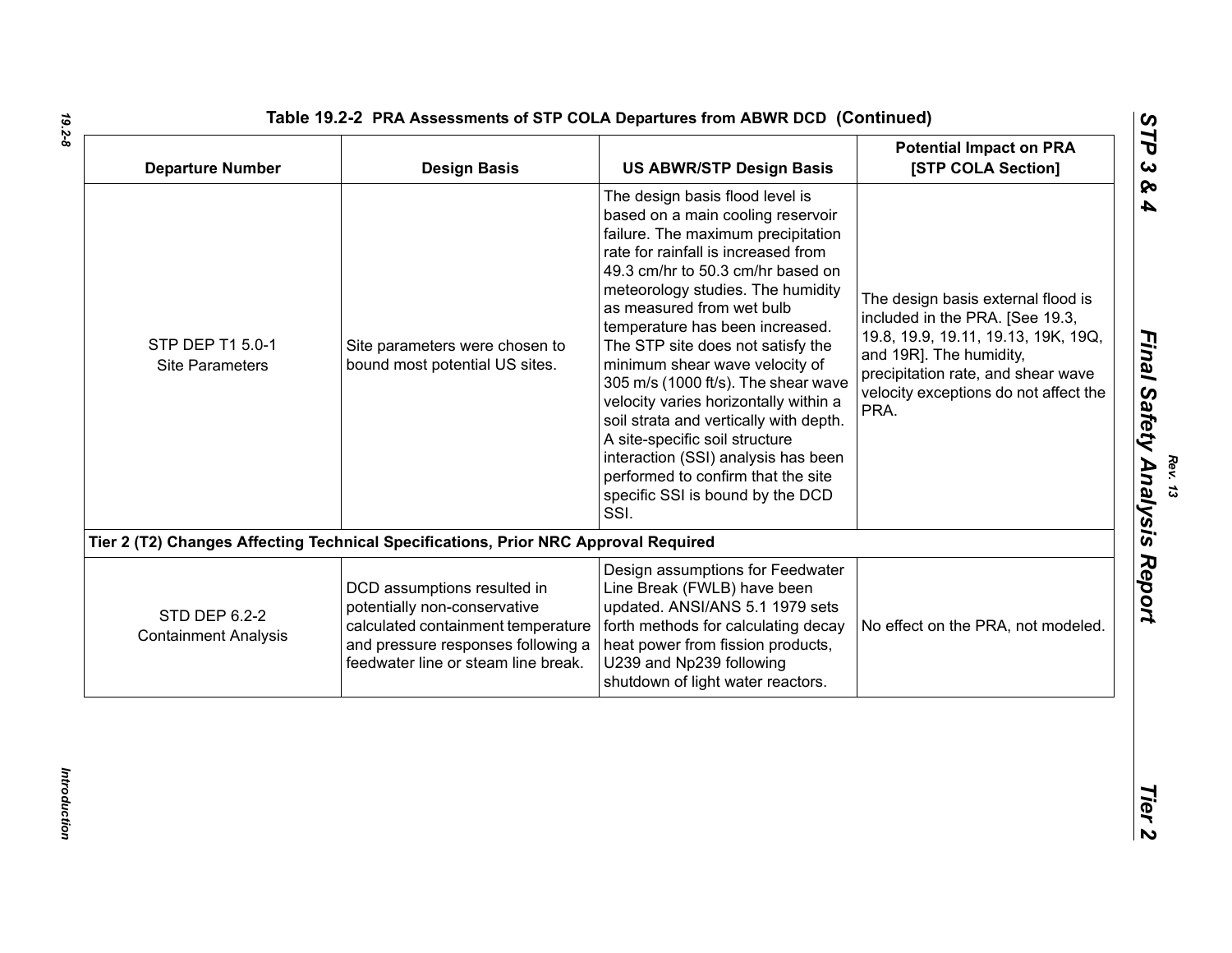| <b>Departure Number</b>                                                         | <b>Design Basis</b>                                                                                                                                                                                     | <b>US ABWR/STP Design Basis</b>                                                                                                                                                                                                                                                           | <b>Potential Impact on PRA</b><br>[STP COLA Section] |
|---------------------------------------------------------------------------------|---------------------------------------------------------------------------------------------------------------------------------------------------------------------------------------------------------|-------------------------------------------------------------------------------------------------------------------------------------------------------------------------------------------------------------------------------------------------------------------------------------------|------------------------------------------------------|
| STD DEP 7.3-12<br>Leak Detection and Isolation<br><b>System Sump Monitoring</b> |                                                                                                                                                                                                         | Technical Specification 3.4.3 (LCO,<br>Actions B.1 and B.2, SR 3.4.3.1)<br>and its associated Bases<br>(Applicable Safety Analysis, LCO,<br>Actions B.1 and B.2) are changed to<br>show the new leakage values and<br>the addition of an "increase in<br>unidentified leakage" parameter. | No effect on the PRA, not modeled.                   |
| STD DEP 7.3-17<br><b>ADS Electrical Interface</b>                               |                                                                                                                                                                                                         | This change clarifies that the control<br>logic is only performed in Division I,<br>II, and III, conforming with the three<br>divisions of ECCS, however sensor<br>signals come from all four divisions.                                                                                  | No change to the PRA.<br>Clarification to text.      |
| STD DEP 7.5-1<br>Post-Accident Monitoring (Drywell<br>Pressure)                 | The details of the Post Accident<br>Monitoring System (PAM) and Post<br>Accident Sampling System (PAS)<br>do not fully comply with subsequent<br>regulatory updated requirements<br>related to RG 1.97. | The PAM and PAS will be designed<br>to fully comply with RG 1.97.                                                                                                                                                                                                                         | No effect on the PRA, not modeled.                   |
| STD DEP 7.7-10<br>Control Pod Drive Control System                              |                                                                                                                                                                                                         | The CRT display is replaced with<br>the RCIS Dedicated Operator<br>Interface, a flat panel touch screen.<br>A discussion of the DADI opfersing                                                                                                                                            | No offect on the DDA not modeled                     |

| <b>Departure Number</b>                                                         | <b>Design Basis</b>                                                                                                                                                                                     | <b>US ABWR/STP Design Basis</b>                                                                                                                                                                                                                                                           | <b>Potential Impact on PRA</b><br>[STP COLA Section] |
|---------------------------------------------------------------------------------|---------------------------------------------------------------------------------------------------------------------------------------------------------------------------------------------------------|-------------------------------------------------------------------------------------------------------------------------------------------------------------------------------------------------------------------------------------------------------------------------------------------|------------------------------------------------------|
| STD DEP 7.3-12<br>Leak Detection and Isolation<br><b>System Sump Monitoring</b> |                                                                                                                                                                                                         | Technical Specification 3.4.3 (LCO,<br>Actions B.1 and B.2, SR 3.4.3.1)<br>and its associated Bases<br>(Applicable Safety Analysis, LCO,<br>Actions B.1 and B.2) are changed to<br>show the new leakage values and<br>the addition of an "increase in<br>unidentified leakage" parameter. | No effect on the PRA, not modeled.                   |
| STD DEP 7.3-17<br><b>ADS Electrical Interface</b>                               |                                                                                                                                                                                                         | This change clarifies that the control<br>logic is only performed in Division I,<br>II, and III, conforming with the three<br>divisions of ECCS, however sensor<br>signals come from all four divisions.                                                                                  | No change to the PRA.<br>Clarification to text.      |
| <b>STD DEP 7.5-1</b><br>Post-Accident Monitoring (Drywell<br>Pressure)          | The details of the Post Accident<br>Monitoring System (PAM) and Post<br>Accident Sampling System (PAS)<br>do not fully comply with subsequent<br>regulatory updated requirements<br>related to RG 1.97. | The PAM and PAS will be designed<br>to fully comply with RG 1.97.                                                                                                                                                                                                                         | No effect on the PRA, not modeled.                   |
| STD DEP 7.7-10<br>Control Rod Drive Control System<br>Interface                 |                                                                                                                                                                                                         | The CRT display is replaced with<br>the RCIS Dedicated Operator<br>Interface, a flat panel touch screen.<br>A discussion of the RAPI enforcing<br>rod blocks based upon signals<br>external and internal to the system<br>is added.                                                       | No effect on the PRA, not modeled.                   |
| STD DEP 7.7-18<br>RCIS Operator Interface                                       |                                                                                                                                                                                                         | New annunciation (alarms) for the<br>RCIS - Rod insert block and RWM<br>Trouble. Some status information is<br>now shown on MCRP display. Logic<br>and control actions available on the<br>Dedicated Operator's Panel.                                                                    | No change to the PRA.<br>Clarification to text.      |

# *Introduction 19.2-9* 19.2-9

Introduction  $\blacksquare$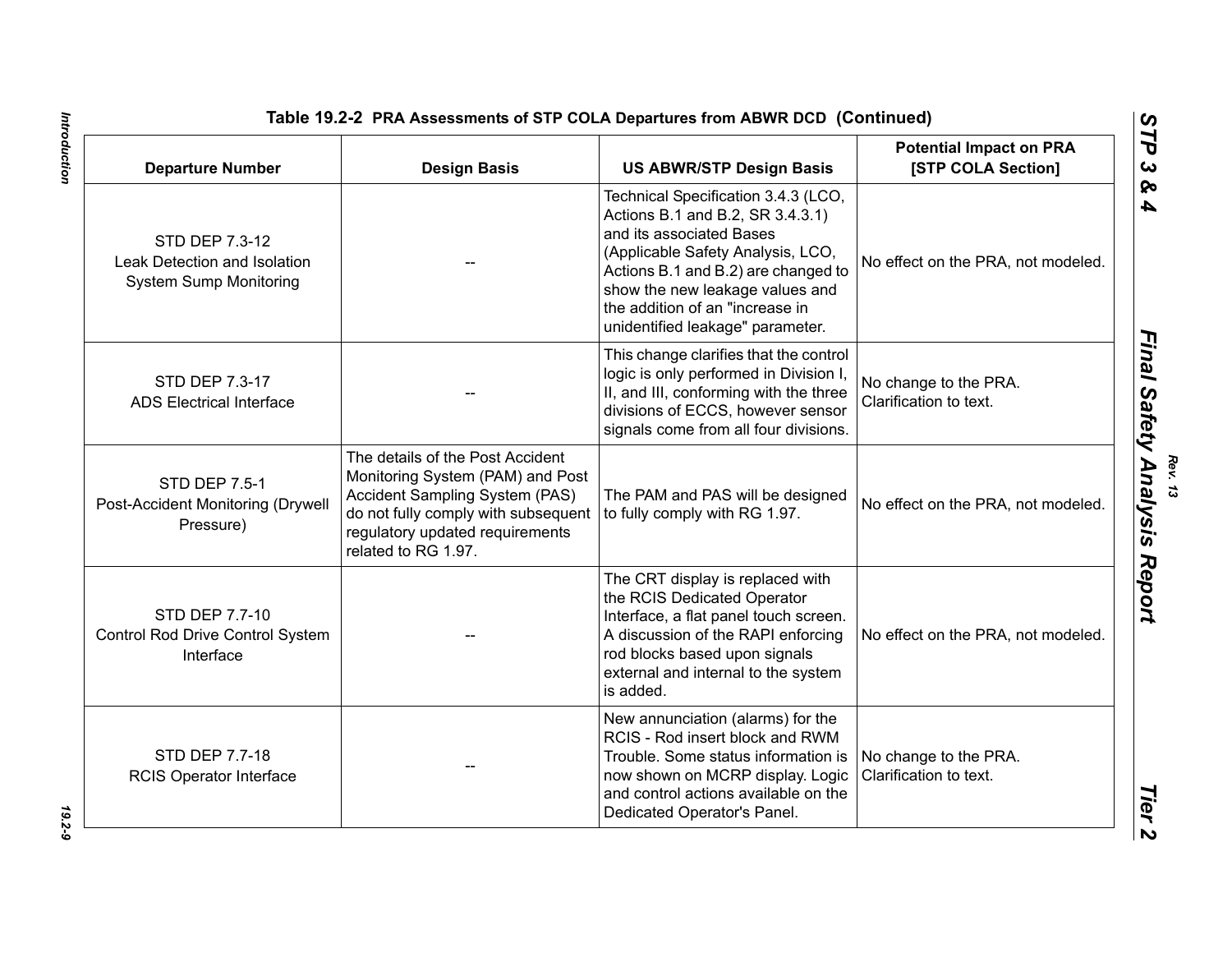| <b>Departure Number</b>                                                  | <b>Design Basis</b>                                      | <b>US ABWR/STP Design Basis</b>                                                                                                                                                                                                                                                                                                                                                                                                                                                                        | <b>Potential Impact on PRA</b><br>[STP COLA Section]                                                                                                                                                                                                                                                                                                                                                                                                                                                                                   |
|--------------------------------------------------------------------------|----------------------------------------------------------|--------------------------------------------------------------------------------------------------------------------------------------------------------------------------------------------------------------------------------------------------------------------------------------------------------------------------------------------------------------------------------------------------------------------------------------------------------------------------------------------------------|----------------------------------------------------------------------------------------------------------------------------------------------------------------------------------------------------------------------------------------------------------------------------------------------------------------------------------------------------------------------------------------------------------------------------------------------------------------------------------------------------------------------------------------|
| <b>STD DEP 8.3-1</b><br>Plant Medium Voltage Electrical<br>System Design | Only 6.9kV; ESF busses fed directly<br>from UAT and RAT. | Two medium voltage systems 13.8<br>kV/4.6 kV. PG buses changed to<br>13.8 kV. Class 1E and PIP buses<br>changed to 4.16 kV. Class 1E<br>4.16kV still fed directly from Unit<br>Auxiliary Transformers (UATs). Two<br><b>Reserve Auxiliary Transformers</b><br>(RATs). 13.8 kV Combustion<br>Turbine Generator with increased<br>rating (20 Mwe). Emergency Diesel<br>Generator changed to 4.16 kV,<br>rating increased to 7200 kW. Larger<br>RATs and UATs. Larger capacity<br>Main Power Transformer. | A delta-PRA assessment was<br>performed using system fault trees<br>on Figures 19D6.11, 12, & 13. The<br>only change other than editorial to<br>the fault trees is the addition of<br>several breakers from the 13.8 kV<br>CTG to the 4.16kV Class 1E buses<br>and 4.16kV PIP buses. Changes<br>incorporated into various sections of<br>Chapter 19 that refer to the<br>condensate pump and condensate<br>booster pump being able to connect<br>to CTG. [See 19.3, 19.7.3, 19.11,<br>19B, 19K Tables, 19L.8, and Table<br>19L-9, 19Q] |
| STP DEP 8.3-3<br>Electrical Site-Specific Power and<br>Other Changes     |                                                          | Site specific changes include diesel<br>generator loading calculations for<br>sizing and drawing single lines to<br>add site-specific power centers and<br>motor control centers.                                                                                                                                                                                                                                                                                                                      | No change to the PRA.<br>Clarification to text.                                                                                                                                                                                                                                                                                                                                                                                                                                                                                        |
|                                                                          |                                                          |                                                                                                                                                                                                                                                                                                                                                                                                                                                                                                        |                                                                                                                                                                                                                                                                                                                                                                                                                                                                                                                                        |
|                                                                          |                                                          |                                                                                                                                                                                                                                                                                                                                                                                                                                                                                                        |                                                                                                                                                                                                                                                                                                                                                                                                                                                                                                                                        |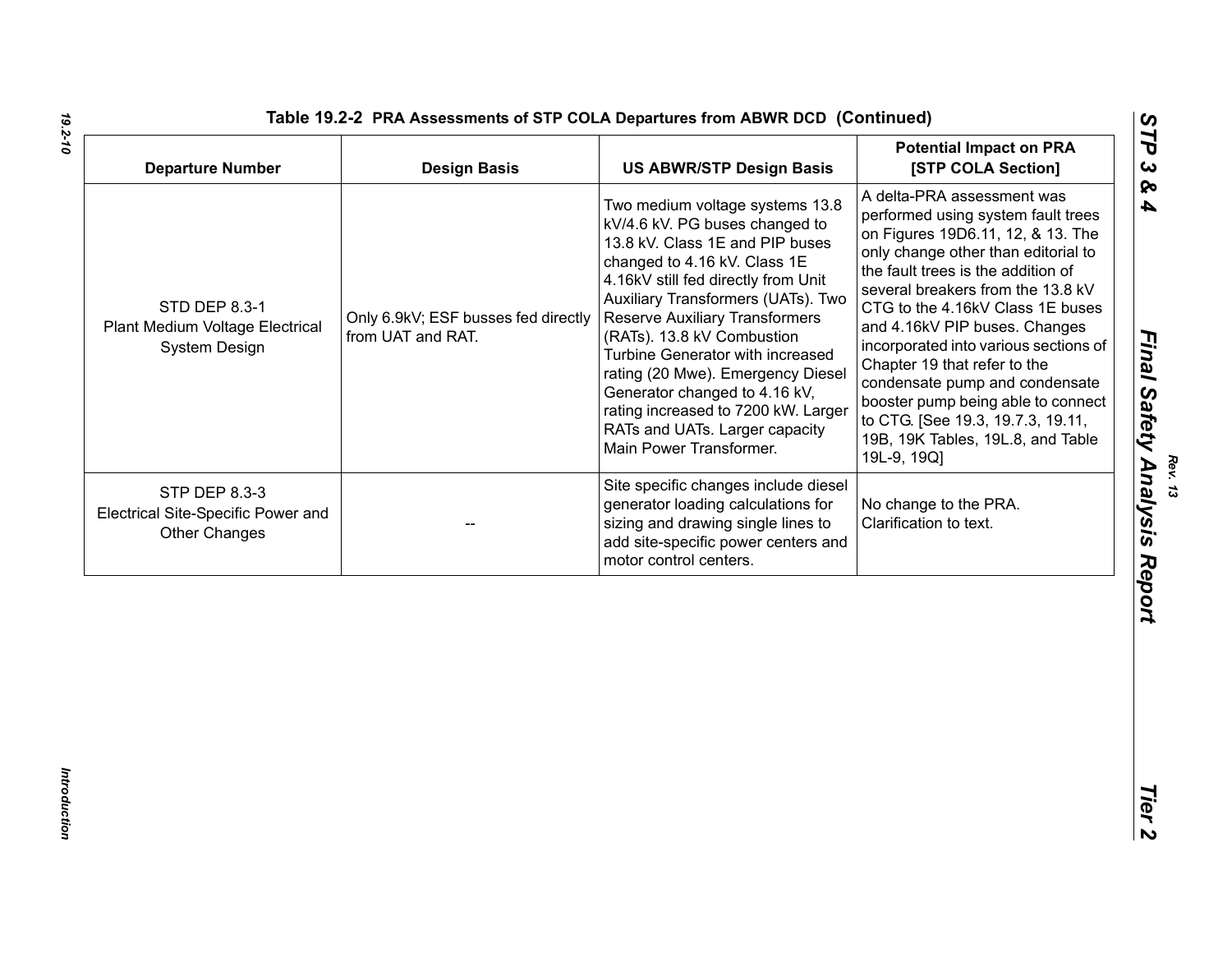| Table 19.2-2 PRA Assessments of STP COLA Departures from ABWR DCD (Continued) |  |  |
|-------------------------------------------------------------------------------|--|--|
|-------------------------------------------------------------------------------|--|--|

| <b>Departure Number</b>                           | <b>Design Basis</b>                                                                                                                                                                                                                                                                                                                                                                                                                                                                                                                                | <b>US ABWR/STP Design Basis</b>                                                                                                                                                                                                                                                                                                                                                                                                                                                      | <b>Potential Impact on PRA</b><br>[STP COLA Section]                                                                                                               |
|---------------------------------------------------|----------------------------------------------------------------------------------------------------------------------------------------------------------------------------------------------------------------------------------------------------------------------------------------------------------------------------------------------------------------------------------------------------------------------------------------------------------------------------------------------------------------------------------------------------|--------------------------------------------------------------------------------------------------------------------------------------------------------------------------------------------------------------------------------------------------------------------------------------------------------------------------------------------------------------------------------------------------------------------------------------------------------------------------------------|--------------------------------------------------------------------------------------------------------------------------------------------------------------------|
| STD DEP 10.4-5<br>Condensate and Feedwater System | 3 Variable Speed (ASD driven)<br>Reactor FW Pumps (booster and<br>main pump), 33-67% NBR capacity<br>and a Flow Control Valve in HP<br>Heater Bypass line for<br>startup/shutdown reactor level<br>control. Normal rated power<br>operation is with all 3 MD Reactor<br><b>FW Pumps operating. If one</b><br>operating Reactor Feedwater Pump<br>trips, the other 2 operating reactor<br>FW pumps must increase speed<br>and discharge flows to maintain<br>rated power operation. FWCS<br>design for DCD is based upon<br>above FW system design. | 4 Variable Speed (ASD driven)<br>Reactor FW Pumps and 4<br>condensate booster pumps, Low<br>Flow Control Valve that provides for<br>level control during<br>startup/shutdown. Normal rated<br>power operation is with 3 MD<br>Reactor FW Pumps operating and<br>one in auto standby. If one<br>operating Reactor FW Pump trips,<br>the Reactor FW Pump in auto start<br>is not successful, automatic power<br>reduction (by recirculation runback)<br>occurs to avoid reactor scram. | No direct effect on the PRA,<br>editorial change to the PRA to<br>reflect the addition of the<br>condensate booster pumps. [See<br>19.1, 19.3, 19.9, 19L, and 19Q] |
|                                                   |                                                                                                                                                                                                                                                                                                                                                                                                                                                                                                                                                    |                                                                                                                                                                                                                                                                                                                                                                                                                                                                                      |                                                                                                                                                                    |
|                                                   |                                                                                                                                                                                                                                                                                                                                                                                                                                                                                                                                                    |                                                                                                                                                                                                                                                                                                                                                                                                                                                                                      |                                                                                                                                                                    |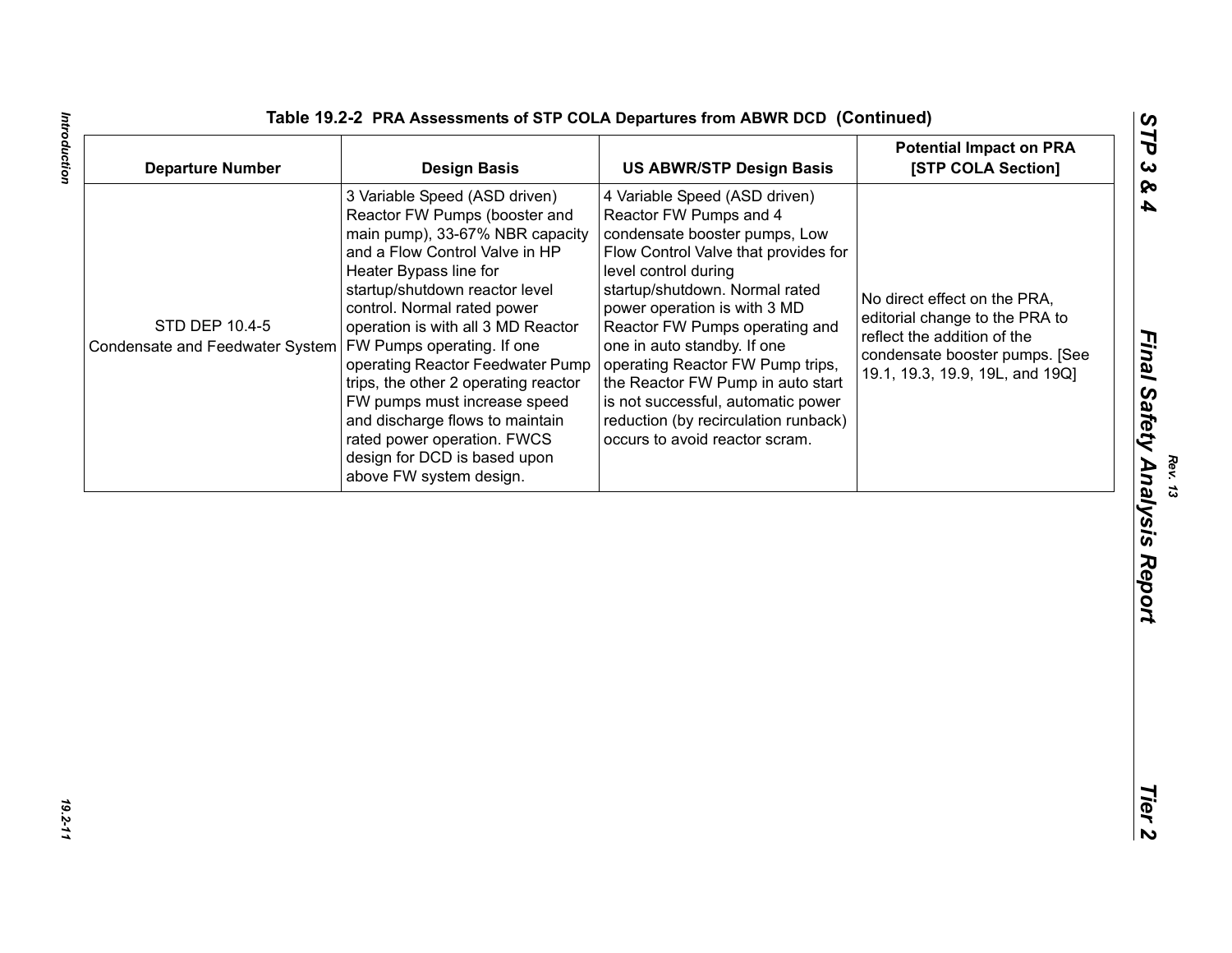| <b>Departure Number</b>                           | <b>Design Basis</b>                                                                              | <b>US ABWR/STP Design Basis</b>                                                                                                                                                                                                                                                                                                                                                                                                                                                                                                                                                                                                                                                                                                                                  | <b>Potential Impact on PRA</b><br>[STP COLA Section]                                                                                  |
|---------------------------------------------------|--------------------------------------------------------------------------------------------------|------------------------------------------------------------------------------------------------------------------------------------------------------------------------------------------------------------------------------------------------------------------------------------------------------------------------------------------------------------------------------------------------------------------------------------------------------------------------------------------------------------------------------------------------------------------------------------------------------------------------------------------------------------------------------------------------------------------------------------------------------------------|---------------------------------------------------------------------------------------------------------------------------------------|
|                                                   | Tier 2 (T2) Changes Requiring Prior NRC Approval (Other than Affecting Technical Specifications) |                                                                                                                                                                                                                                                                                                                                                                                                                                                                                                                                                                                                                                                                                                                                                                  |                                                                                                                                       |
| STD DEP 3B-2<br><b>Revised Pool Swell</b>         |                                                                                                  | The COL applicant no longer has<br>access to the analytical codes<br>described in DCD Section 3B<br>Reference 14, and an alternate<br>method is used to perform the<br>revised pool swell analysis. This<br>alternate method utilizes a<br>calculation approach that is similar<br>to the DCD approach; however, it<br>uses some different assumptions<br>and different analytical software for<br>implementation of the analysis. The<br>use of this alternate method to<br>assess the pool swell results for the<br>changes in the containment<br>pressure response provides<br>accurate results that are used as<br>input for the wetwell internals<br>design, and assures that these<br>components will be adequately<br>designed for the appropriate loads. | No effect on the PRA. The change<br>modifies an analysis method used<br>in containment design.                                        |
| Tier 2 (T2) Changes                               |                                                                                                  |                                                                                                                                                                                                                                                                                                                                                                                                                                                                                                                                                                                                                                                                                                                                                                  |                                                                                                                                       |
|                                                   |                                                                                                  |                                                                                                                                                                                                                                                                                                                                                                                                                                                                                                                                                                                                                                                                                                                                                                  |                                                                                                                                       |
| <b>STD DEP 1.1-1</b><br>Type of License Required  | ABWR DCD was submitted for<br>Design Certification.                                              | The COLA is submitted to receive a<br>Class 103 Combined License under<br>10 CFR 52.                                                                                                                                                                                                                                                                                                                                                                                                                                                                                                                                                                                                                                                                             | No effect on the PRA, not modeled.                                                                                                    |
| <b>STP DEP 1.1-2</b><br>Dual Units at STP 3 and 4 | Single Unit site.                                                                                | Dual Unit site with common fire<br>protection system.                                                                                                                                                                                                                                                                                                                                                                                                                                                                                                                                                                                                                                                                                                            | No direct effect on the PRA,<br>editorial changes for fire protection<br>system [See Chapter 191.3.1, 19L.8,<br>19M.6.3, and 19Q.4.4] |

Introduction *Introduction*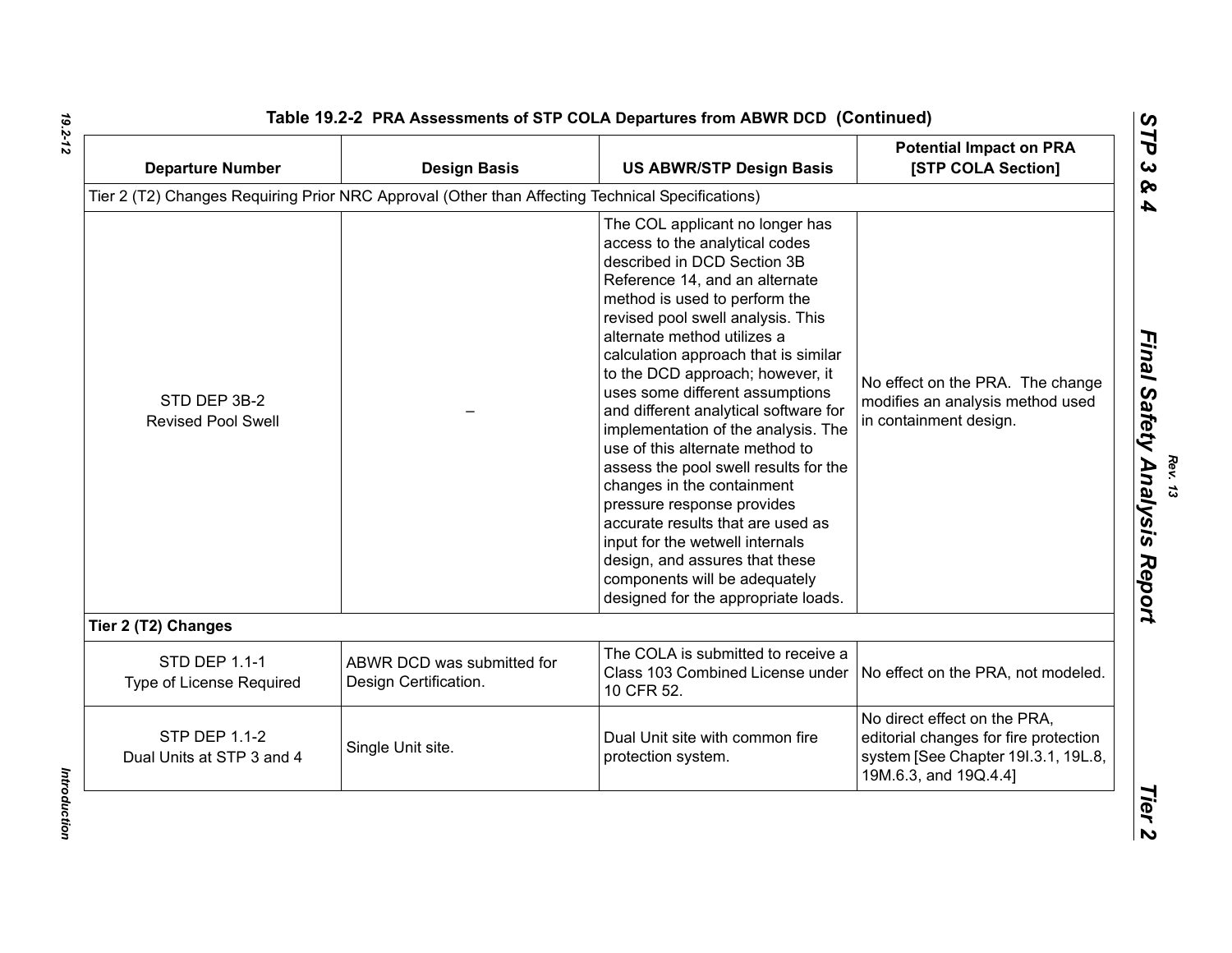| <b>Departure Number</b>                                                                  | <b>Design Basis</b>                                                                                                           | <b>US ABWR/STP Design Basis</b>                                                                                                                           | <b>Potential Impact on PRA</b><br>[STP COLA Section]                                                                                                                                                                                                                                                                                         |
|------------------------------------------------------------------------------------------|-------------------------------------------------------------------------------------------------------------------------------|-----------------------------------------------------------------------------------------------------------------------------------------------------------|----------------------------------------------------------------------------------------------------------------------------------------------------------------------------------------------------------------------------------------------------------------------------------------------------------------------------------------------|
| <b>STD DEP 1.2-1</b><br><b>Control Building Annex</b>                                    | <b>Control Rod Drive Motor-Generator</b><br>sets in Control Building.                                                         | Control rod drive motor generators<br>and supporting equipment moved to<br>Control Building annex.                                                        | No direct effect on PRA, editorial<br>changes in 19M.6.3 for Fire Hazard<br>reduction.                                                                                                                                                                                                                                                       |
| <b>STP DEP 1.2-2</b><br><b>Turbine Building</b>                                          | A natural draft cooling tower is used<br>for the heat sink.                                                                   | <b>Turbine Generator differs</b><br>dimensionally, the main cooling<br>reservoir is used for the heat sink.                                               | No direct effect on the PRA,<br>editorial change in 19R for level<br>monitors associated with condenser<br>cooling water and 19M for the<br>evaluation of the effects on turbine<br>building FIVE analysis.                                                                                                                                  |
| STD DEP 1.8-1<br>Tier 2 Codes, Standards, and<br><b>Regulatory Guide Edition Changes</b> | The Civil design based on ASME<br>B&PV Code Section III Division 2-<br>1989, ACI 349-1980, and 1991<br>Uniform Building Code. | The Civil design based on ASME<br>B&PV Code Section III Division 2-<br>2001 with 2003 Addenda, ACI 349-<br>1997, and 2006 International<br>Building Code. | No effect on PRA, not modeled.                                                                                                                                                                                                                                                                                                               |
| STD DEP 1.AA-1<br><b>Shielding Design Review</b>                                         | Appendix 1AA provides the<br>integrated doses for environmental<br>qualification of safetyrelated<br>equipment.               | Doses have been re-evaluated<br>incorporating results of design<br>detailing.                                                                             | No effect on PRA, not modeled<br>[design dose rates typically not<br>modeled in a PRA].                                                                                                                                                                                                                                                      |
| <b>STD DEP 2.2-5</b><br><b>CRAC2 and MAACS Codes</b>                                     | CRAC2 computer code is used for<br>accident analysis.                                                                         | MAACS computer code is used for<br>accident analysis, an improvement<br>over CRAC2.                                                                       | No direct effect on the PRA, no<br>change to generic siting<br>consequence analysis of the DCD.<br>Site-specific consequence analysis<br>uses new MAACS consequence<br>analysis code. [See FSAR 2.2.2 and<br>2.3.3 for COL License Information<br>Item 2.42, the Environmental<br>Report, Chapter 7.2, FSAR<br>19.2.4.4, 19.3.4, 19E, 19E.3] |
| <b>STP DEP 3.5-1</b><br><b>Missile Protection</b>                                        | Not required for single unit design,<br>favorable orientation.                                                                | Provides Site Specific information<br>relating to main steam turbine<br>orientation in relation to essential<br>systems of adjoining units.               | No effect on the PRA, not modeled.                                                                                                                                                                                                                                                                                                           |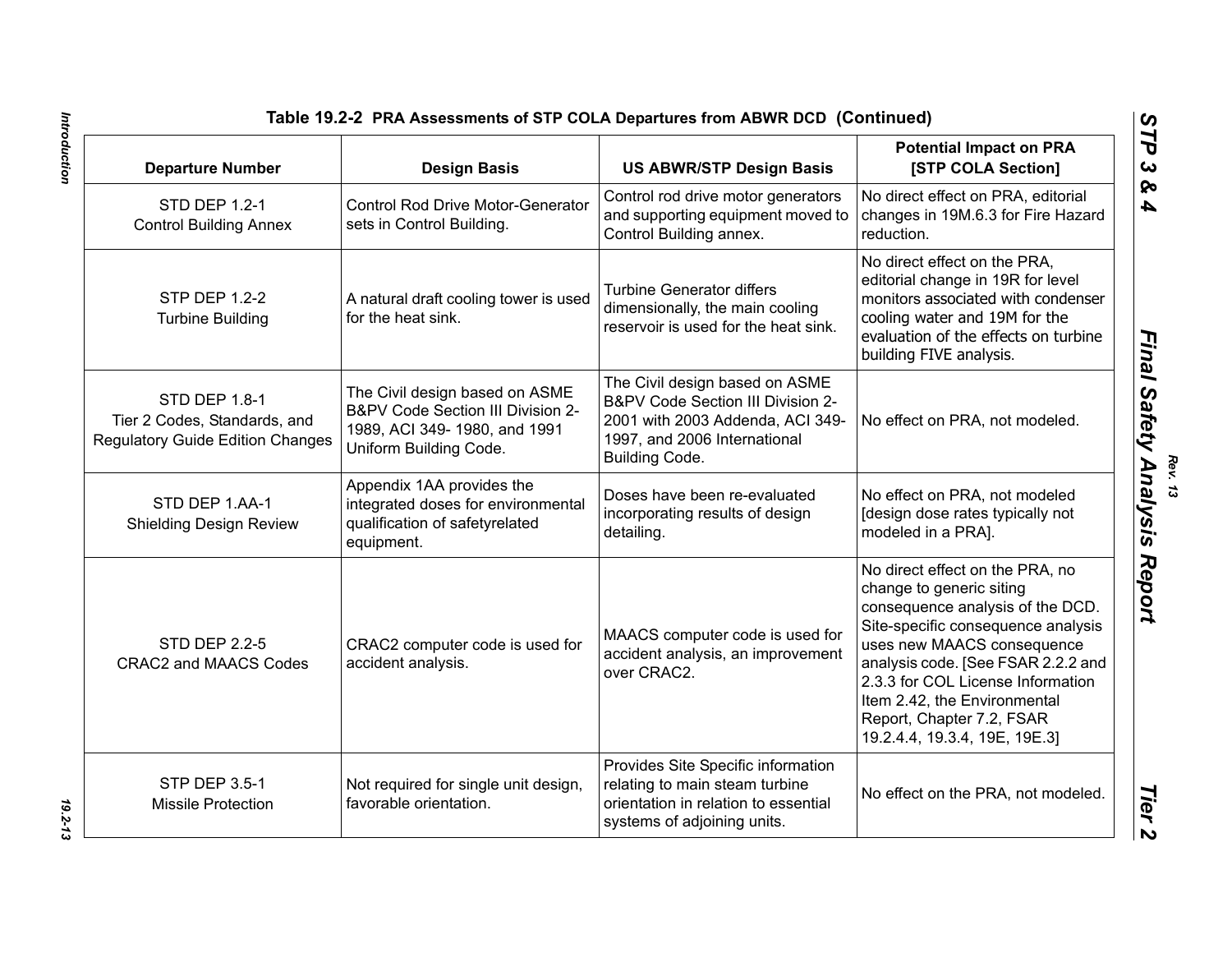| <b>Departure Number</b>                                             | <b>Design Basis</b>                                                                                                                            | <b>US ABWR/STP Design Basis</b>                                                                                                                                                                                                                                                                                  | <b>Potential Impact on PRA</b><br>[STP COLA Section]                                      |
|---------------------------------------------------------------------|------------------------------------------------------------------------------------------------------------------------------------------------|------------------------------------------------------------------------------------------------------------------------------------------------------------------------------------------------------------------------------------------------------------------------------------------------------------------|-------------------------------------------------------------------------------------------|
| STD DEP 3.6-1<br><b>Steam Tunnel Concrete Thickness</b>             | The main steam tunnel design<br>specifies a concrete thickness of 2<br>meters.                                                                 | The main steam tunnel design<br>considers shielding and structural<br>requirements for determining<br>concrete thickness.                                                                                                                                                                                        | No effect on the PRA, not modeled.                                                        |
| STD DEP 3.8-1<br>Resizing the Radwaste Building                     |                                                                                                                                                | Due to process changes described<br>in STD DEP 11.2-1 and 11.4-1, the<br>dimensions and design analysis for<br>the Radwaste Building has changed<br>from the DCD, revising its minimum<br>bearing capacity, shear wave<br>velocity, and Poisson ratio to reflect<br>the shallower Radwaste Building<br>Embedment | No effect on the PRA, not modeled.                                                        |
| STD DEP 3.9-1<br><b>Reactor Internals Materials</b>                 | Code Case 580-1 material is<br>applied.                                                                                                        | Code Case N5280-2 material is<br>used, a nickel-based alloy.                                                                                                                                                                                                                                                     | No effect on the PRA, not modeled.                                                        |
| STD DEP 3B-1<br><b>Equation Error in Containment</b><br>Impact Load | The multiplying factor "W"<br>dimensions are seconds/foot.                                                                                     | In analyzing containment impact<br>loads, the multiplying factor "W" is<br>corrected to 0.0052 seconds/meter.                                                                                                                                                                                                    | No effect on the PRA, not modeled.                                                        |
| STD DEP 3H-1<br><b>Liner Anchor Material</b>                        | <b>ABWR DCD Tier 2 Subsection</b><br>3H.1.4.4.3 incorrectly identifies the<br><b>Containment Liner Anchor material</b><br>as ASTM A-633 Gr. C. | This departure corrects the<br><b>Containment Liner Anchor material</b><br>identified in Subsection 3H.1.4.4.3<br>to SA-36.                                                                                                                                                                                      | No effect on the PRA, not modeled.<br>[Building design details are outside<br>the scope.] |
| STD DEP 3I-2<br><b>Environmental Qualifications -</b><br>Radiation  |                                                                                                                                                | The "Integrated Dose-Gamma &<br>Beta" values for the main steam<br>tunnel is revised and instrument<br>rack rooms is returned to the DCD<br>value based on current results of<br>postaccident radiation calculations<br>and analysis.                                                                            | No effect on the PRA, not modeled.                                                        |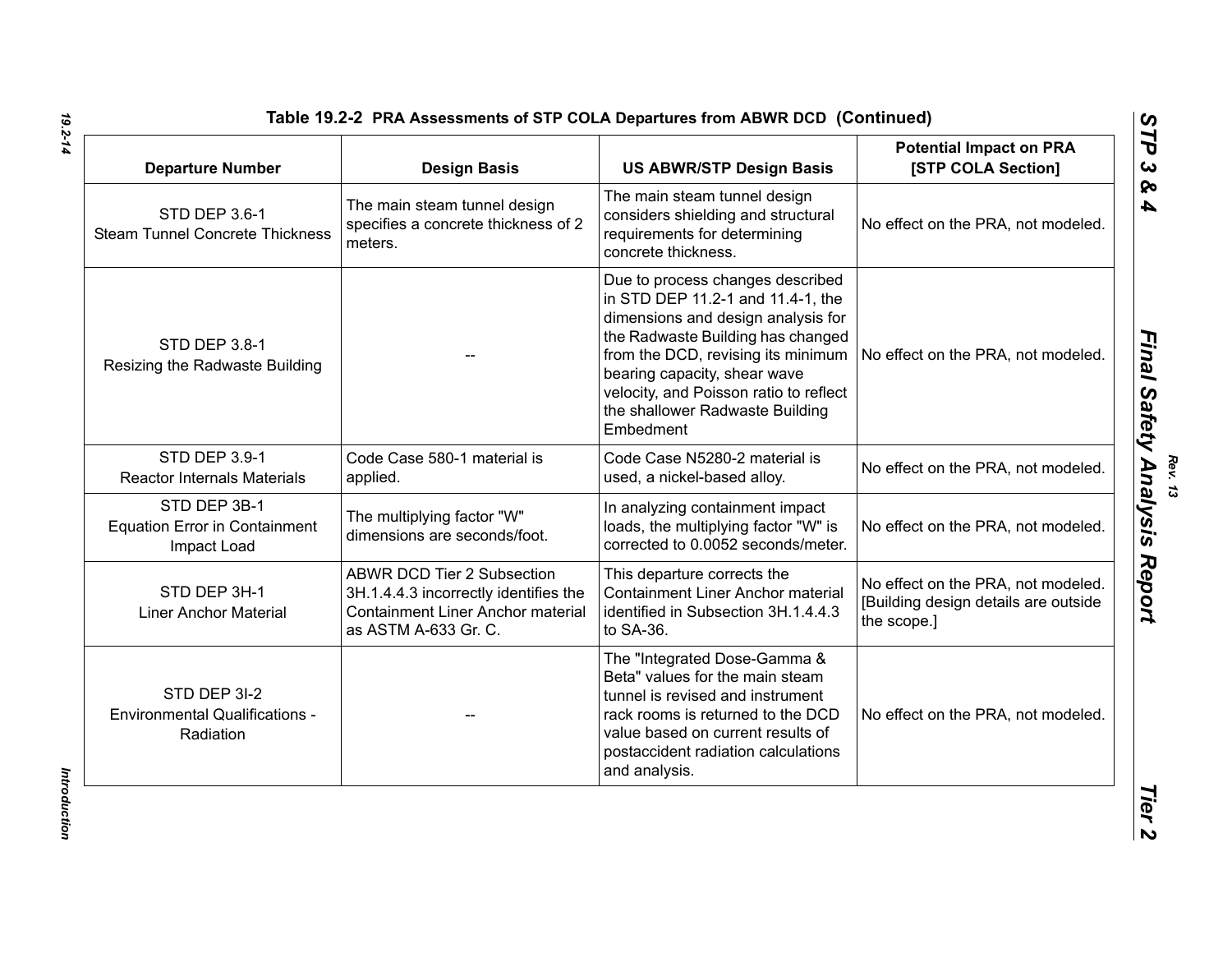| <b>Departure Number</b>                                                                | <b>Design Basis</b>                                                                                                                                                                                                                              | <b>US ABWR/STP Design Basis</b>                                                                                                                                                                                                                                                                                                                                                                                                                                               | <b>Potential Impact on PRA</b><br>[STP COLA Section] |
|----------------------------------------------------------------------------------------|--------------------------------------------------------------------------------------------------------------------------------------------------------------------------------------------------------------------------------------------------|-------------------------------------------------------------------------------------------------------------------------------------------------------------------------------------------------------------------------------------------------------------------------------------------------------------------------------------------------------------------------------------------------------------------------------------------------------------------------------|------------------------------------------------------|
| STD DEP 3MA-1<br>Interfacing LOCA                                                      |                                                                                                                                                                                                                                                  | The ISLOCA evaluation is<br>inconsistent with STD DEP T1 2.4-<br>1, 2.4-3 and the COLA P&IDs. This<br>departure corrects inconsistencies<br>between Appendix 3MA and P&IDs<br>in Chapter 21.                                                                                                                                                                                                                                                                                  | No change to the PRA, clarification<br>to text.      |
| STD DEP 4.5-1<br><b>Reactor Materials</b>                                              |                                                                                                                                                                                                                                                  | The description of the materials for<br>the control rod drive (CRD)<br>mechanisms in Section 4.5.1 and<br>the reactor internals in Section 4.5.2<br>of the DCD have been revised (1) to<br>reflect the materials successfully<br>used in operating ABWR designs<br>over the last 10 years; (2) to clarify<br>some data and provide equivalent<br>materials, as appropriate; and (3) to<br>clarify some fabrication and material<br>issues for reactor internals<br>materials. | No effect on the PRA, not modeled.                   |
| STD DEP 4.6-1<br><b>FMCRD Friction Test Equipment</b>                                  | FMCRD friction testing utilizes a<br>special test fixture connected to the<br>HCU test port. The test fixture<br>contains a small pump and<br>associated hydraulic controls to<br>pressurize the underside of the<br>hollow piston of the FMCRD. | Water for the test equipment is<br>supplied from the CRD pump<br>discharge line. With this design, the<br>test fixture pump can be eliminated.                                                                                                                                                                                                                                                                                                                                | No effect on the PRA, not modeled.                   |
| <b>STD DEP 5.2-2</b><br>PSI/ISI NDE of the Reactor Coolant<br><b>Pressure Boundary</b> | PSI and ISI of welds in Reactor<br>Coolant System meet requirements<br>of Regulatory Guide 1.150, Rev.1.                                                                                                                                         | PSI and ISI of welds in Reactor<br>Coolant System piping meet the<br>requirements of ASME Section XI,<br>Appendix VIII as mandated by 10<br>CFR 50.55a.                                                                                                                                                                                                                                                                                                                       | No effect on the PRA, not modeled.                   |

# Introduction *Introduction 19.2-15*

19.2-15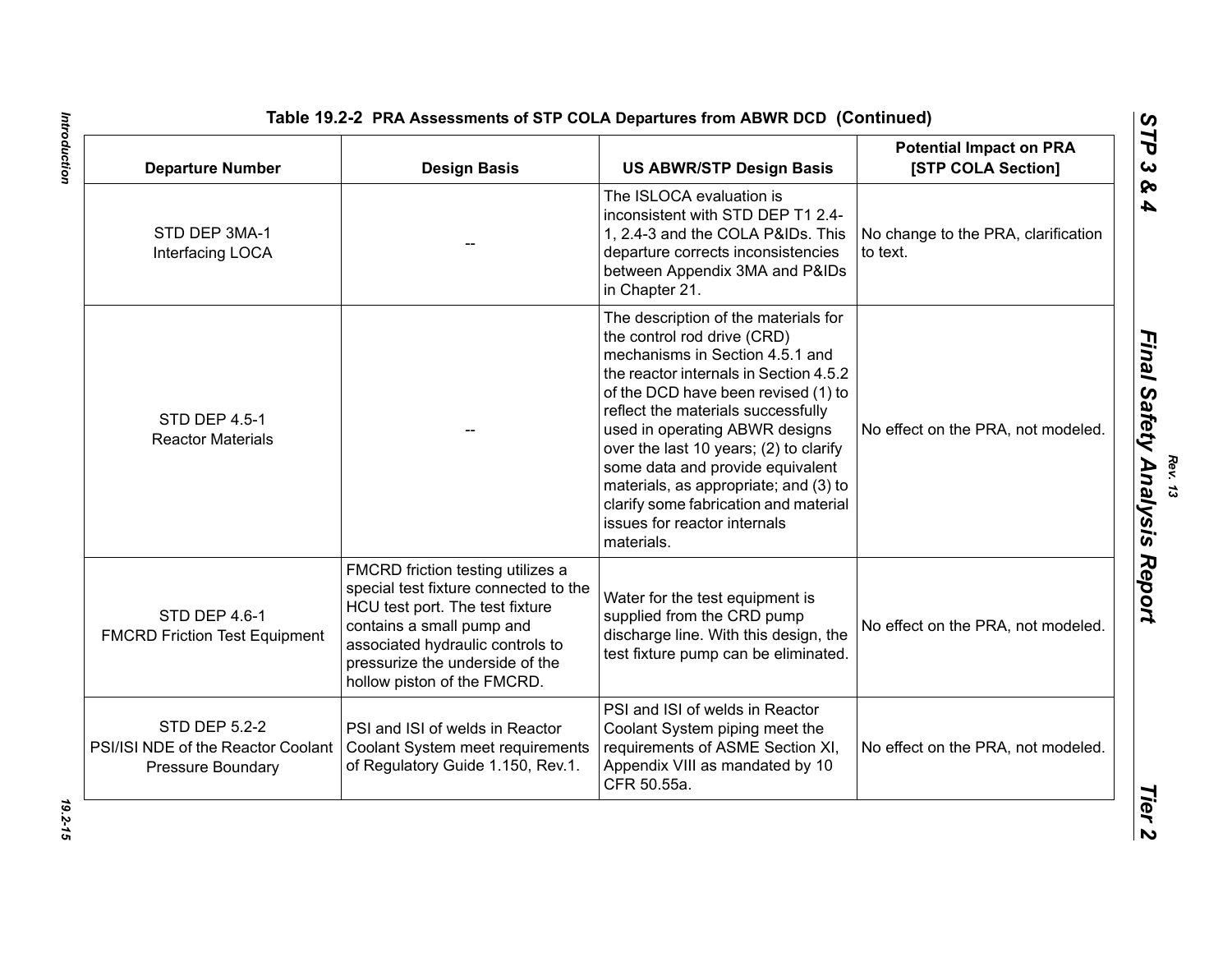| Table 19.2-2 PRA Assessments of STP COLA Departures from ABWR DCD (Continued |  |
|------------------------------------------------------------------------------|--|
|------------------------------------------------------------------------------|--|

| <b>Departure Number</b>                                                              | <b>Design Basis</b>                                                                                                                                                                                                                                                                                                                                                                                                                                                                                                                                                                                     | <b>US ABWR/STP Design Basis</b>                                                                                                                                                      | <b>Potential Impact on PRA</b><br>[STP COLA Section]                                                                                                                                                                                             |
|--------------------------------------------------------------------------------------|---------------------------------------------------------------------------------------------------------------------------------------------------------------------------------------------------------------------------------------------------------------------------------------------------------------------------------------------------------------------------------------------------------------------------------------------------------------------------------------------------------------------------------------------------------------------------------------------------------|--------------------------------------------------------------------------------------------------------------------------------------------------------------------------------------|--------------------------------------------------------------------------------------------------------------------------------------------------------------------------------------------------------------------------------------------------|
| <b>STD DEP 5.3-1</b><br><b>Reactor Pressure Vessel Material</b><br>Surveillance Plan |                                                                                                                                                                                                                                                                                                                                                                                                                                                                                                                                                                                                         | Site specific supplement per COL<br>License Information Item 5.5 in<br>DCD 5.3.4.2.                                                                                                  | No effect on the PRA, not modeled.                                                                                                                                                                                                               |
| <b>STD DEP 5.4-1</b><br>Reactor Water Cleanup System                                 | Two 50% RWCU pumps<br>(approximately 1% feedwater flow).                                                                                                                                                                                                                                                                                                                                                                                                                                                                                                                                                | Flow capacity of pumps and filter<br>demineralizers increased by 100%<br>(approximately 2% feedwater flow).<br>Pump discharge head increased.                                        | Modeled in the shutdown PRA, no<br>quantifiable effect in the PRA,<br>operator action dominates the<br>function, additional sources of<br>shutdown cooling available. [See<br>19L.6.6, 19L.8, 19L.6.4, 19Q.4.1,<br>19Q.7.6, 19Q.7.7.1, and 19QB] |
| <b>STD DEP 5.4-2</b><br><b>Reactor Recirculation System</b>                          |                                                                                                                                                                                                                                                                                                                                                                                                                                                                                                                                                                                                         | Revised design of the RIP's cable<br>box allows improved serviceability<br>and maintainability because of<br>smaller cable boxes and plug in<br>power connector.                     | No effect on the PRA, not modeled.                                                                                                                                                                                                               |
| <b>STD DEP 5.4-3</b><br>Residual Heat Removal System<br>Interlock                    | (1) The RHR IBD diagram includes<br>an interlock that will close the<br>wetwell spray valve in the low<br>pressure flooder (LPF) mode. The<br>statement that the wetwell spray<br>can be operated with the system in<br>the LPF mode is incorrect.<br>(2) Table 5.4-3 indicates the open<br>logic for the minimum flow valve is<br>"pump running AND low loop flow<br>signal", logic diagram indicates<br>"pump discharge pressure high<br>AND low loop flow";<br>(3) several pressure relief valves in<br>Table 5.4-5 indicate relief pressure<br>is 3.44 MPaG, however design<br>pressure is 3.43MPaG | Items $(1)$ and $(2)$ logic<br>inconsistencies corrected; item (3)<br>In Table 5.4-3, relief pressure for<br>E11-F028A-C and E11-F051AC are<br>changed from 3.44 MPa to 3.43<br>MPa. | No effect on the PRA, not modeled.                                                                                                                                                                                                               |

Introduction *Introduction* 

*Rev. 13*<br>*Final Safety Analysis Report*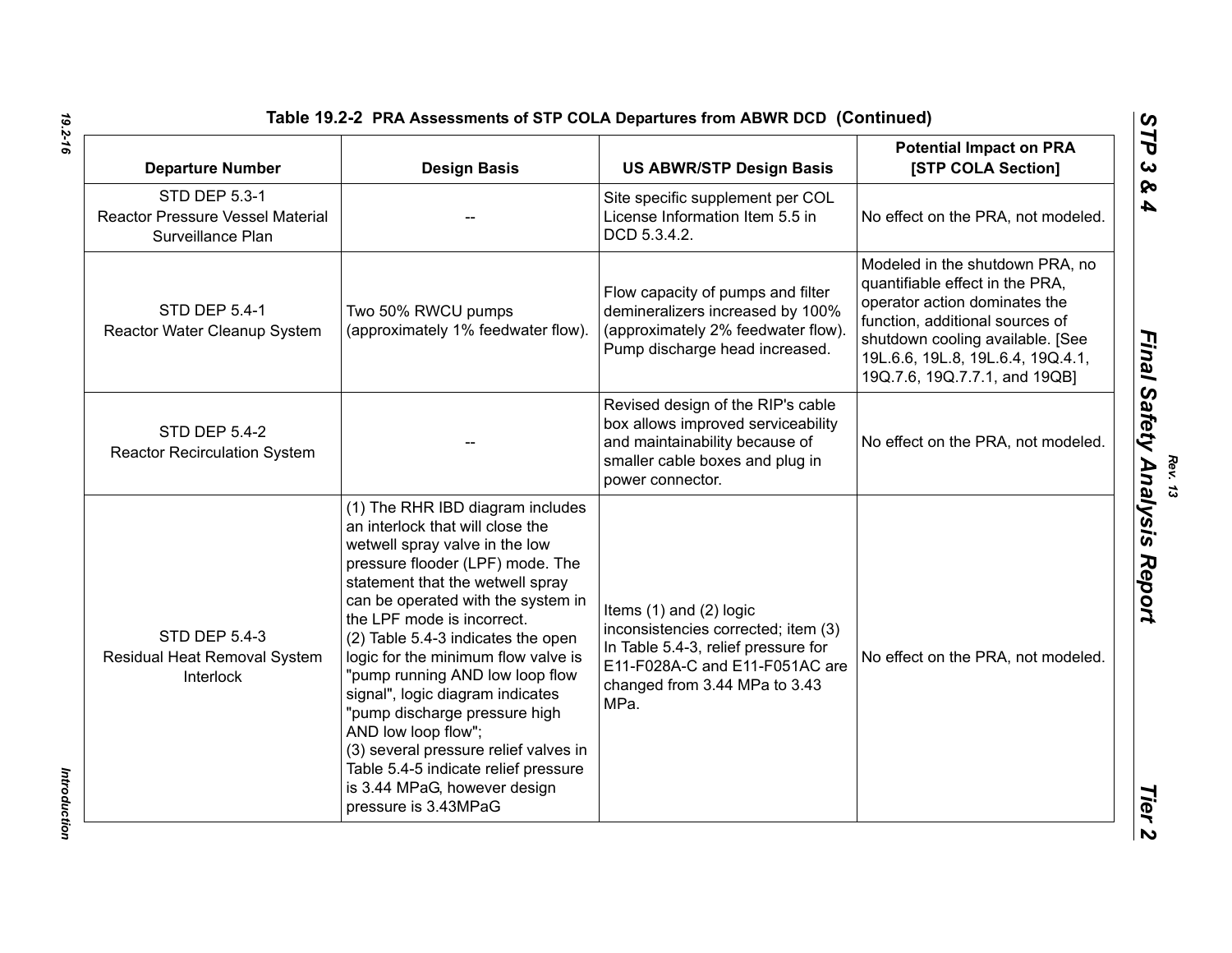| <b>STD DEP 5.4-4</b>                                                            | <b>Design Basis</b>                                                                                                                     | <b>US ABWR/STP Design Basis</b>                                                                                                                                           | <b>Potential Impact on PRA</b><br>[STP COLA Section]                                              |
|---------------------------------------------------------------------------------|-----------------------------------------------------------------------------------------------------------------------------------------|---------------------------------------------------------------------------------------------------------------------------------------------------------------------------|---------------------------------------------------------------------------------------------------|
| RMC Heat Exchanger                                                              | Section 5.4.1 describes that the<br>materials for the RMHX shell, shell<br>tube sheet, and water box are<br>carbon steel.               | Stainless steel will be used for the<br>RMHX shell, shell tube sheet, and<br>water box.                                                                                   | No effect on the PRA, not modeled.                                                                |
| <b>STD DEP 5.4-5</b><br>Reactor Head Vent Line (GI-195)                         |                                                                                                                                         | A vent line from the Reactor Water<br>Cleanup System Reactor Pressure<br>Vessel (RPV) head-spray line to the<br>Reactor Head Vent Line is added in<br>response to GI-195. | No effect on the PRA. The change<br>eliminates a potential failure mode<br>in the head vent line. |
| STD DEP 5A-1<br>Delete Appendix on Complying with<br><b>Regulatory Guide</b>    | Text is included in Appendix 5A on<br>complying with RG 1.150 which<br>covers PSI and ISI welds in the<br><b>Reactor Coolant System</b> | The text of Appendix 5A on<br>complying with RG 1.150 has been<br>deleted because PSI and ISI will be<br>conducted in accordance with<br><b>ASME Section XI.</b>          | No effect on the PRA, not modeled.                                                                |
| STD DEP 5B-1<br>Residual Heat Removal Flow and<br><b>Heat Capacity Analysis</b> | A factor related to RHR heat<br>removal rate is 0.3705 MW/°C with<br>an associated UHS water<br>temperature of 29.4°C.                  | To support reduced outage times,<br>the factor related to RHR heat<br>removal rate is increased to 0.427<br>MW/°C and UHS water temperature<br>is increased to 35°C.      | No effect on the PRA, not modeled.                                                                |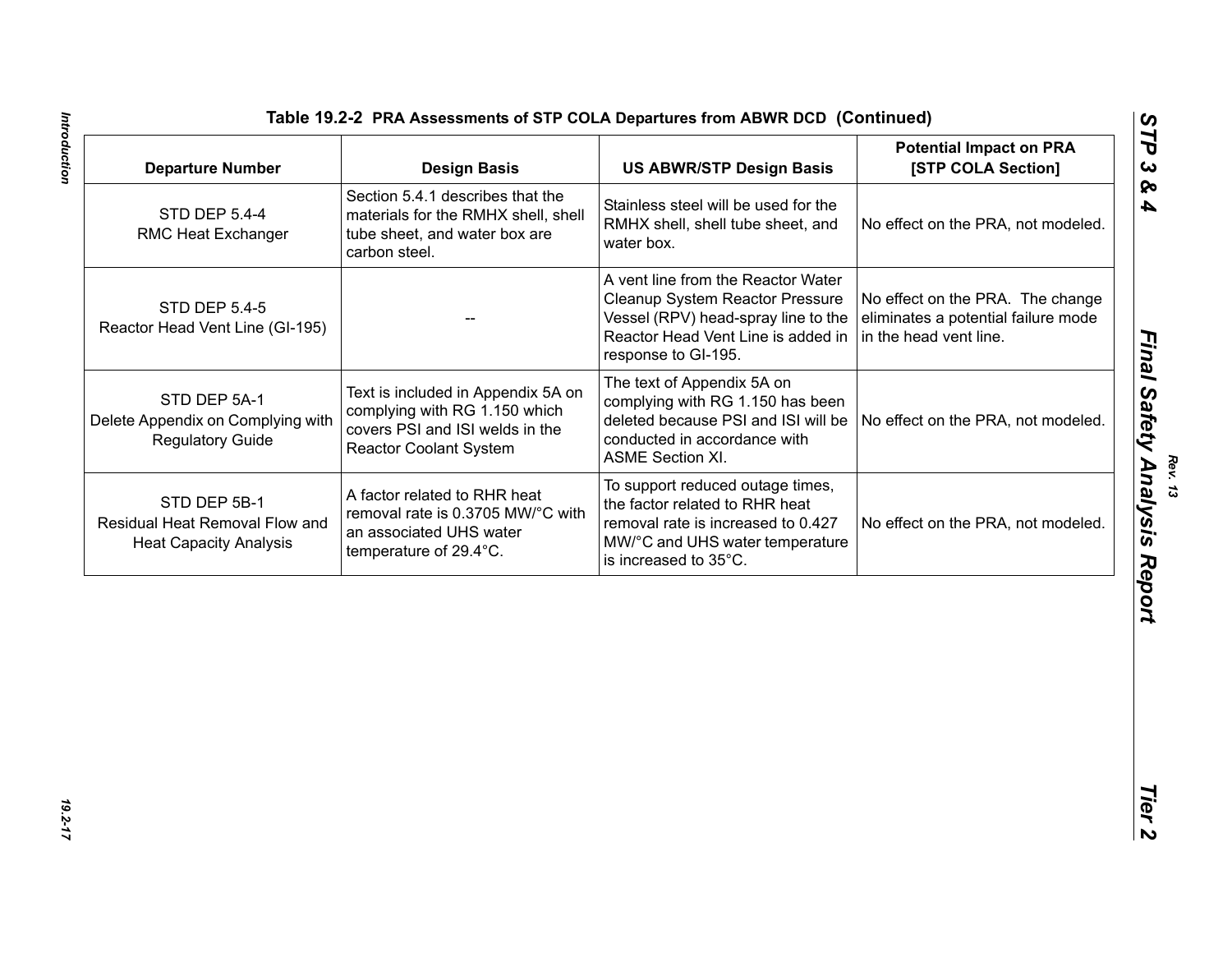| <b>Departure Number</b>                                                                                                 | <b>Design Basis</b>                                                                                                                                                                                                             | <b>US ABWR/STP Design Basis</b>                                                                                                                                                                                                                                                                                                                                                                                                                                                                                                                                                                                         | <b>Potential Impact on PRA</b><br>[STP COLA Section]                                                                                                                                                                                                                                |
|-------------------------------------------------------------------------------------------------------------------------|---------------------------------------------------------------------------------------------------------------------------------------------------------------------------------------------------------------------------------|-------------------------------------------------------------------------------------------------------------------------------------------------------------------------------------------------------------------------------------------------------------------------------------------------------------------------------------------------------------------------------------------------------------------------------------------------------------------------------------------------------------------------------------------------------------------------------------------------------------------------|-------------------------------------------------------------------------------------------------------------------------------------------------------------------------------------------------------------------------------------------------------------------------------------|
| <b>STD DEP 6.2-3</b><br><b>Containment Penetrations and</b><br>Isolation                                                |                                                                                                                                                                                                                                 | From first-of-a-kind efforts, further<br>design details are included in Tables<br>6.2-7, 6.2-8, and 6.2-9 related to<br>containment isolation valves,<br>primary containment penetrations,<br>and potential leakage paths. Based<br>on equipment procurement,<br>containment isolation valves<br>associated with the ABWR Primary<br>Containment have been adjusted.<br><b>ABWR Primary Containment</b><br>Penetrations has been modified to<br>meet US mechanical and electrical<br>separation requirements. Potential<br>leakage paths from Primary<br>Containment to the environment are<br>included in Table 6.2-9. | No change to the PRA. Clarification<br>to text. This departure corrects<br>primary containment penetration<br>errors and inconsistencies in<br>Section 6.2 of the reference ABWR<br>DCD and provides additional design<br>detail that was not present in the<br>reference ABWR DCD. |
| STD DEP 6.6-1<br>Pre-service and Inservice<br>Inspection and Testing of Class 2<br>and Class 4 Components and<br>Piping | RHR heat exchanger nozzles are<br>required to have 100% accessibility<br>for PSI during fabrication. The use<br>of some piping system<br>configurations is restricted to ensure<br>that accessibility for ISI is<br>maintained. | The 100% accessibility for PSI of<br>heat exchanger nozzles during<br>fabrication is no longer applicable.<br>Additionally, an evaluation is<br>required to insure ISI accessibility is<br>provided if some restricted piping<br>system configurations are used.                                                                                                                                                                                                                                                                                                                                                        | No effect on the PRA, not modeled                                                                                                                                                                                                                                                   |
| STD DEP 6.6-2<br>Erosion-Corrosion Program                                                                              | DCD program for detecting and<br>preventing erosion-corrosion based<br>on NUMARC guidance at time of<br>certification.                                                                                                          | Program upgraded to industry<br>standard based on EPRI-202L,<br>Rev. 3.                                                                                                                                                                                                                                                                                                                                                                                                                                                                                                                                                 | No effect on PRA, not modeled.                                                                                                                                                                                                                                                      |
| STD DEP 6C-1<br>Containment Debris Protection of<br><b>ECCS Strainers</b>                                               | Conical strainer installed in DCD.                                                                                                                                                                                              | The model of strainer changed from<br>conical suction strainer to CCI<br>cassette type strainer which<br>satisfies the requirements of<br>Regulatory Guide 1.82, Rev. 3.                                                                                                                                                                                                                                                                                                                                                                                                                                                | No change to the ABWR PRA, no<br>change in function or failure data.<br>[See 19L-8, 19Q.4.2] Potentially an<br>improvement for the plant-specific<br>PRA.                                                                                                                           |

Introduction *Introduction*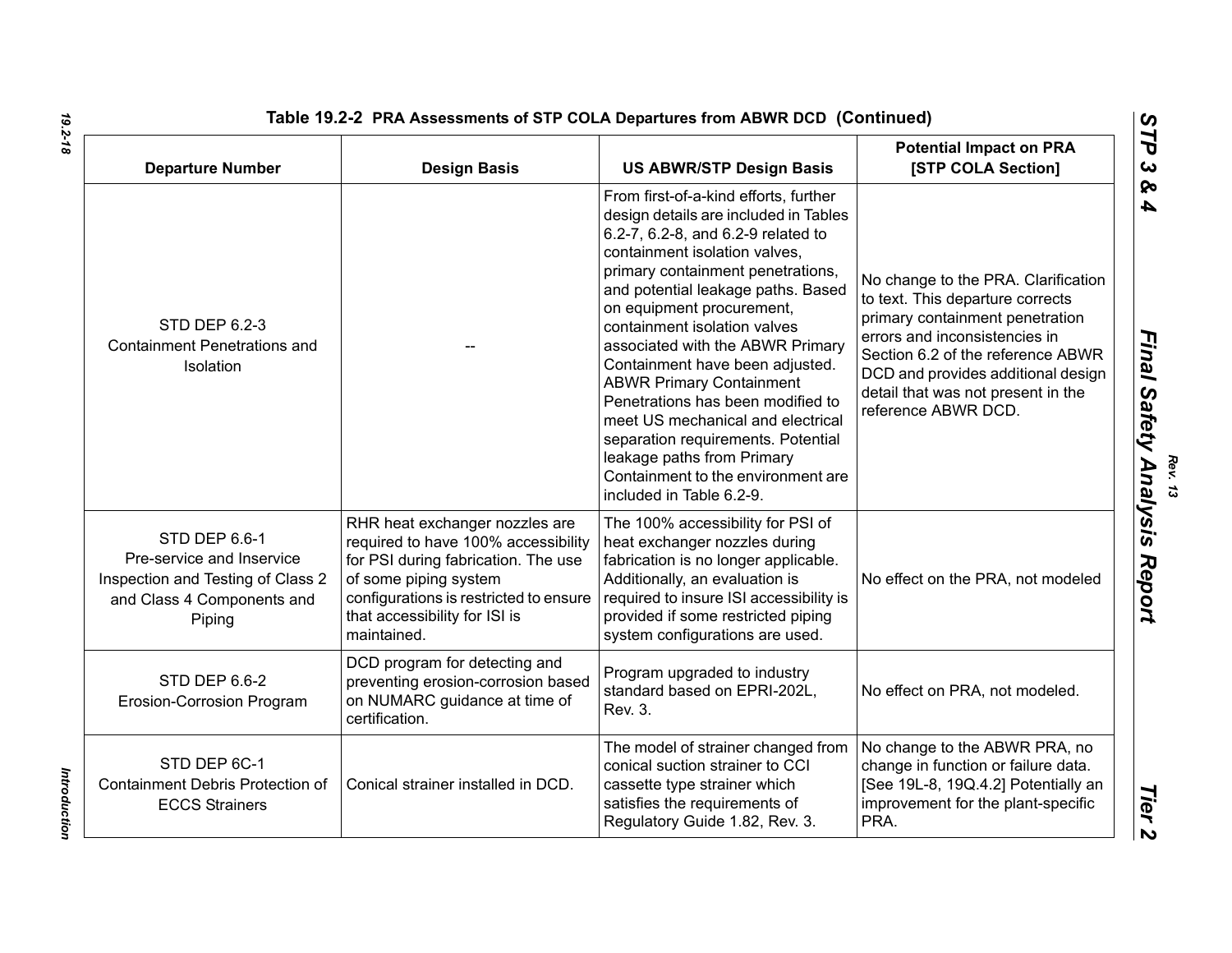| Table 19.2-2 PRA Assessments of STP COLA Departures from ABWR DCD (Continued |  |
|------------------------------------------------------------------------------|--|
|------------------------------------------------------------------------------|--|

| <b>Departure Number</b>                                                        | <b>Design Basis</b>                                                                                                                                                                                                                 | <b>US ABWR/STP Design Basis</b>                                                                                                                                                                                                                                                                                                                                                                                       | <b>Potential Impact on PRA</b><br>[STP COLA Section] |
|--------------------------------------------------------------------------------|-------------------------------------------------------------------------------------------------------------------------------------------------------------------------------------------------------------------------------------|-----------------------------------------------------------------------------------------------------------------------------------------------------------------------------------------------------------------------------------------------------------------------------------------------------------------------------------------------------------------------------------------------------------------------|------------------------------------------------------|
| STD DEP 7.1-1<br>References to Setpoints and<br>Allowable values               | The Technical Specifications are<br>formatted to include Allowable<br>Values, Setpoints, and other<br>calculations.                                                                                                                 | The NRC changed requirements for<br>Technical Specifications to only<br>include Allowable Values; the<br>correct reference is to the methods<br>for calculating the setpoints and<br>margins.                                                                                                                                                                                                                         | No effect on the PRA, not modeled.                   |
| <b>STD DEP 7.1-2</b><br>ATWS DB for Startup Range<br><b>Neutron Monitoring</b> | Miscellaneous changes to DCD<br>descriptions.                                                                                                                                                                                       | $(1)$ Section 7.1.2.4.1 $(2)(d)$ clarified<br>description of power to the stepping<br>motor driver modules derive their<br>power from a bus that automatically<br>receives power from EDG if<br>necessary.<br>(2) The SRNM subsystem provides<br>ATWS permissive signals to the<br>ESF logic and control system.<br>(3) The APRM subsystem provides<br>ATWS permissive signal to the ESF<br>logic and control system. | No effect on the PRA, not modeled.                   |
| <b>STD DEP 7.2-4</b><br><b>Manual Scram Monitoring</b>                         | Two manual scram switches and<br>the reactor mode switch provide<br>means to manually initiate a reactor<br>trip. Additionally, one bypass<br>initiating variable is monitored in<br>addition to the scram initiating<br>variables. | No statement about monitoring<br>initiating variables is included to<br>eliminate possible misinterpretation.                                                                                                                                                                                                                                                                                                         | Clarification to text. No change to<br>the PRA.      |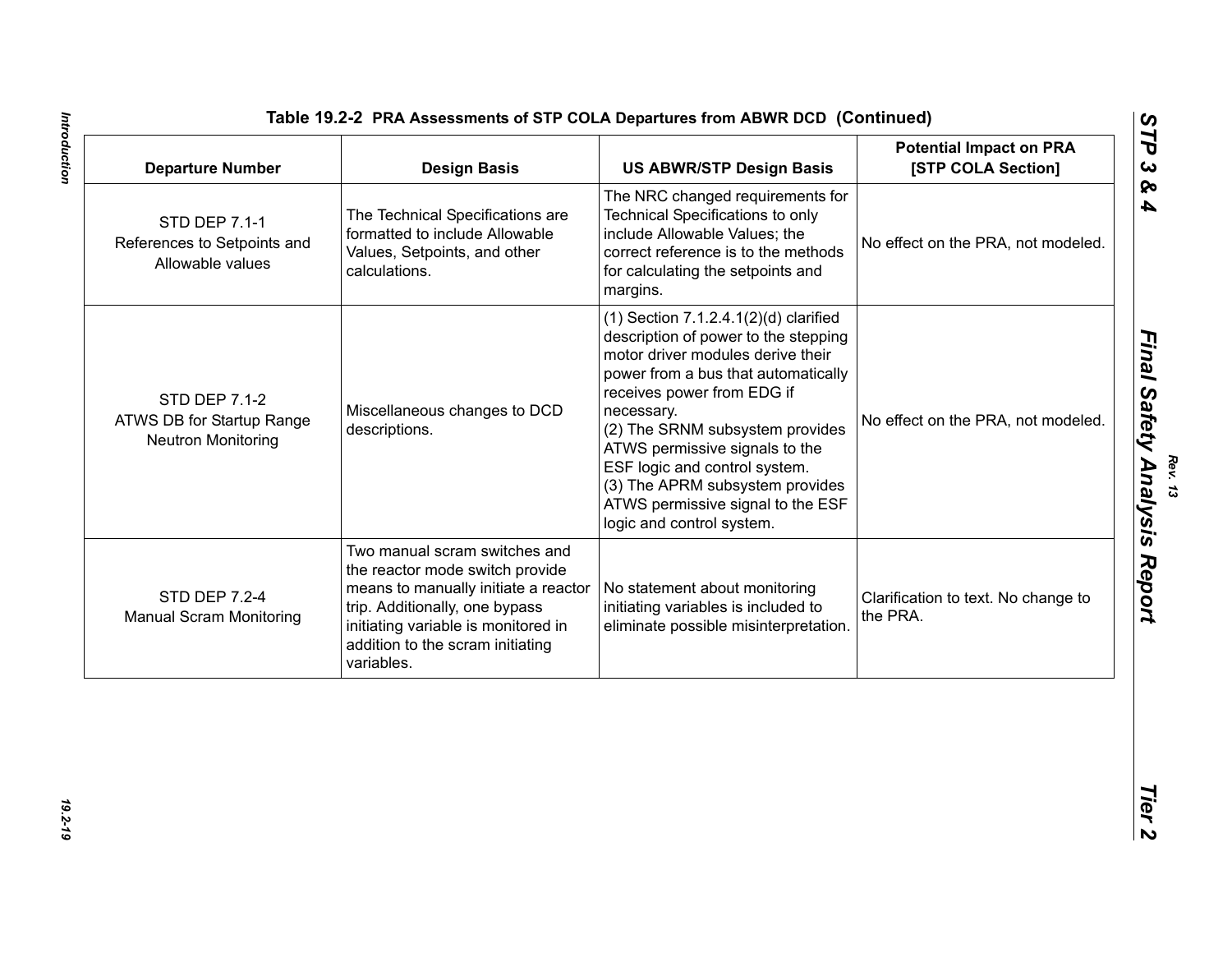| <b>Departure Number</b>                                               | <b>Design Basis</b>                                                                                                                                                                                    | <b>US ABWR/STP Design Basis</b>                                                                                                                                                                                                                                                                                                         | <b>Potential Impact on PRA</b><br>[STP COLA Section] |
|-----------------------------------------------------------------------|--------------------------------------------------------------------------------------------------------------------------------------------------------------------------------------------------------|-----------------------------------------------------------------------------------------------------------------------------------------------------------------------------------------------------------------------------------------------------------------------------------------------------------------------------------------|------------------------------------------------------|
| <b>STD DEP 7.2-6</b><br><b>RPS Instrumentation Ranges</b>             |                                                                                                                                                                                                        | New specifications for Reactor<br>Protection System Instrumentation<br>(Reactor Vessel High Pressure,<br>Drywell High Pressure, Reactor<br>Vessel Low Water Level 3, Low<br>Charging Pressure to Rod Control<br><b>HCU Accumulators, Turbine Control</b><br>Valve Fast Closure) are provided<br>with ranges to optimize<br>performance. | No effect on the PRA, not modeled.                   |
| <b>STD DEP 7.3-1</b><br>Time Intervals for Accident Analysis          |                                                                                                                                                                                                        | To insure consistency in<br>information, input variables used in<br>LOCA analysis are referenced to a<br>table.                                                                                                                                                                                                                         | Clarification to text. No change to<br>the PRA.      |
| <b>STD DEP 7.3-2</b><br>Automatic Depressurization<br>Subsystem (ADS) | Actuation of the automatic<br>safety/relief valves is described as<br>"with electrical power."                                                                                                         | Actuation of the automatic<br>safety/relief valves utilizes<br>pneumatics for the relieving<br>function, but the operating air is<br>introduced electrically through a<br>solenoid valve.                                                                                                                                               | Clarification to text. No change to<br>the PRA.      |
| <b>STD DEP 7.3-4</b><br>ADS Logic                                     | The DCD does not clearly describe<br>the logic and sequencing for the<br>ADS.                                                                                                                          | The logic and sequencing for the<br>ADS is fully described eliminating<br>possible misinterpretations.                                                                                                                                                                                                                                  | Clarification to text. No change to<br>the PRA.      |
| <b>STD DEP 7.3-5</b><br><b>Water Level Monitoring</b>                 | The DCD describes the equipment<br>design for the ADS and RHR/LPFL<br>I&C using the terms "Low" and<br>:Low-Low" when describing<br>initiating inputs from the reactor<br>water level instrumentation. | Nomenclature related to water level<br>initiating inputs is clarified using<br>terminology based on nominally<br>quantified levels (terms such as<br>"Level 1.5" and "Level 1" instead of<br>"Low" and "Low-Low").                                                                                                                      | Clarification to text. No change to<br>the PRA.      |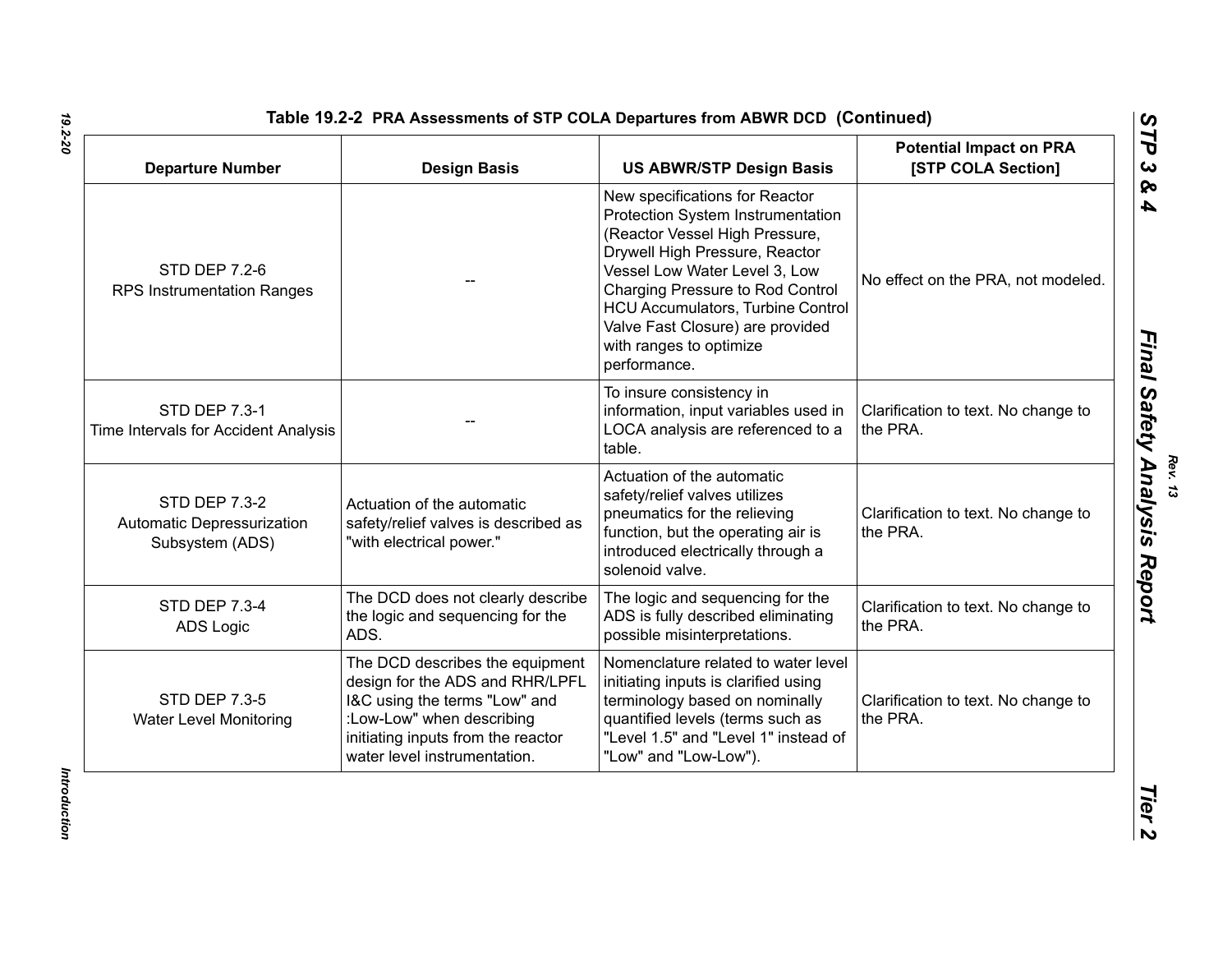| <b>Departure Number</b>                                              | <b>Design Basis</b>                                                                                                                                                                                                   | <b>US ABWR/STP Design Basis</b>                                                                                                                                                                                                                                                                                                                                                                                                 | <b>Potential Impact on PRA</b><br>[STP COLA Section]                                                 |
|----------------------------------------------------------------------|-----------------------------------------------------------------------------------------------------------------------------------------------------------------------------------------------------------------------|---------------------------------------------------------------------------------------------------------------------------------------------------------------------------------------------------------------------------------------------------------------------------------------------------------------------------------------------------------------------------------------------------------------------------------|------------------------------------------------------------------------------------------------------|
| <b>STD DEP 7.3-6</b><br><b>SRV Position Indication</b>               | In the main control room, position<br>indication for safety/relief valves<br>provides lights when solenoid-<br>operated pilot valves are energized<br>to open using LVDTs mounted on<br>the valves.                   | Indication of safety/relief valve<br>position is provided by a limit switch,<br>giving a direct indication of the<br>valve's position.                                                                                                                                                                                                                                                                                          | Not explicitly modeled in the PRA.<br>Potentially a beneficial effect for the<br>plant-specific PRA. |
| STD DEP 7.3-7<br><b>ADS Manual Control</b>                           | ADS inhibit switch is a keylock type.                                                                                                                                                                                 | The ADS inhibit and SRV control<br>switches are no longer the keylock<br>type and the ADS manual actuation<br>is now initiated by a single<br>pushbutton                                                                                                                                                                                                                                                                        | Not explicitly modeled in the PRA.<br>Potentially a beneficial effect for the<br>plant-specific PRA. |
| <b>STD DEP 7.3-9</b><br><b>Shutdown Cooling Operation</b>            |                                                                                                                                                                                                                       | Clarifications are provided in<br>describing RHR Shutdown Cooling<br>Mode valve alignment during Low<br>Pressure Flooder (LPFL) actuation<br>signal.                                                                                                                                                                                                                                                                            | Clarification to text. No change to<br>the PRA.                                                      |
| STD DEP 7.3-10<br><b>ESF Logic and Control System</b><br>(ELCS) Mode | The operator may control the RHR<br>pumps and injection valves<br>manually after LPFL initiation to use<br>RHR capabilities in other modes if<br>the core is being cooled by other<br>emergency core cooling systems. | An expanded description of mode<br>switches in the main control room is<br>provided. To reduce operator<br>burden and support the displays,<br>RHR has specific mode operation<br>capability. Additionally, ELCS mode<br>automatic logic changes are<br>implemented to insure that the<br>HPCF "C" diverse hard-wired<br>manual initiation function has<br>priority over the normal automatic<br>initiation logic for HPCF "C". | Not explicitly modeled in the PRA.<br>Beneficial effect for the plant-<br>specific PRA.              |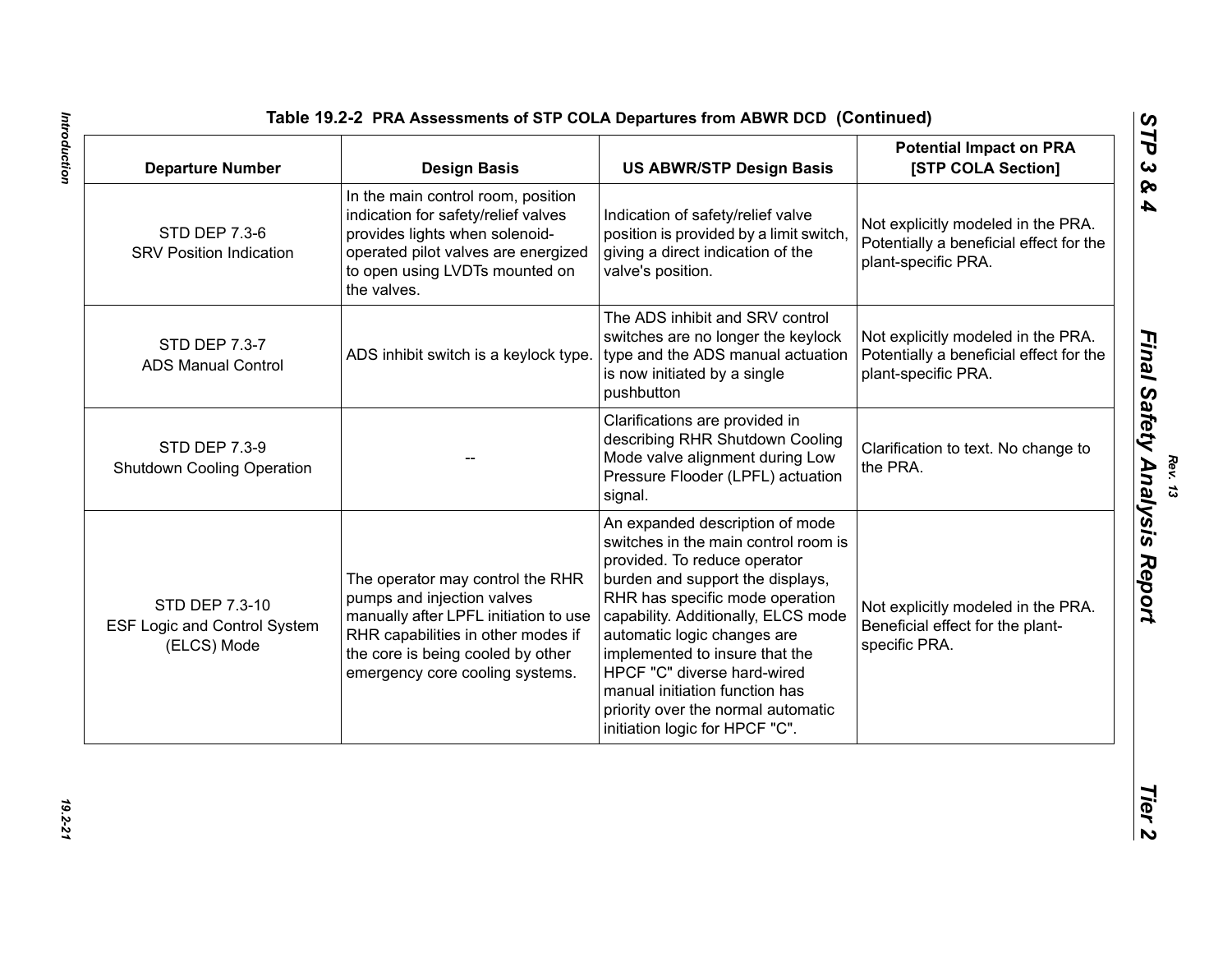| <b>Departure Number</b>                                                           | <b>Design Basis</b>                                                                                                                                                              | <b>US ABWR/STP Design Basis</b>                                                                                                                                                                                                                | <b>Potential Impact on PRA</b><br>[STP COLA Section]                                                 |
|-----------------------------------------------------------------------------------|----------------------------------------------------------------------------------------------------------------------------------------------------------------------------------|------------------------------------------------------------------------------------------------------------------------------------------------------------------------------------------------------------------------------------------------|------------------------------------------------------------------------------------------------------|
| STD DEP 7.3-11<br>Leak Detection and Isolation<br>System Valve Leakage            | Two sets of asbestos packing rings<br>are provided with a leak-off line from<br>the chamber between packing rings<br>routed to a collection sump where<br>leakage is identified. | Valves use one set of expanded<br>graphite packing to seal the valve<br>stem penetration, eliminating the<br>need for a leakage detection<br>system.                                                                                           | No effect on the PRA, not modeled.                                                                   |
| STD DEP 7.3-13<br><b>Containment Spray Logic</b>                                  | If Containment Spray has been<br>initiated, then the system<br>automatically realigns to the LPFL<br>Mode if Reactor Vessel Water Level<br>falls below Level 1.                  | The LPFL mode has precedence<br>over Containment Spray when<br>below Level 1. Clarifications are<br>provided in how Drywell and<br>Wetwell Sprays can be initiated as<br>well as the interlocks associated<br>with this mode of RHR operation. | Clarification to text. No change to<br>the PRA.                                                      |
| STD DEP 7.3-14<br><b>Residual Heat Removal</b><br><b>Suppression Pool Cooling</b> |                                                                                                                                                                                  | This departure corrects an<br>inconsistency between COLA<br>subsection 7.3.1.1.4 and ABWR<br>DCD Tier 2 subsection 5.4.7.1.1.5<br>and Figure 7.3-4.                                                                                            | Clarification to text. No change to<br>the PRA.                                                      |
| STD DEP 7.3-15<br><b>Reactor Building Service Water</b><br>Logic Interfaces       | Divisions I and II provide flow<br>signals to the Main Control Rooms<br>for the Reactor Coolant Water<br>controls.                                                               | All three divisions provide flow<br>signals to the main control rooms.                                                                                                                                                                         | No effect on the PRA, not modeled.<br>Potentially a beneficial effect for the<br>plant-specific PRA. |
| STD DEP 7.3-16<br><b>Testing Safety Relief Valve Solenoid</b><br>Valves           | SRV pilot solenoid valves can only<br>be tested when the reactor is not<br>pressurized.                                                                                          | Improved testing capabilities have<br>been incorporated into the ABWR<br>design which allows testing to be<br>performed at any pressure.                                                                                                       | No effect on the PRA, not modeled.<br>Potentially a beneficial effect for the<br>plant-specific PRA. |
| <b>STD DEP 7.4-1</b><br>Alternate Rod Insertion                                   |                                                                                                                                                                                  | Multiple clarifications are made<br>describing implementation of the<br>ARI function.                                                                                                                                                          | Clarification to text. No change to<br>the PRA.                                                      |

*Final Safety Analysis Report*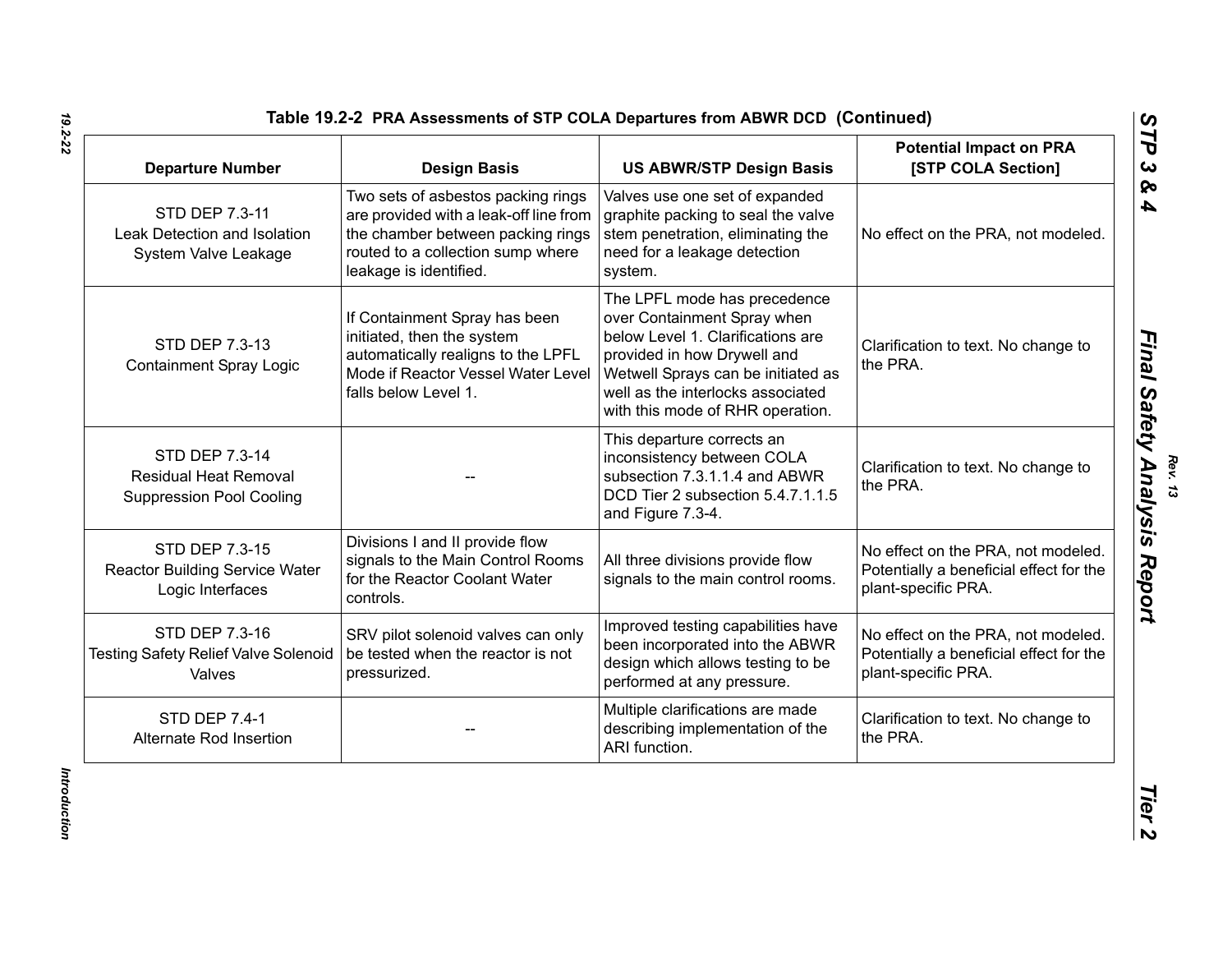| Table 19.2-2 PRA Assessments of STP COLA Departures from ABWR DCD (Continued)  |                                                                                                                                                                                                           |                                                                                                                                                                                                             |                                                                                |
|--------------------------------------------------------------------------------|-----------------------------------------------------------------------------------------------------------------------------------------------------------------------------------------------------------|-------------------------------------------------------------------------------------------------------------------------------------------------------------------------------------------------------------|--------------------------------------------------------------------------------|
| <b>Departure Number</b>                                                        | <b>Design Basis</b>                                                                                                                                                                                       | <b>US ABWR/STP Design Basis</b>                                                                                                                                                                             | <b>Potential Impact on PRA</b><br>[STP COLA Section]                           |
| <b>STD DEP 7.4-2</b><br>Residual Heat Removal Alarm                            | DCD alarm name " RHR Logic<br>Power Failure."                                                                                                                                                             | The alarm is replaced with the more<br>general alarm "ELCS Out of<br>Service." The "Manual Initiation<br>Armed" alarm is clarified to only<br>activate when the RHR system is in<br>LFPL mode of operation. | No effect on the PRA, not modeled.                                             |
| <b>STD DEP 7.6-1</b><br><b>Oscillation Power Range Monitor</b><br>(OPRM) Logic | <b>Oscillation Power Range Monitor</b><br>(OPRM) trip logic performed<br>separately from the APRM trip logic.                                                                                             | OPRM trip logic decisions are made<br>within the OPRM unit and provided<br>to the RPS separately from the<br>APRM trips.                                                                                    | No effect on the PRA, not modeled.                                             |
| <b>STD DEP 7.6-2</b><br>SPTM Subsystem of Reactor Trip<br>and Isolation System |                                                                                                                                                                                                           | The SPTM system is clarified as<br>part of the Reactor Trip and<br>Isolation System.                                                                                                                        | Clarification to text. No change to<br>the PRA.                                |
| <b>STD DEP 7.6-3</b><br><b>SPTM Sensor Arrangement</b>                         | DCD Tier 2 Section 7.6.1.7.3(2)<br>states that, "Each SRV in direct<br>sight of two sets of temperature<br>sensors within 9 meters."                                                                      | Clarifies that the SRV discharge line<br>quenchers are in direct sight.                                                                                                                                     | Clarification to text. No change to<br>the PRA.                                |
| STD DEP 7.6-4<br>Range of Power Range Neutron<br><b>Monitoring Operability</b> | The PRNM provide information for<br>monitoring average power level of<br>the reactor core and monitoring the<br>local power when the reactor power<br>is in the power range (above<br>approximately 15%). | For the PRNM to provide<br>information, the power range begins<br>at approximately 5%.                                                                                                                      | Clarification to text. No change to<br>the PRA.                                |
| <b>STD DEP 7.7-1</b><br>RPV Water Level Instrumentation                        | All instrument lines are flushed<br>including those without a<br>condensing chamber.                                                                                                                      | Clarified that instrument lines<br>having condensing chambers are<br>the only ones with continuous<br>flushing from the CRD System.                                                                         | Clarification to text only. No effect<br>on the Operating or Shutdown<br>PRAs. |
| <b>STD DEP 7.7-2</b><br>SRV Discharge Pipe Temperature<br>Data Recording       |                                                                                                                                                                                                           | Discharge temperatures of all the<br>safety/relief valves are shown on an<br>historian function in the control<br>room.                                                                                     | No effect on the PRA, not modeled.                                             |

Introduction *Introduction 19.2-23*

 $19.2 - 23$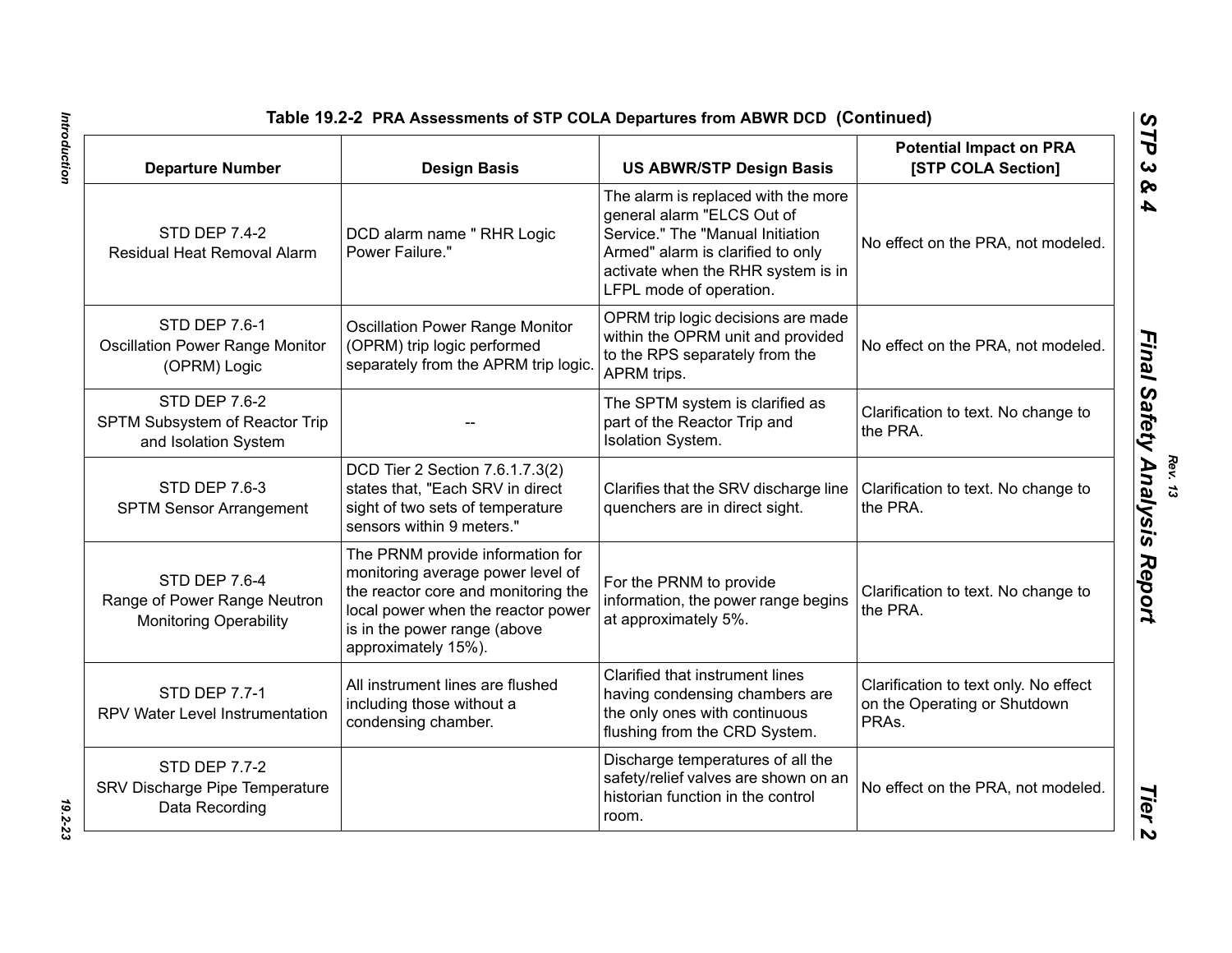| Table 19.2-2 PRA Assessments of STP COLA Departures from ABWR DCD (Continued)          |                                                     |                                                                                                                                                                                                                                                      |                                                      |
|----------------------------------------------------------------------------------------|-----------------------------------------------------|------------------------------------------------------------------------------------------------------------------------------------------------------------------------------------------------------------------------------------------------------|------------------------------------------------------|
| <b>Departure Number</b>                                                                | <b>Design Basis</b>                                 | <b>US ABWR/STP Design Basis</b>                                                                                                                                                                                                                      | <b>Potential Impact on PRA</b><br>[STP COLA Section] |
| <b>STD DEP 7.7-3</b><br><b>Feedwater Turbidity</b>                                     | Measurement of Feedwater turbidity<br>is discussed. | Feedwater turbidity is not<br>discussed; it is not considered to<br>have any safety significance and no<br>practical method has been<br>developed for measurement.                                                                                   | Clarification to text. No change to<br>the PRA.      |
| <b>STD DEP 7.7-4</b><br>Automatic Power Regulator/Rod<br>Control                       |                                                     | The APR is clarified as the direct<br>controlling system that interfaces<br>with the RCIS for accomplishing<br>automatic rod movement mode and<br>the PGCS interfaces only with APR<br>for initiating various reactor power<br>change control tasks. | Clarification to text. No change to<br>the PRA.      |
| <b>STD DEP 7.7-5</b><br>Rod Control and Information<br>System (RCIS)<br><b>Display</b> |                                                     | Detailed information about available<br>display information at the RCIS<br>dedicated operator interface on the<br>main control panel is provided.                                                                                                    | Clarification to text. No change to<br>the PRA.      |
| <b>STD DEP 7.7-6</b><br><b>RCIS Commands</b>                                           |                                                     | Redundant "command signals" are<br>provided from RFCS to RCIS for the<br>ARI function.                                                                                                                                                               | Clarification to text. No change to<br>the PRA.      |
| <b>STD DEP 7.7-7</b><br><b>RCIS Design</b>                                             |                                                     | RCIS design details pertaining to<br>the organization, classification,<br>and/or erminology of component<br>groupings have been modified.<br>Additionally, a more complete<br>design description is provided.                                        | Clarification to text. No change to<br>the PRA.      |
| <b>STD DEP 7.7-9</b><br>Selected Control Rod Run-In<br>(SCRRI) Function                |                                                     | As a secondary function, the SCRRI<br>function provides mitigation of loss<br>of a feedwater heating event                                                                                                                                           | Clarification to text. No change to<br>the PRA.      |
| STD DEP 7.7-11<br>Rod Withdrawal Sequence<br><b>Restrictions</b>                       |                                                     | Ganged Rod movement and<br>ganged withdrawal sequence<br>restrictions are expanded.                                                                                                                                                                  | No effect on the PRA, not modeled.                   |
|                                                                                        |                                                     |                                                                                                                                                                                                                                                      |                                                      |

Introduction *Introduction*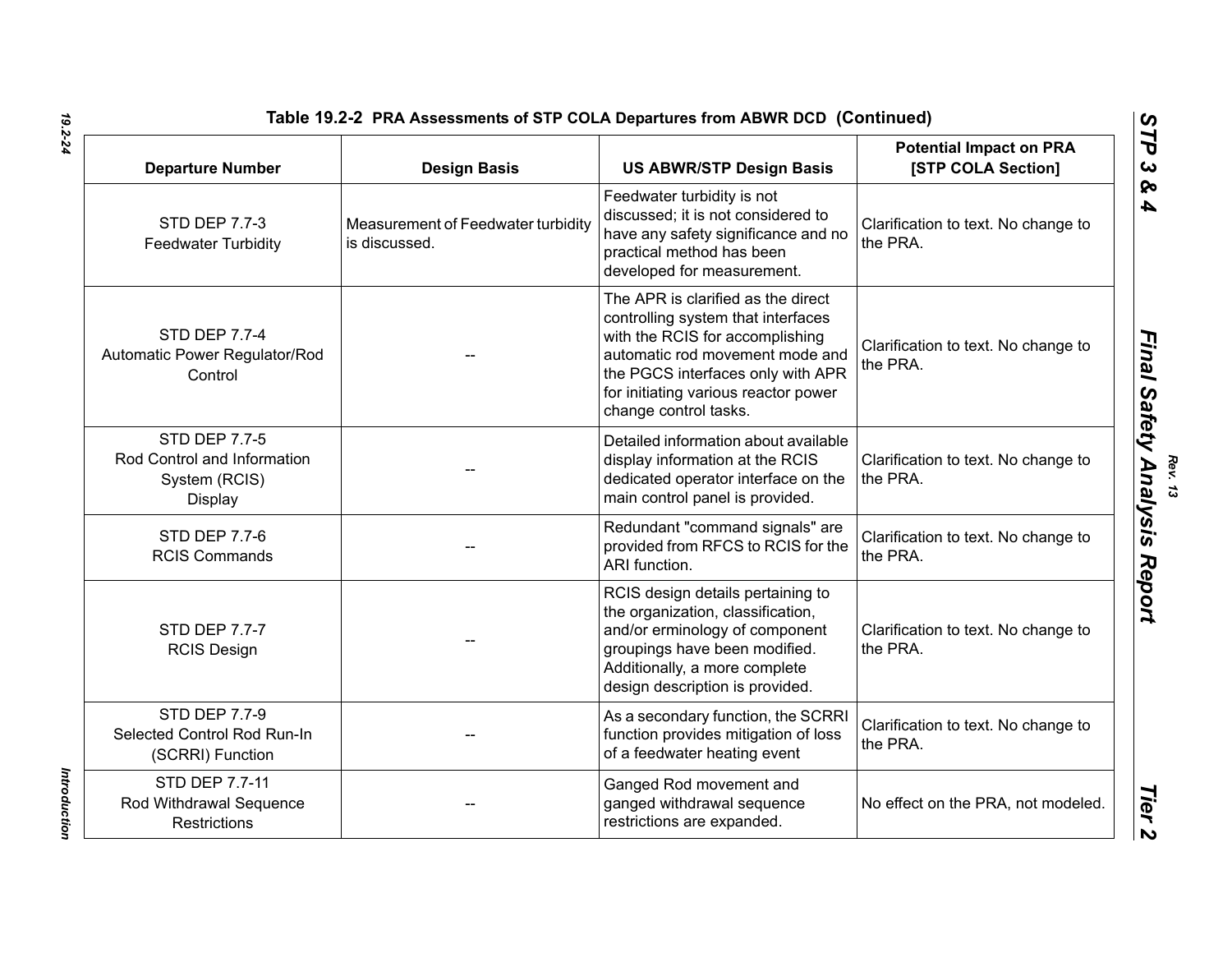| <b>Departure Number</b>                                          | <b>Design Basis</b>                                                                                                                                                                                                                                                    | <b>US ABWR/STP Design Basis</b>                                                                                                                                                                                                                                       | <b>Potential Impact on PRA</b><br>[STP COLA Section] |
|------------------------------------------------------------------|------------------------------------------------------------------------------------------------------------------------------------------------------------------------------------------------------------------------------------------------------------------------|-----------------------------------------------------------------------------------------------------------------------------------------------------------------------------------------------------------------------------------------------------------------------|------------------------------------------------------|
| STD DEP 7.7-12<br><b>RCIS Indication</b>                         |                                                                                                                                                                                                                                                                        | Provides detailed design<br>information including the reference<br>rod pull sequence, RCIS capability,<br>RCIS providing feedback signals,<br>generation of a rod withdrawal block<br>signal, and an audible alarm at the<br>operators panel for a RRPS<br>violation. | Clarification to text. No change to<br>the PRA.      |
| STD DEP 7.7-13<br>Optical Isolation                              | Discusses the details of a specific<br>technology that can be used for<br>achieving optical isolation.<br>However, the description is overly<br>restrictive in describing a specific<br>type of optical technology to be<br>used for meeting the optical<br>isolation. | The detailed description of the<br>specific type of technology used for<br>optical isolation is removed to<br>prevent restricting the type of<br>technology that can be used for<br>achieving suitable optical isolation.                                             | Clarification to text. No change to<br>the PRA.      |
| STD DEP 7.7-14<br><b>RCIS Bypass</b>                             |                                                                                                                                                                                                                                                                        | Clarification in design details for<br>RCIS.                                                                                                                                                                                                                          | Clarification to text. No change to<br>the PRA.      |
| <b>STD DEP 7.7-20</b><br><b>Recirculation Flow Control Logic</b> | The Recirculation Flow Control<br>System automatically operates<br>when above 70% power.                                                                                                                                                                               | Information is provided concerning<br>manual and automatic operation for<br>other rod patterns and power levels;<br>operation below 25% has been<br>described and load follow capability<br>has been enhanced.                                                        | Clarification to text. No change to<br>the PRA.      |
| STD DEP 7.7-22<br><b>ATLM Description</b>                        |                                                                                                                                                                                                                                                                        | The description of the ATLM<br>setpoint and rod block action has<br>been expanded to further describe<br>the interface of the systems and the<br>applications.                                                                                                        | Clarification to text. No change to<br>the PRA.      |

Introduction *Introduction 19.2-25*

19.2-25

*Rev. 13*<br>/ *Anal*u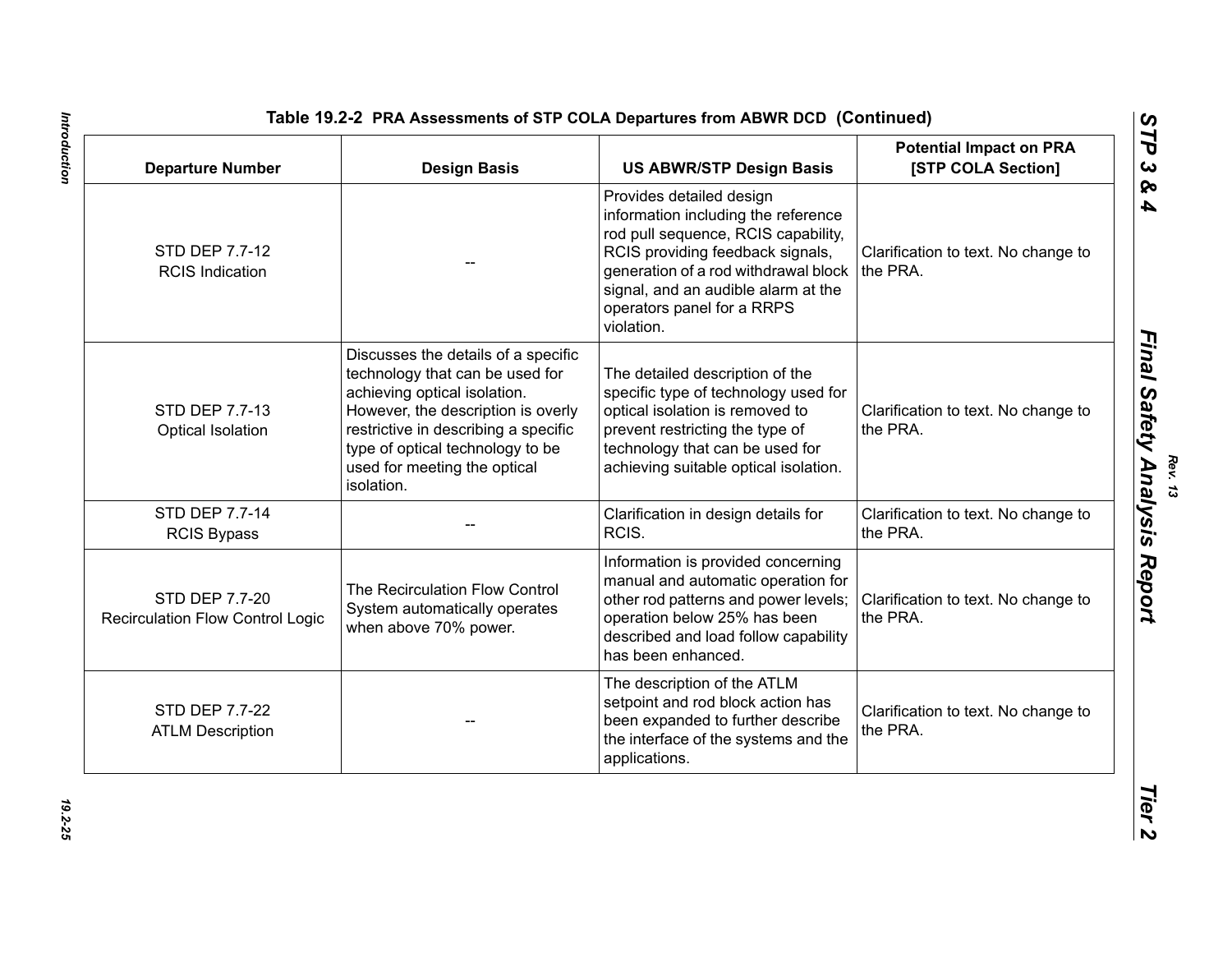| Table 19.2-2 PRA Assessments of STP COLA Departures from ABWR DCD (Continued) |  |
|-------------------------------------------------------------------------------|--|
|-------------------------------------------------------------------------------|--|

| <b>Departure Number</b>                                                | <b>Design Basis</b>                                                                                                                                                                                    | <b>US ABWR/STP Design Basis</b>                                                                                                                                                                                                      | <b>Potential Impact on PRA</b><br>[STP COLA Section] |
|------------------------------------------------------------------------|--------------------------------------------------------------------------------------------------------------------------------------------------------------------------------------------------------|--------------------------------------------------------------------------------------------------------------------------------------------------------------------------------------------------------------------------------------|------------------------------------------------------|
| STD DEP 7.7-23<br>Automatic Traversing Incore Probe<br>(ATIP) Function | Gain adjustment factors for Local<br>Power Range Monitoring uses<br>inputs from the "Automatic Fixed<br>Incore Probe (AFIP)."                                                                          | Gain adjustment factors for local<br>power range monitoring are<br>provided by an Automatic<br>Traversing Incore Probe (ATIP).                                                                                                       | Clarification to text. No change to<br>the PRA.      |
| STD DEP 7.7-24<br>Steam Bypass and Pressure<br>Control Interfaces      | An external signal interface for the<br>Steam Bypass and Pressure<br>Control (SB&PC) System is narrow<br>range dome pressure signals from<br>SB&PC System to the Recirculation<br>Flow Control System. | Narrow range dome pressure<br>signals are replaced by "Validated<br>dome pressure signals." Based on<br>pressure demand, the SB&PC<br>System calculates position error<br>and servo current for each turbine<br>valve.               | Clarification to text. No change to<br>the PRA.      |
| STD DEP 7.7-27<br><b>RCIS Table Deletion</b>                           | Table 7.7-1 provides the<br>environmental conditions for the<br>Rod Control and Information<br>System (RCIS) module operation<br>environment.                                                          | Table 7.7-1 is deleted because its<br>information is duplicated elsewhere<br>in the FSAR.                                                                                                                                            | Clarification to text. No change to<br>the PRA.      |
| <b>STP DEP 8.2-1</b><br><b>Electrical Equipment Numbering</b>          |                                                                                                                                                                                                        | The non-safety and safety-related<br>medium voltage buses numbering<br>conventions were changed. Figure<br>8.2-1, Sheets 1-7, have been<br>revised to show the new bus<br>numbers and equipment location in<br>the turbine building. | Clarification to text. No change to<br>the PRA.      |
| STD DEP 8A-1<br>Regulatory Guidance for Lightning<br>Protection        |                                                                                                                                                                                                        | This change acknowledges<br>availability of SRP and regulatory<br>guidance for the lightning protection<br>system.                                                                                                                   | Clarification to text. No change to<br>the PRA.      |

*Rev. 13*<br>**Final Safety Analysis Report**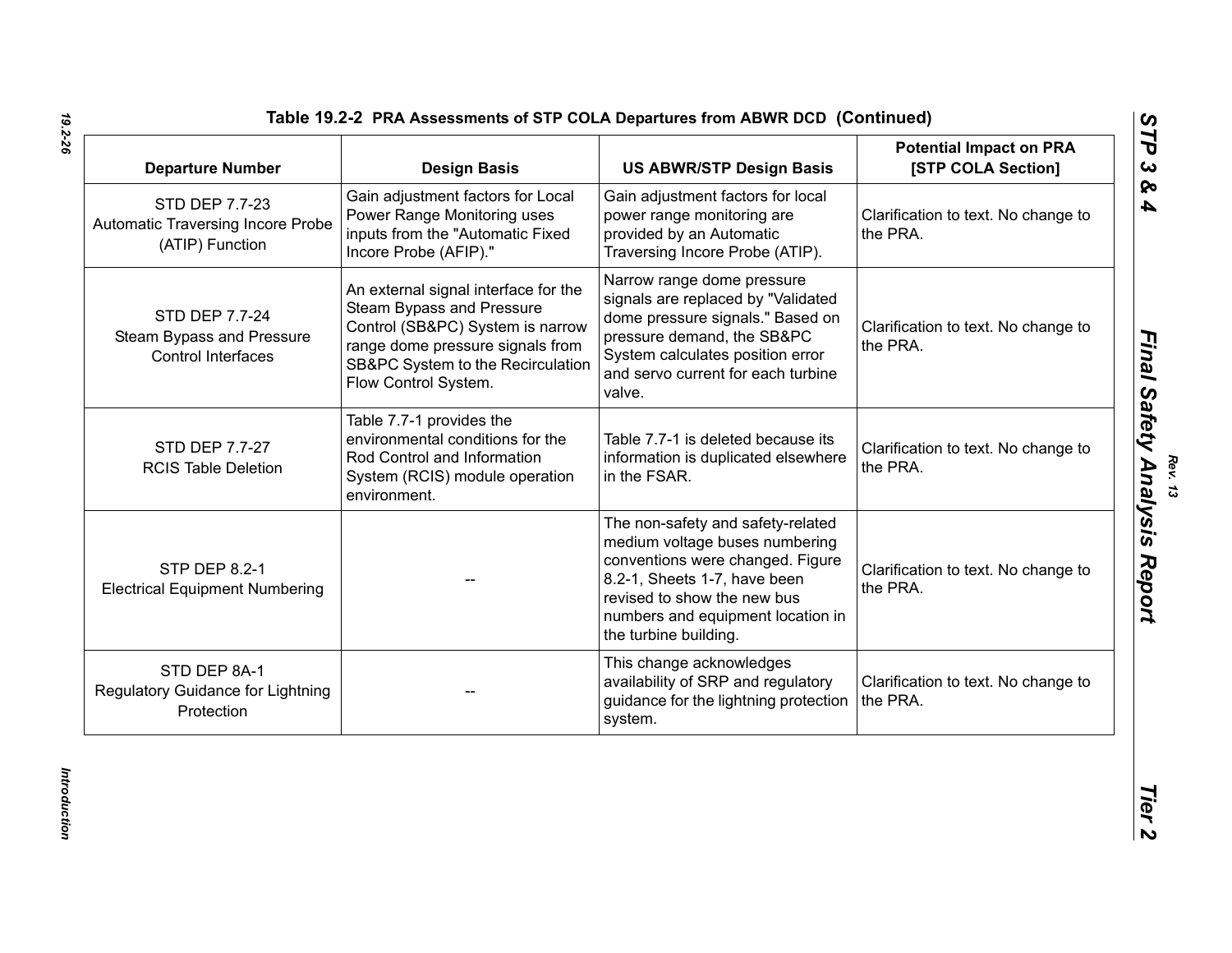| <b>Departure Number</b>                                                | <b>Design Basis</b>                                                                                                                                                                                                           | <b>US ABWR/STP Design Basis</b>                                                                                                                                                                                                                                                                                  | <b>Potential Impact on PRA</b><br>[STP COLA Section]                                                                                                 |
|------------------------------------------------------------------------|-------------------------------------------------------------------------------------------------------------------------------------------------------------------------------------------------------------------------------|------------------------------------------------------------------------------------------------------------------------------------------------------------------------------------------------------------------------------------------------------------------------------------------------------------------|------------------------------------------------------------------------------------------------------------------------------------------------------|
| <b>STD DEP 9.1-1</b><br>Fuel Handling Cranes and<br>Equipment          | Tier 2 (FSAR/DCD) - Paragraph<br>9.1.2.1.2 fuel storage racks<br>provided in spent fuel storage for<br>270% of one full core fuel load,<br>which is equivalent to a minimum of<br>2354 fuel storage positions<br>(assembles). | Fuel storage racks in spent fuel pool<br>shall be 270% of one full core fuel<br>load, which is equivalent to a<br>minimum of 2354 assemblies. Pool<br>design is capable of 3072<br>assemblies and at STP's option<br>more racks can be provided as<br>extra scope. DCD should be the<br>basis for minimum racks. | No effect on the PRA, not modeled.                                                                                                                   |
| STD DEP 9.2-1<br><b>Reactor Building Cooling Water</b><br>System       | RCW heat exchanger design<br>capacity for divisions A and B of<br>47.73 GJ/h; the capacity for division<br>C is 44.38 GJ/h.                                                                                                   | RCW heat exchanger design<br>capacity for divisions A and B of<br>50.1 GJ/h; the capacity for division<br>C is 46.1 GJ/h. These increased<br>capacities are based on meeting<br>LOCA heat loads with a margin of<br>20% to allow for fouling.                                                                    | No change to the PRA. This<br>engineering change supports<br>increased heat removal capacity<br>and corrects inconsistencies in<br>Section 9.2.11.2. |
| <b>STP DEP 9.2-2</b><br>Makeup Water Preparation System                |                                                                                                                                                                                                                               | Changes specific to the operation of<br>the Makeup Preparation Water<br>(MWP) System including flow<br>capacity, storage capacity, rate for<br>providing dematerialized water,<br>supply makeup water to the ultimate<br>heat sink, etc.                                                                         | No effect on the PRA, not modeled.                                                                                                                   |
| <b>STP DEP 9.2-3</b><br><b>Turbine Building Cooling Water</b><br>Syste | The heat removal capacity of each<br>of the three heat exchangers in the<br><b>Turbine Building Cooling Water</b><br>System is 68.7 GJ/h with a flow rate<br>of 3405 m3/h.                                                    | The heat removal capacity of each<br>of the three heat exchangers in the<br><b>Turbine Building Cooling Water</b><br>System is increased to 114.5 GJ/h,<br>using the increased flow rate of<br>4550 m3/h.                                                                                                        | No effect on the PRA, not modeled.                                                                                                                   |

*Rev. 13*<br>**Final Safety Analysis Report**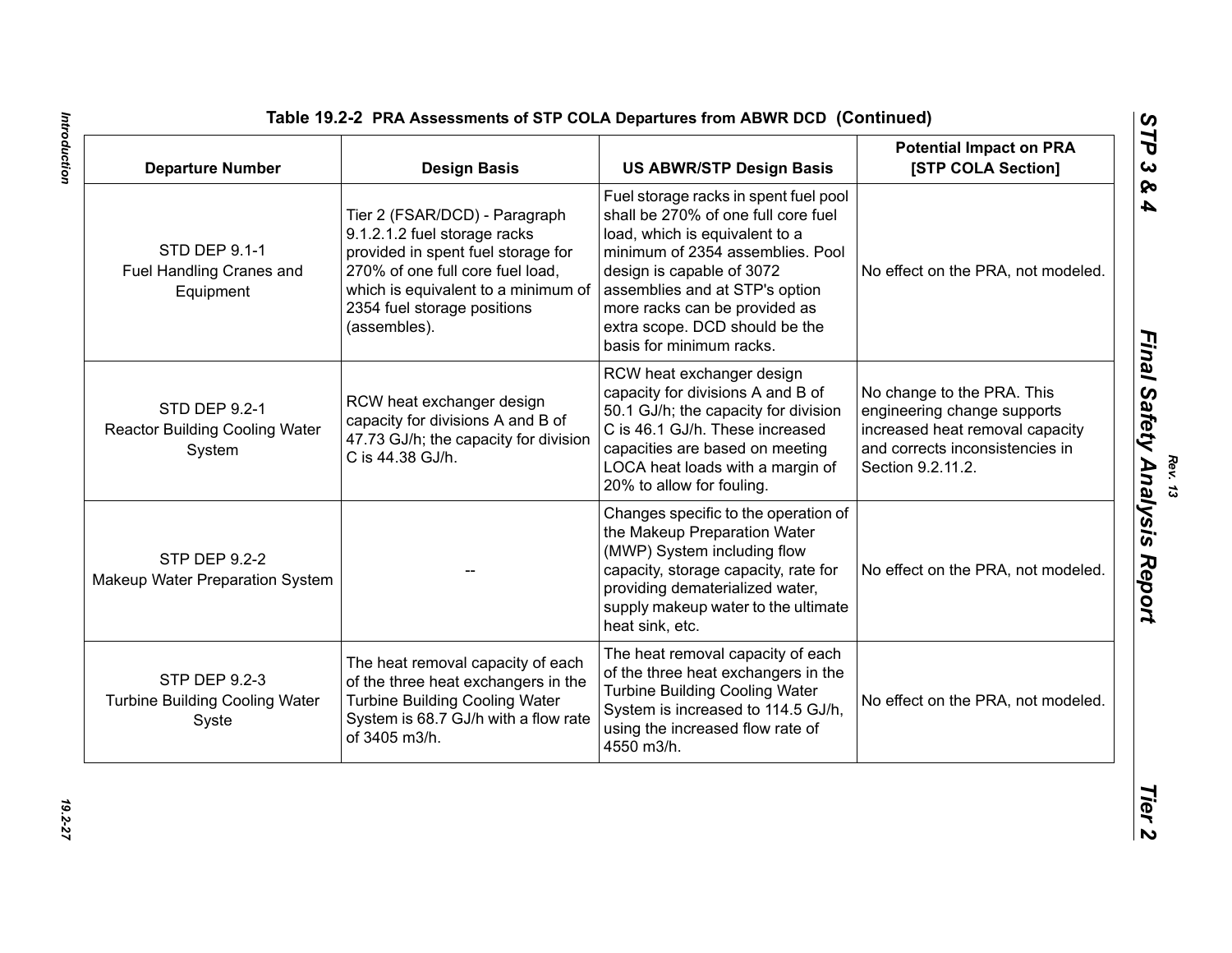| <b>Departure Number</b>                                       | <b>Design Basis</b>                                                                                                                       | <b>US ABWR/STP Design Basis</b>                                                                                                                                                                                                                                                                                         | <b>Potential Impact on PRA</b><br>[STP COLA Section] |
|---------------------------------------------------------------|-------------------------------------------------------------------------------------------------------------------------------------------|-------------------------------------------------------------------------------------------------------------------------------------------------------------------------------------------------------------------------------------------------------------------------------------------------------------------------|------------------------------------------------------|
| <b>STP DEP 9.2-5</b><br>Reactor Service Water (RSW)<br>System | In the DCD, only the portion of the<br>RSW in the CB was described.<br>Remaining portion is not defined in<br>the DCD (Paragraph 9.2.15). | RSW system design reflects new<br>location of RSW pump house and<br>increased system flow and<br>discharge pressure necessary to<br>meet the increased heat removal<br>requirements of the reactor cooling<br>water system. Cooling tower fans<br>are added to the UHS [See site-<br>specific Requirement for the UHS]. | Included in the delta PRA [See 19.3,<br>19.9].       |
| STD DEP 9.2-7<br><b>HVAC Normal Cooling Water</b><br>System   |                                                                                                                                           | This design change corrects<br>inconsistencies in Tables 9.2-6 and<br>9.2-7, and Figure 9.2-2 such that<br>the non-safety-related HVAC<br>Normal Cooling Water (HNCW)<br>system waterside heat removal rate<br>is greater than or equal to the<br>airside cooling duty heat loads.                                      | No effect on the PRA, not modeled.                   |
| <b>STP DEP 9.2-8</b><br>Potable and Sanitary Water System     |                                                                                                                                           | The potable water subsystem is<br>capable of supplying both STP 3&4<br>and the sewage treatment<br>subsystem is capable of treating<br>sanitary wastes collected from all<br>four units located at the site.                                                                                                            | No effect on the PRA, not modeled.                   |
| <b>STP DEP 9.2-9</b><br><b>HVAC Normal Cooling Water</b>      |                                                                                                                                           | Departure reduces equipment,<br>piping, valve sizes, and electrical<br>power for better maintainability, and<br>changes return temperature from<br>12°C to 14.7°C.                                                                                                                                                      | No effect on the PRA, not modeled.                   |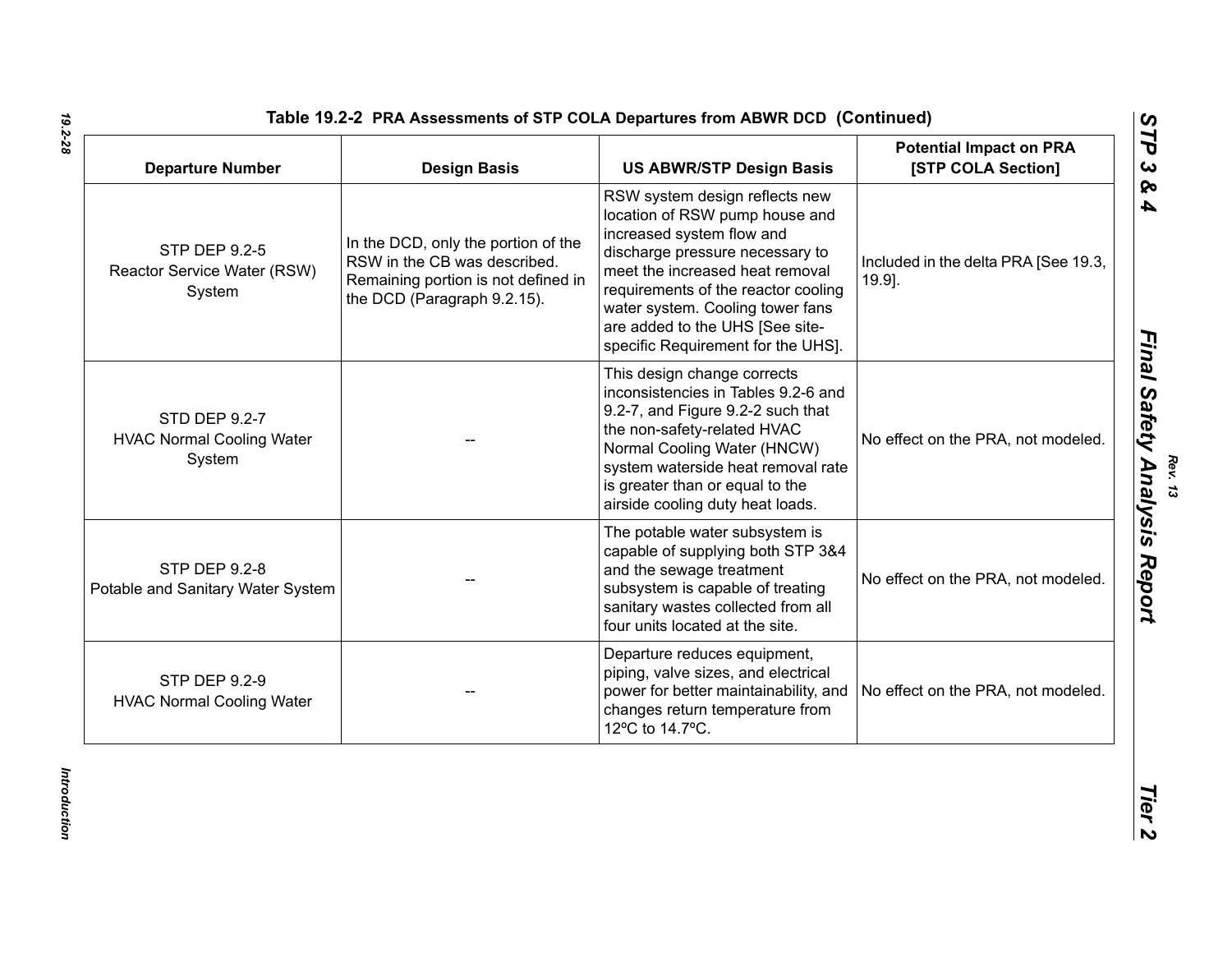| <b>Departure Number</b>                                          | <b>Design Basis</b>                                                | <b>US ABWR/STP Design Basis</b>                                                                                                                                                                                                                                                                                                                | <b>Potential Impact on PRA</b><br>[STP COLA Section]                                                                                                        |
|------------------------------------------------------------------|--------------------------------------------------------------------|------------------------------------------------------------------------------------------------------------------------------------------------------------------------------------------------------------------------------------------------------------------------------------------------------------------------------------------------|-------------------------------------------------------------------------------------------------------------------------------------------------------------|
| STP DEP 9.2-10<br><b>Turbine Service Water</b>                   |                                                                    | Turbine Service Water (TSW)<br>system interface requirements are<br>revised to reflect site specific<br>information.                                                                                                                                                                                                                           | No direct effect on PRA. Turbine<br>building flooding tables associated<br>with TSW modified to reflect site<br>specific information. [See Table<br>$19R-1$ |
| <b>STD DEP 9.3-1</b><br>Radwaste Drain Materials                 | Carbon steel pipe for majority of<br>K11 Radioactive Drain System. | Stainless Steel for entire K11<br>Radioactive Drain system.                                                                                                                                                                                                                                                                                    | No effect on the PRA, not modeled.                                                                                                                          |
| <b>STD DEP 9.3-2</b><br>Separate Breathing Air System            | Breathing air system is included in<br>service air system (P51).   | Separate breathing air system (P81)<br>from service air system (P51).                                                                                                                                                                                                                                                                          | No effect on the PRA, not modeled.                                                                                                                          |
| <b>STD DEP 9.3-3</b><br><b>Reactor Building Sampling Station</b> | CRD water sampling is described in<br>the DCD.                     | Because CRD system water is<br>supplied from condensate water,<br>CRD system sampling can be<br>substituted by condensate system<br>sampling. The condensate system<br>monitors oxygen and conductivity.<br>Process samples from the CRD are<br>not needed.                                                                                    | No effect on the PRA, not modeled.                                                                                                                          |
| <b>STP DEP 9.4-1</b><br>Service Building HVAC System             |                                                                    | The HVAC System is revised to<br>remove the provisions for toxic gas<br>monitors and the TSC alarm for high<br>toxic gas concentration.                                                                                                                                                                                                        | No effect on the PRA, not modeled.                                                                                                                          |
| STD DEP 9.4-2<br>Control Building HVAC System                    |                                                                    | The control building HVAC system<br>smoke removal mode is revised to<br>include control room main air supply<br>duct bypass lines around the air-<br>handling unit with two motor<br>operated dampers for each of the<br>two control room habitability area<br>HVAC divisions and each of the<br>three safety-related equipment<br>HVAC areas. | No effect on the PRA, not modeled.                                                                                                                          |

Introduction *Introduction 19.2-29*

19.2-29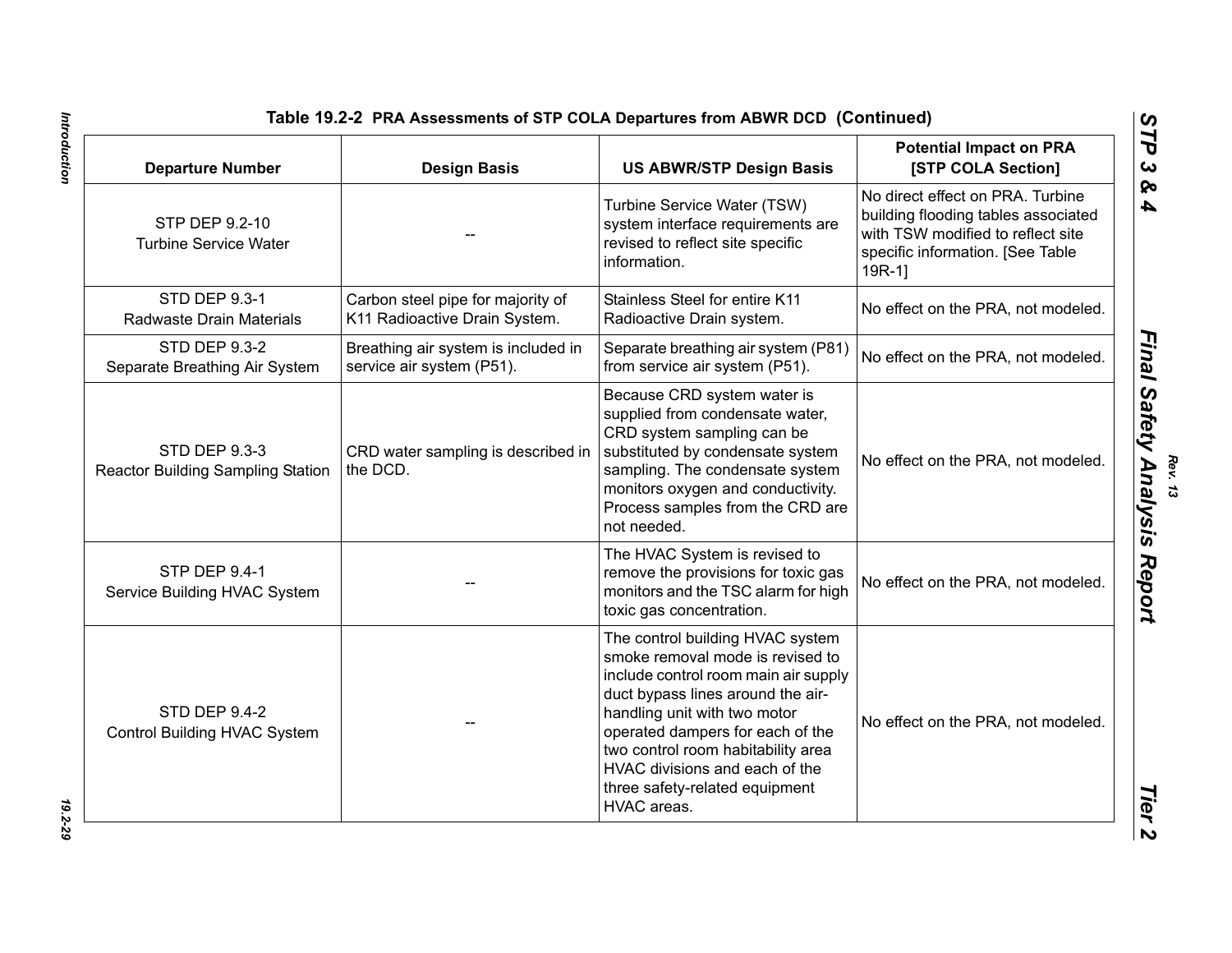| <b>Departure Number</b>                               | <b>Design Basis</b>                                                                                                      | <b>US ABWR/STP Design Basis</b>                                                                                                                                                                                                                                                                                                                                                                                                                           | <b>Potential Impact on PRA</b><br>[STP COLA Section] |
|-------------------------------------------------------|--------------------------------------------------------------------------------------------------------------------------|-----------------------------------------------------------------------------------------------------------------------------------------------------------------------------------------------------------------------------------------------------------------------------------------------------------------------------------------------------------------------------------------------------------------------------------------------------------|------------------------------------------------------|
| <b>STP DEP 9.4-3</b><br>Service Building HVAC System  | Service building HVAC system has<br>two subsystems, the clean air HVAC<br>System and the Controlled Area<br>HVAC System. | Subsystems are deleted and<br>consolidated to supply air to both<br>the Clean Area and the Controlled<br>Area.                                                                                                                                                                                                                                                                                                                                            | No effect on the PRA, not modeled.                   |
| <b>STD DEP 9.4-4</b><br>Turbine Island HVAC System    |                                                                                                                          | Design changes include: additional<br>supply/exhaust air flow, relocated<br>electrical building into turbine<br>building, increase in equipment<br>quantities, additional condensate<br>booster pumps, etc.                                                                                                                                                                                                                                               | No effect on the PRA, not modeled.                   |
| <b>STD DEP 9.4-5</b><br>Radwaste Building Ventilation |                                                                                                                          | Eliminated HVAC equipment<br>supporting the adwaste incinerator<br>which was deleted. A dedicated air<br>conditioning system for electrical,<br>HVAC equipment rooms and other<br>areas was added as a result of<br>design evolution. Operation control<br>of the exhaust air system form<br>radwaste process area is<br>augmented to automatically route<br>the exhaust air through filtration<br>equipment upon detection of<br>airborne radioactivity. | No effect on the PRA, not modeled.                   |
| STD DEP 9.4-6<br>Control Building HVAC System         | One flow element/flow switch in the<br>common discharge duct of each<br>emergency filtration unit.                       | A flow element/flow switch is to be<br>installed on the discharge side of<br>each emergency filtration unit fan<br>using a two out of two logic signal<br>for automatic switchover.                                                                                                                                                                                                                                                                       | No effect on the PRA, not modeled.                   |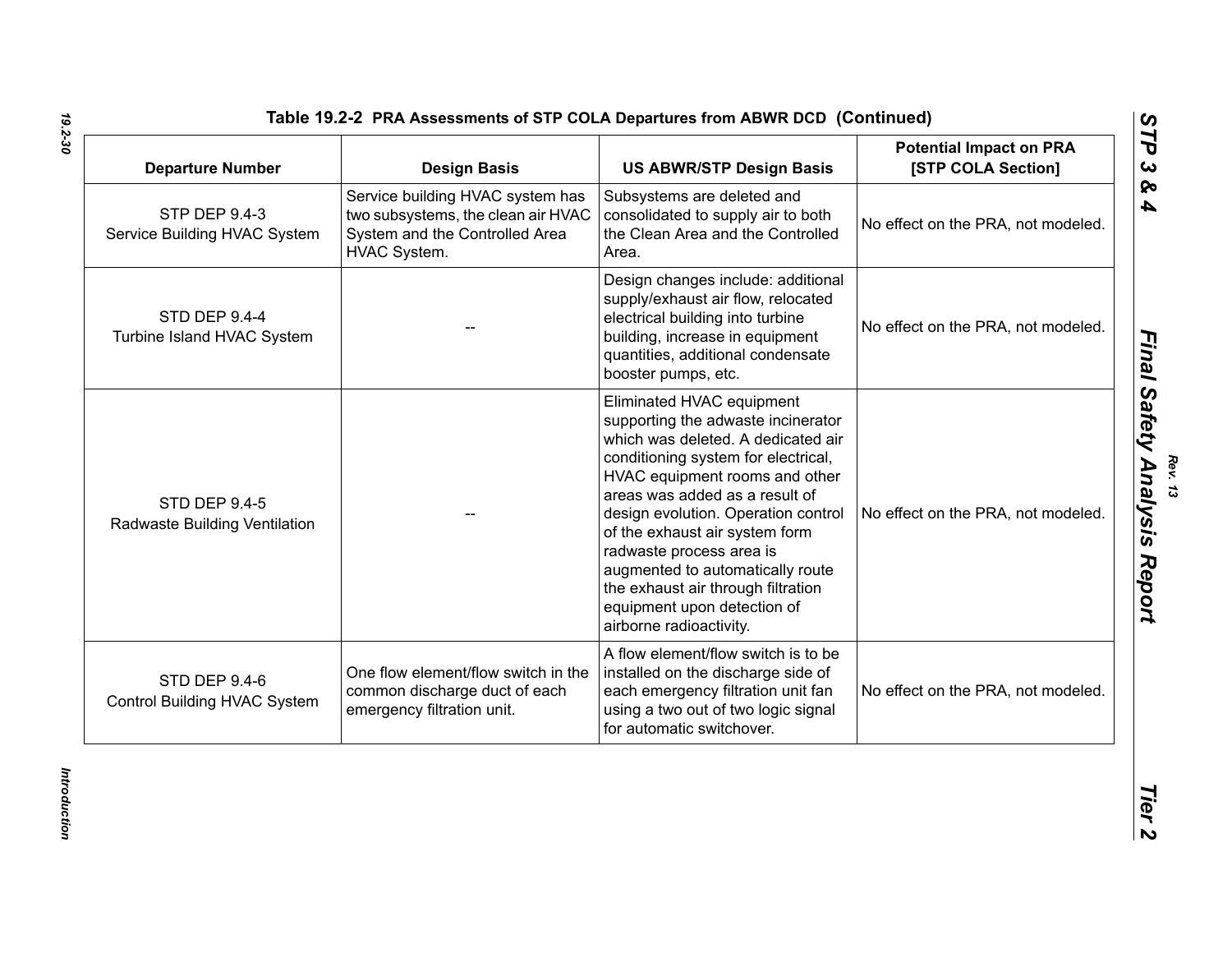| <b>Departure Number</b>                                                       | <b>Design Basis</b>                                                                                                                                                                             | <b>US ABWR/STP Design Basis</b>                                                                                                                                                                                                                                                                                                  | <b>Potential Impact on PRA</b><br>[STP COLA Section]                                                                                                                                                    |
|-------------------------------------------------------------------------------|-------------------------------------------------------------------------------------------------------------------------------------------------------------------------------------------------|----------------------------------------------------------------------------------------------------------------------------------------------------------------------------------------------------------------------------------------------------------------------------------------------------------------------------------|---------------------------------------------------------------------------------------------------------------------------------------------------------------------------------------------------------|
| <b>STD DEP 9.4-7</b><br><b>Control Building Annex HVAC</b>                    | MG set rooms are ventilated by C/B<br>safetyrelated equipment area<br>HVAC; cooling is provided by non-<br>safety-related MG set room air<br>handling unit.                                     | MG set room air handling unit is<br>independent of from C/B safety<br>related equipment area HVAC.                                                                                                                                                                                                                               | No effect on the PRA, not modeled.                                                                                                                                                                      |
| <b>STP DEP 9.4-8</b><br>Reactor Building HVAC System                          |                                                                                                                                                                                                 | Configuration of fans and air<br>conditioning units (ACU) in Figure<br>9.4-3 modified because current<br>configuration is inconsistent with<br>Tier 1 Figure 2.15.5j. Fire damper is<br>stated in Tier 2 9.4.5.5.2, but Tier 1<br>Figure 2.15.5i has no Fire Damper-<br>the statement of Fire Damper in Tier<br>2 is eliminated. | No change to the PRA. Clarification<br>to text.                                                                                                                                                         |
| <b>STD DEP 9.4-9</b><br><b>Turbine Building HVAC</b>                          |                                                                                                                                                                                                 | The Turbine Building's exhaust<br>system is changed and its HVAC<br>recirculation duct is deleted.                                                                                                                                                                                                                               | No effect on the PRA, not modeled.                                                                                                                                                                      |
| <b>STD DEP 9.5-1</b><br>Diesel Generator Jacket Water<br>Cooling Water System | Inspection and Testing requirements<br>for the diesel generator jacket<br>cooling water system conformed to<br>RG 1.108.                                                                        | The requirements have been<br>integrated onto RG 1.9 Rev.4,<br>endorsing IEEE-387, which<br>addresses qualification and periodic<br>testing of the diesel generators.                                                                                                                                                            | No effect on the PRA, not modeled.<br>The effect of standards included in<br>base failure data.                                                                                                         |
| <b>STD DEP 9.5-2</b><br>Lower Drywell Flooder Fusible Plug<br>Valve           | Contains specific design details<br>about fusible plugs based on an old<br>design concept and patent<br>application; however the fusible<br>plugs were never built or tested to<br>this design. | The fusible plugs are described in<br>generic terms of the design<br>requirements and incorporate<br>design experience from actual<br>design and test results.<br>Clarifications are made specifying<br>lower drywell isolation valve details,<br>etc.                                                                           | The change incorporates design<br>experience which should decrease<br>the likelihood of failure. No direct<br>effect on the PRA, but described in<br>Chapter 19. [See 19E, 19E.2.8.2.1,<br>19E.2.8.2.6] |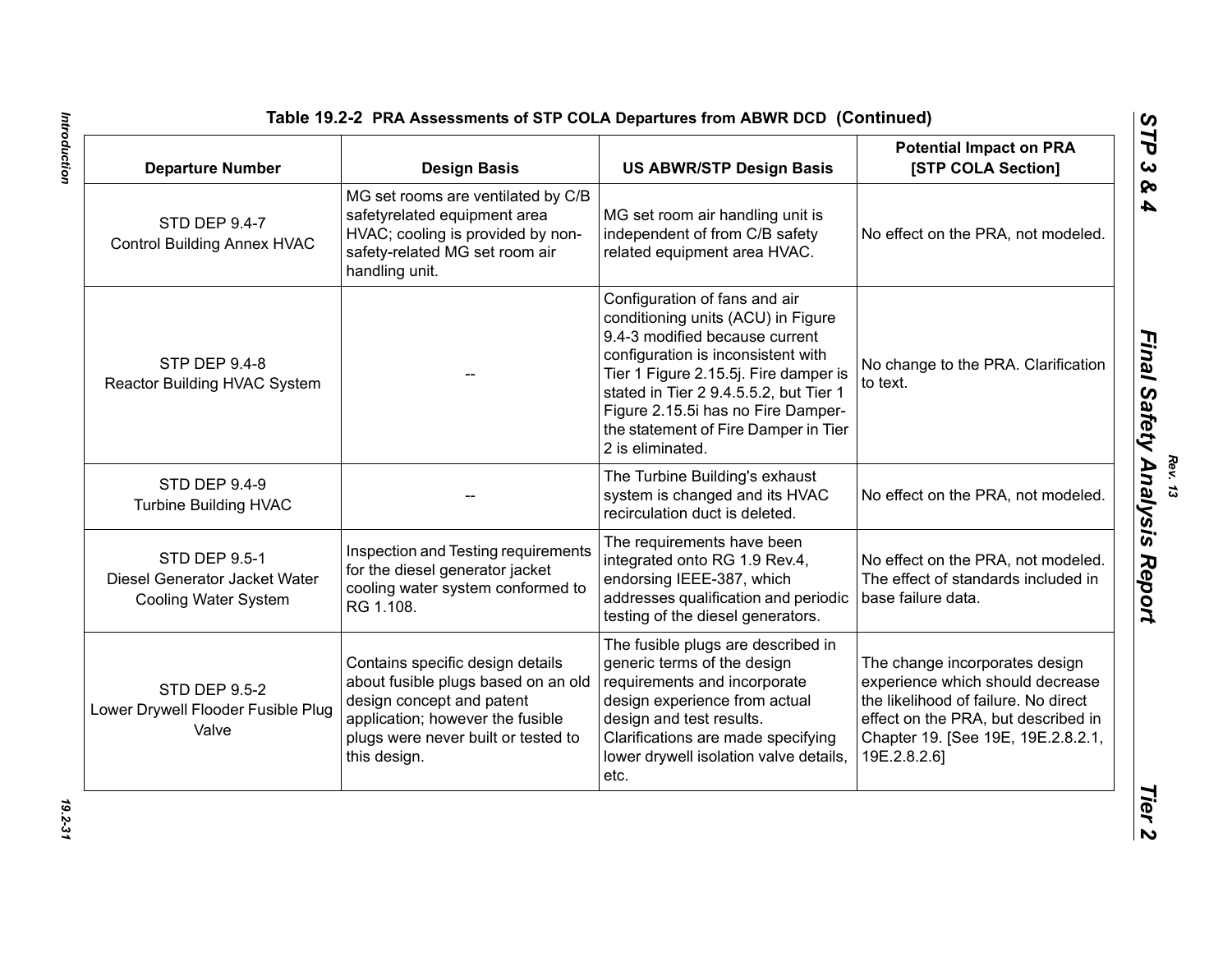| <b>Departure Number</b>                                                            | <b>Design Basis</b>                                                                                                                           | <b>US ABWR/STP Design Basis</b>                                                                                                                                                                                                                                                                                                                                                                                                                                                                                                           | <b>Potential Impact on PRA</b><br>[STP COLA Section]                                                                          |
|------------------------------------------------------------------------------------|-----------------------------------------------------------------------------------------------------------------------------------------------|-------------------------------------------------------------------------------------------------------------------------------------------------------------------------------------------------------------------------------------------------------------------------------------------------------------------------------------------------------------------------------------------------------------------------------------------------------------------------------------------------------------------------------------------|-------------------------------------------------------------------------------------------------------------------------------|
| <b>STD DEP 9.5-3</b><br>System Description - Reactor<br><b>Internal Pump Motor</b> | MG sets and adjustable speed<br>drives described in DCD 9.5.10.2<br>and 7.7.1.3.                                                              | Several changes to the technical<br>description of the non-safety Motor-<br>Generator (MG) sets and ASD<br>descriptions.                                                                                                                                                                                                                                                                                                                                                                                                                  | No effect on the PRA, not modeled.                                                                                            |
| <b>STD DEP 9.5-4</b><br><b>Lighting and Servicing Power</b><br>Supply System       | Mercury lamps are provided for use<br>for high ceilings, except where<br>breakage could introduce mercury<br>into the reactor coolant system. | The mercury lights are replaced with<br>high pressure sodium (HPS) lamps.                                                                                                                                                                                                                                                                                                                                                                                                                                                                 | No effect on the PRA, not modeled.                                                                                            |
| <b>STP DEP 9.5-6</b><br>Diesel Generator Fuel Oil Storage<br>and Transfer System   |                                                                                                                                               | The sample connection for the Fuel<br>Oil Storage Tank is relocated slightly<br>above grade elevation, fill<br>connection is relocated at grade<br>elevation and vent is extended to an<br>elevation exceeding maximum flood<br>level. The Fuel Oil Storage Tanks<br>are relocated in concrete vaults<br>underground, with piping routed<br>underground. Locked, closed<br>isolation valves have been added to<br>the fill and sample lines, and a<br>second transfer pump for the Diesel<br>Generator Fuel Oil system has been<br>added. | Not explicitly modeled in the PRA.<br>Potential beneficial effect (two fuel<br>oil transfer pumps) for plant-specific<br>PRA. |
| <b>STP DEP 9.5-7</b><br>Fire Protection - House Boiler Area<br>of the Turbine      | The house boiler is a fuel oil-heated<br>boiler.                                                                                              | The house boiler is an electrically<br>heated boiler.                                                                                                                                                                                                                                                                                                                                                                                                                                                                                     | Slight improvement in Turbine<br>Building fire frequency. No effect on<br>PRA fire modeling.                                  |

*Rev. 13*<br>**Final Safety Analysis Report**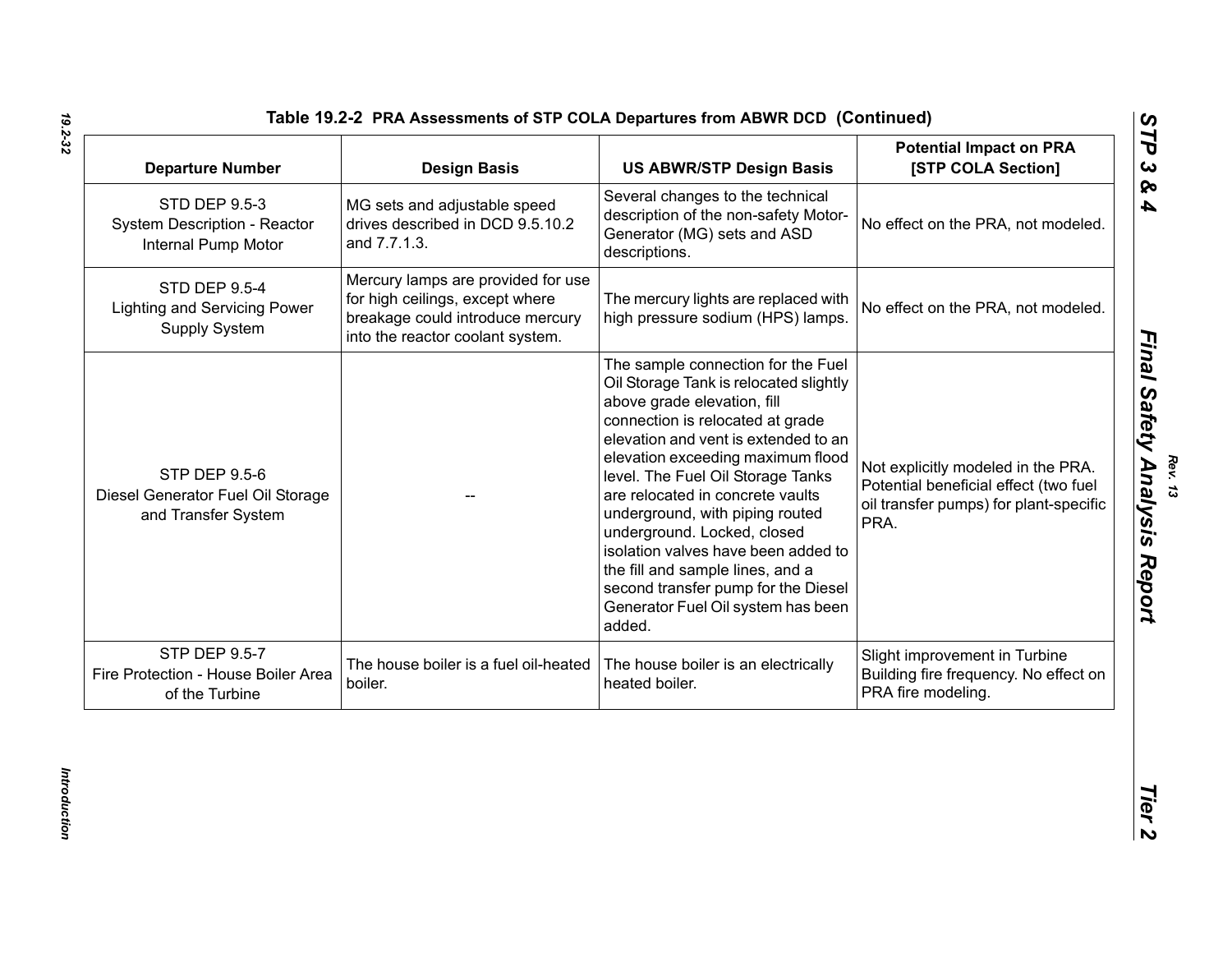| <b>Departure Number</b>                                      | <b>Design Basis</b>                                                                                                                                                                                     | <b>US ABWR/STP Design Basis</b>                                                                                                                                                                                                                  | <b>Potential Impact on PRA</b><br>[STP COLA Section]                                      |
|--------------------------------------------------------------|---------------------------------------------------------------------------------------------------------------------------------------------------------------------------------------------------------|--------------------------------------------------------------------------------------------------------------------------------------------------------------------------------------------------------------------------------------------------|-------------------------------------------------------------------------------------------|
| <b>STP DEP 10.1-1</b><br><b>Turbine Pressure Description</b> | Inlet pressure at the turbine main<br>steam valves is controlled by the<br>pressure regulator such that turbine<br>inlet pressure varies linearly with<br>reactor power level.                          | The inlet pressure at the turbine<br>main steam valves reflects reactor<br>power, steam line flow and pressure<br>regulator programming, but never<br>exceeds the pressure for which the<br>turbine components and steam lines<br>are designed." | No effect on the PRA, not modeled.                                                        |
| <b>STP DEP 10.1-2</b><br>Steam Cycle Diagram                 | Steam and power conversion<br>system consists of four condensate<br>pumps, two heater drain tanks, a<br>typical multi-pressure condenser<br>design, and a main turbine with the<br>single stage reheat. | Four condensate booster pumps<br>are added to this system, with three<br>filters and six emineralizers, four<br>reactor feed pumps, four heater<br>drain pumps, one heater drain tank,<br>and a turbine design with two<br>stages of reheat.     | No effect on PRA, not modeled.<br>[See STD DEP 10.4-5]                                    |
| STP DEP 10.1-3<br><b>Rated Heat Balance</b>                  |                                                                                                                                                                                                         | Modified to reflect turbine<br>manufacturer.                                                                                                                                                                                                     | No effect on the PRA, not modeled.                                                        |
| <b>STP DEP 10.1-4</b><br>Valves Wide Open Heat Balance       |                                                                                                                                                                                                         | Modified to reflect turbine<br>manufacturer.                                                                                                                                                                                                     | No effect on the PRA, not modeled.                                                        |
| STP DEP 10.2-1<br><b>Turbine Design</b>                      |                                                                                                                                                                                                         | Modified to reflect turbine<br>manufacturer, revised ISI and IST<br>inspection intervals based on<br>design.                                                                                                                                     | No effect on the PRA, not modeled.                                                        |
| <b>STP DEP 10.2-2</b><br><b>Turbine Rotor Design</b>         |                                                                                                                                                                                                         | Modified to reflect turbine<br>manufacturer.                                                                                                                                                                                                     | No effect on the PRA, not modeled.<br>Turbine missile generation<br>likelihood decreased. |
| STP DEP 10.2-3<br><b>Turbine Digital Control</b>             |                                                                                                                                                                                                         | Significant advancements in<br>reliability and machine protection<br>result through the use of a digital<br>turbine control system.                                                                                                              | No effect on the PRA, not modeled.<br>Turbine trip function reliability<br>enhanced.      |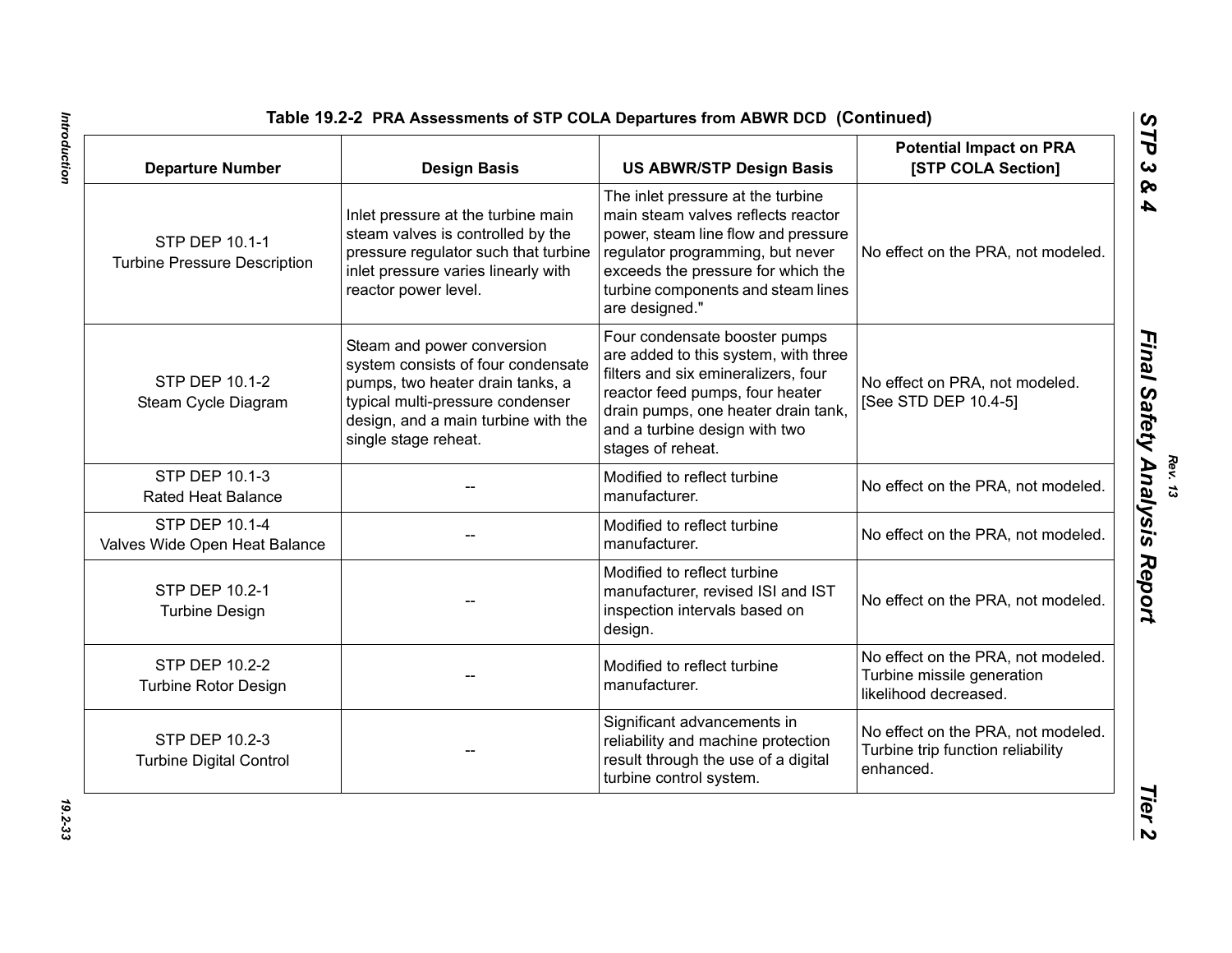| Table 19.2-2 PRA Assessments of STP COLA Departures from ABWR DCD (Continued |  |
|------------------------------------------------------------------------------|--|
|------------------------------------------------------------------------------|--|

| <b>Departure Number</b>                                      | <b>Design Basis</b>                                                                                                                                                                                                             | <b>US ABWR/STP Design Basis</b>                                                                                                                                                                                                                                                            | <b>Potential Impact on PRA</b><br>[STP COLA Section]                                                |
|--------------------------------------------------------------|---------------------------------------------------------------------------------------------------------------------------------------------------------------------------------------------------------------------------------|--------------------------------------------------------------------------------------------------------------------------------------------------------------------------------------------------------------------------------------------------------------------------------------------|-----------------------------------------------------------------------------------------------------|
| STP DEP 10.2-4<br><b>Bulk Hydrogen Storage</b>               | Bulk hydrogen is stored near the<br>turbine building.                                                                                                                                                                           | Bulk hydrogen is stored well away<br>from the power block buildings.                                                                                                                                                                                                                       | No effect on the PRA, not modeled.                                                                  |
| STD DEP 10.3-1<br>Main Steam Line Drains                     | The drains from the steam lines<br>inside containment are connected to<br>the steam lines outside the<br>containment to permit equalizing<br>pressure across the MSIVs during<br>startup and following steam line<br>isolation. | The main steam system also serves<br>as the "alternate leakage path" to<br>contain the radioactive steam with<br>passes the main steam isolation<br>valve before they close to isolate<br>the reactor under emergency<br>conditions.                                                       | No effect on the PRA, not modeled.                                                                  |
| STD DEP 10.4-1<br><b>Turbine Gland Seal Steam</b>            |                                                                                                                                                                                                                                 | A non-safety-related Gland Seal<br>Evaporator (GSE) is added to the<br>Turbine Gland Steam System to<br>supply sealing steam to the main<br>turbine shaft seal glands and<br>various turbine valve stems,<br>including the turbine bypass and<br>main turbine stop-control valve<br>stems. | No effect on the PRA, not modeled.                                                                  |
| <b>STP DEP 10.4-2</b><br>Main Condenser                      | MC utilizes three independent multi-<br>pressure single-pass shells, with<br>each shell containing at least two<br>tube bundles, and series circulating<br>water flow.                                                          | MC utilizes three condenser shells<br>crossconnected to equalize<br>pressure, with each shell containing<br>four tube bundles, and parallel<br>circulating water flow. Number of<br>circulating water pumps increased<br>to 4, flow rates modified.                                        | No effect on the PRA, not modeled.<br>Editorial changes in Chapter 19.<br>[See 19R.4.3 and 19R.5.3] |
| STP DEP 10.4-3<br><b>Main Condenser Evacuation</b><br>System | Auxiliary boiler steam used for<br>steam jet air ejectors during startup                                                                                                                                                        | An additional vacuum pump is<br>added and changes to the source of<br>motive steam supplying the steam<br>jet air ejectors during power<br>operation.                                                                                                                                      | No effect on the PRA, not modeled.                                                                  |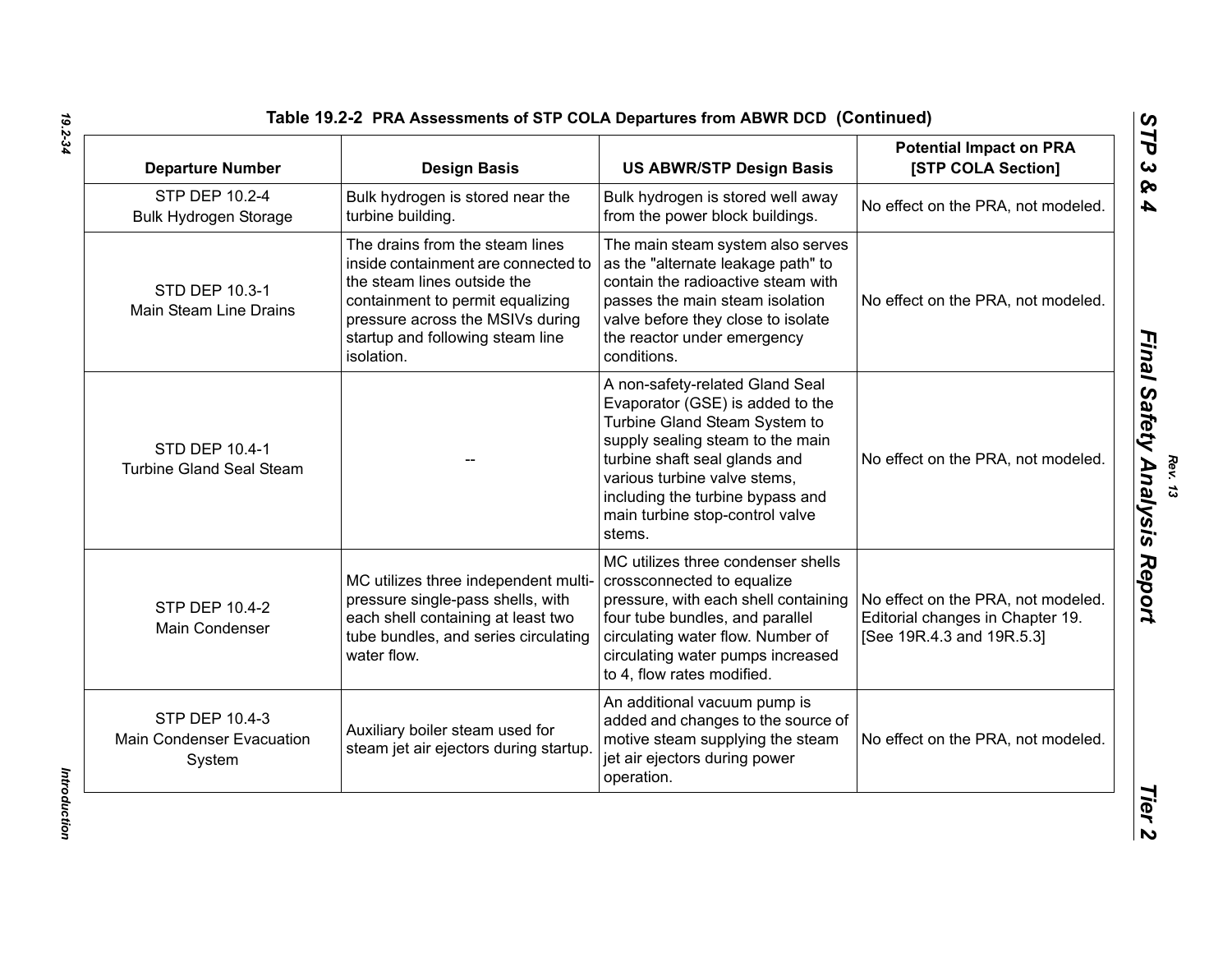| <b>Departure Number</b>                                       | <b>Design Basis</b>                                                                                                                                                                                                                                                    | <b>US ABWR/STP Design Basis</b>                                                                                                                                                                                                                                                                                                                                                         | <b>Potential Impact on PRA</b><br>[STP COLA Section] |
|---------------------------------------------------------------|------------------------------------------------------------------------------------------------------------------------------------------------------------------------------------------------------------------------------------------------------------------------|-----------------------------------------------------------------------------------------------------------------------------------------------------------------------------------------------------------------------------------------------------------------------------------------------------------------------------------------------------------------------------------------|------------------------------------------------------|
| STD DEP 10.4-6<br><b>Load Rejection Capability</b>            | ABWR Standard design has a<br>turbine bypass capacity of 33% of<br>nuclear boiler rated flow.                                                                                                                                                                          | A clarification is made in regards to<br>reactor trip resulting from turbine<br>trip or generator load rejection from<br>power levels above 33%.                                                                                                                                                                                                                                        | Clarification to text. No effect on<br>PRA.          |
| STD DEP 10.4-7<br>Turbine Bypass Hydraulic Control            |                                                                                                                                                                                                                                                                        | Indication for the use of valve<br>position transmitters, one hydraulic<br>accumulator for each bypass valve,<br>the addition of the fastacting<br>solenoid valve, and the interface<br>etween the steam Bypass and<br>Pressure Control System for<br>positioning of the bypass valves.                                                                                                 | No effect on the PRA, not modeled.                   |
| STD DEP 11.2-1<br><b>Liquid Radwaste Process</b><br>Equipment |                                                                                                                                                                                                                                                                        | Information is replaced completely<br>due to a change in the design of the<br>liquid radioactive waste system. The<br>liquid radwaste system is composed<br>of three subsystems designed to<br>collect, treat, and recycle or<br>discharge different categories of<br>waste water; the low conductivity<br>subsystem, high conductivity<br>subsystem, and detergent waste<br>subsystem. | No effect on the PRA, not modeled.                   |
| STD DEP 11.3-1<br>Gaseous Waste Management<br>System          | Off-gas is exhausted along with<br>SJAE discharge pressure, (needing<br>the addition of vacuum pumps for<br>stable exhaust during plant<br>operation). Additionally, an<br>integrated recombiner (combining<br>the preheating unit and condensate<br>unit) is applied. | Off-gas is exhausted along with<br>SJAE discharge pressure, using<br>vacuum pumps to stabilize exhaust<br>during plant operation. Additionally,<br>the recombiner has a preheating<br>unit and condensate unit (each as a<br>separate unit).                                                                                                                                            | No effect on the PRA, not modeled.                   |

Introduction *Introduction 19.2-35*

19.2-35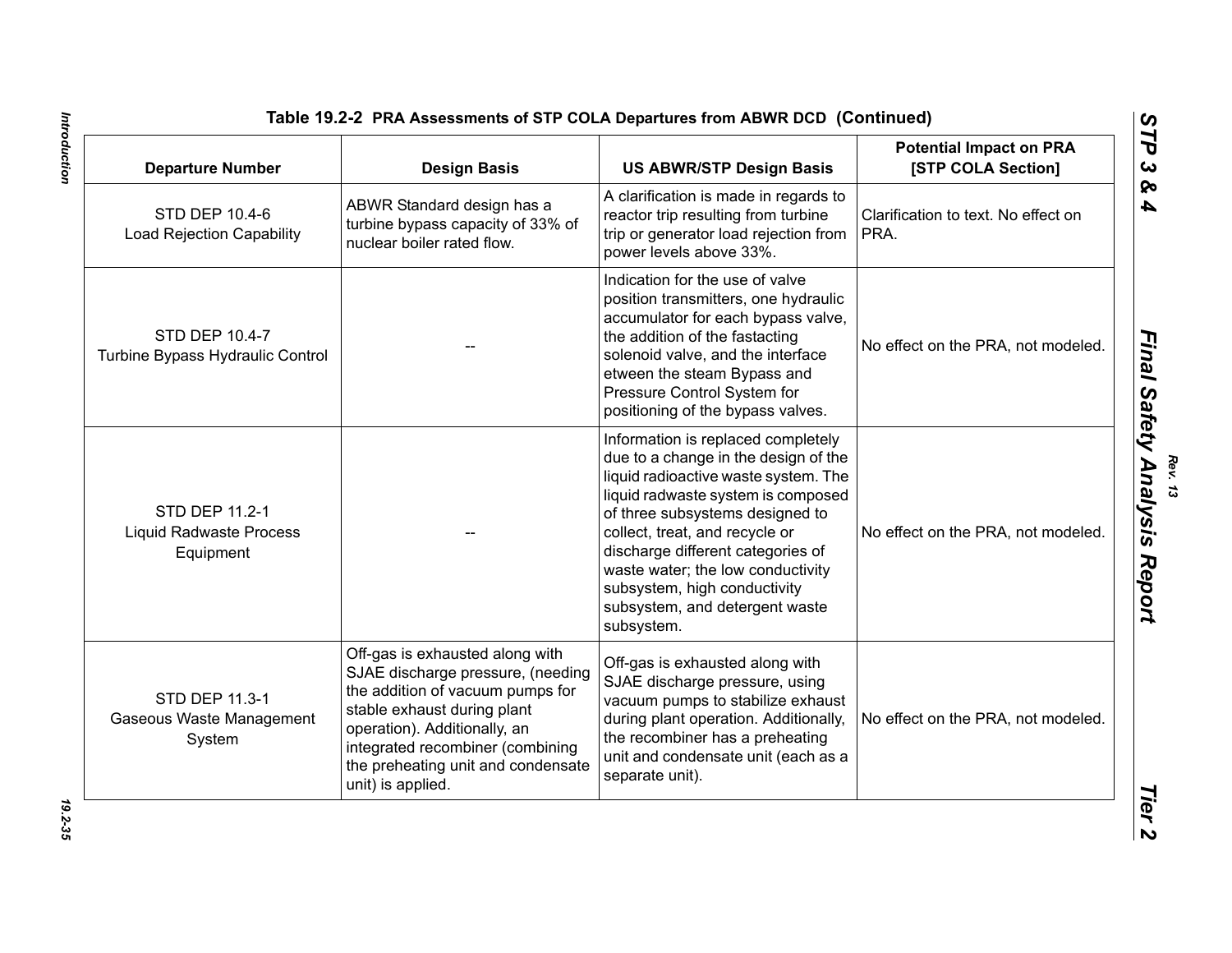| <b>Departure Number</b>                                                            | <b>Design Basis</b>                                            | <b>US ABWR/STP Design Basis</b>                                                                                                                                                                                                                                                                                                                                                                                                                                          | <b>Potential Impact on PRA</b><br>[STP COLA Section] |
|------------------------------------------------------------------------------------|----------------------------------------------------------------|--------------------------------------------------------------------------------------------------------------------------------------------------------------------------------------------------------------------------------------------------------------------------------------------------------------------------------------------------------------------------------------------------------------------------------------------------------------------------|------------------------------------------------------|
| STD DEP 11.4-1<br>Radioactive Solid Waste Update                                   |                                                                | Solidification System and the<br>incinerator system are deleted<br>because equipment operations and<br>maintenance difficulties negatively<br>impact the effectiveness of these<br>processes. A second spent resin<br>storage tank is added for separating<br>two different resins. The SWMS<br>mobile system consists of<br>equipment modules, complete with<br>all subcomponents, piping and<br>instrumentation and controls<br>necessary to operate the<br>subsystem. | No effect on the PRA, not modeled.                   |
| STP DEP 11.5-1<br>Process and Effluent Radiation<br>Monitoring and Sampling System |                                                                | Implementation of specific<br>equipment is vendor-based.<br>Specific detector types will be<br>selected at a later date based on<br>the state of art and availability.<br>Many additional changes have been<br>made.                                                                                                                                                                                                                                                     | No effect on the PRA, not modeled.                   |
| STD DEP 12.2-1<br>Gamma Ray Source Energy<br>Spectra Tables                        | Apparent errors in the units in<br>Tables 12.2-3b and 12.2-3c. | No changes to design basis.                                                                                                                                                                                                                                                                                                                                                                                                                                              | No effect on the PRA, not modeled.                   |
| STD DEP 12.3-1<br><b>Cobalt Content in Stainless Steel</b>                         |                                                                | Vendors supplying the materials<br>cannot reasonably achieve the<br>cobalt limits in all cases, so a<br>graded approach is used to specify<br>locations receiving the least.                                                                                                                                                                                                                                                                                             | No effect on the PRA, not modeled.                   |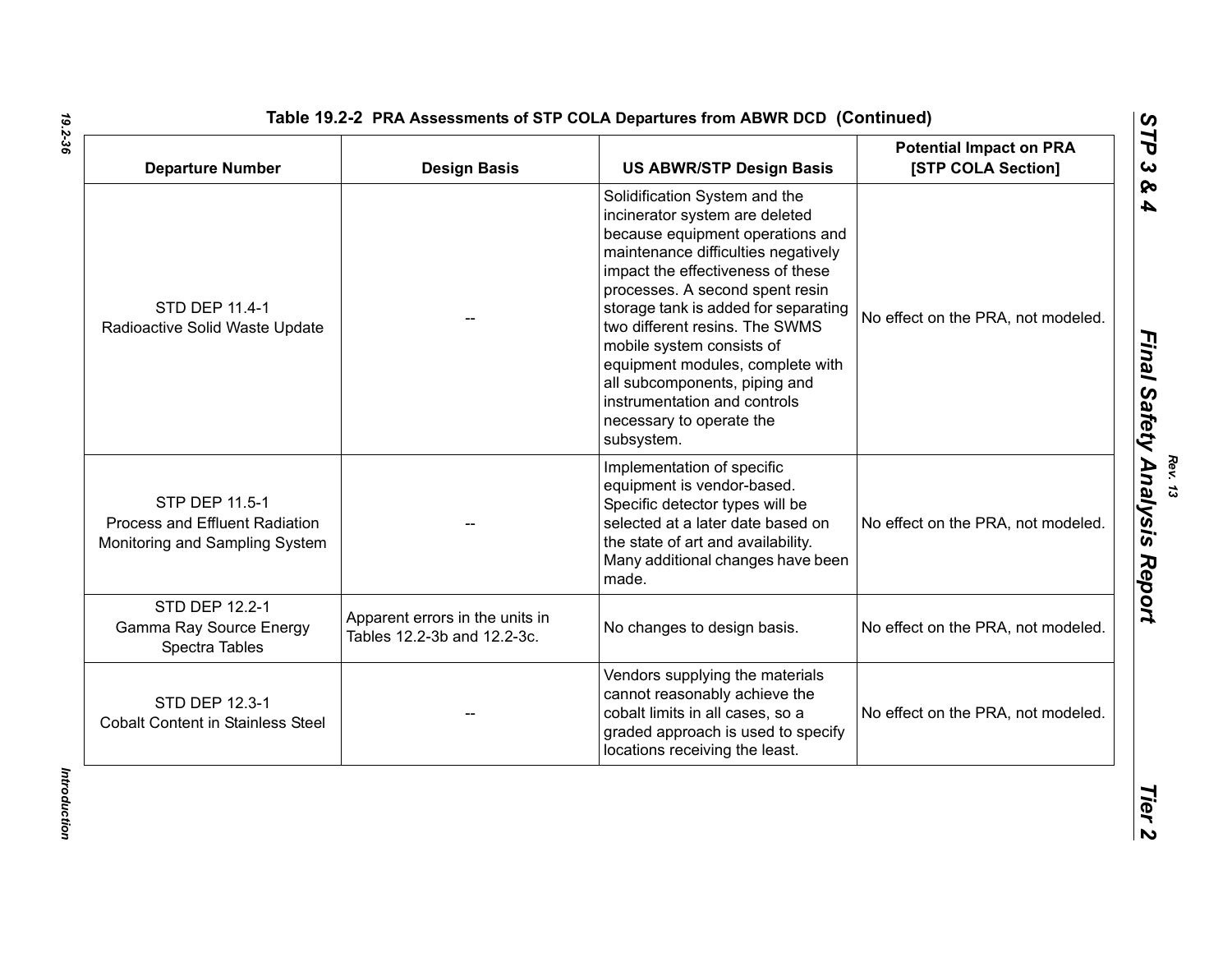| <b>Departure Number</b>                                                            | <b>Design Basis</b>                                                                                                                                                                  | <b>US ABWR/STP Design Basis</b>                                                                                                                                                                                                                                                                                                                                                               | <b>Potential Impact on PRA</b><br>[STP COLA Section] |
|------------------------------------------------------------------------------------|--------------------------------------------------------------------------------------------------------------------------------------------------------------------------------------|-----------------------------------------------------------------------------------------------------------------------------------------------------------------------------------------------------------------------------------------------------------------------------------------------------------------------------------------------------------------------------------------------|------------------------------------------------------|
| STD DEP 12.3-3<br><b>Steam Tunnel Blowout Panels</b>                               | The blowout panels for the steam<br>tunnel are located in the relatively<br>inaccessible section of the RHR<br>heat exchanger shielded cubicle<br>which are controlled access areas. | The design does not have blowout<br>panels in the steam tunnel. The<br>main steam tunnel is vented to the<br>turbine building.                                                                                                                                                                                                                                                                | No effect on the PRA, not modeled.                   |
| STD DEP 12.3-4<br>Alarm Capability for Area Radiation<br>Monitors (ARMs)           |                                                                                                                                                                                      | The ARMs will have alarm capability<br>and five additional monitors are<br>required in the Reactor Building.                                                                                                                                                                                                                                                                                  | No effect on the PRA, not modeled.                   |
| <b>STD DEP 14.2-1</b><br><b>Control Rod Drive Friction Testing</b><br>Requirement  |                                                                                                                                                                                      | Normal control rod positioning is<br>accomplished by an electrical<br>motor. Mechanical binding of a CRD<br>will result in blade separation from<br>the ball nut which would be detected<br>by permanently installed<br>instrumentation. The CRDs are<br>easily monitored for performance<br>degradation during normal<br>withdrawal; therefore periodic<br>friction testing is not required. | No effect on the PRA, not modeled.                   |
| STD DEP 15.6-1<br>Clean Up Water Line Break<br>Meteorology and Dose Results        | Apparent error in the Thyroid Dose<br>values reported in Table 15.6-18.                                                                                                              | No change to design basis.                                                                                                                                                                                                                                                                                                                                                                    | No effect on the PRA, not modeled.                   |
| STD DEP 16.2-1<br>thru<br>STD DEP 16.5-6 Technical<br><b>Specification Changes</b> | See COLA Part 7 for changes.                                                                                                                                                         | See COLA Part 7 for changes.                                                                                                                                                                                                                                                                                                                                                                  | No effect on the PRA, not<br>specifically modeled.   |
| STD DEP 18.4-1<br>Main Generator Synchronization<br><b>Control Relocation</b>      |                                                                                                                                                                                      | The controls required for the<br>synchronization of the main<br>generator have been relocated from<br>the control console to the main<br>control panel.                                                                                                                                                                                                                                       | No effect on the PRA, not modeled.                   |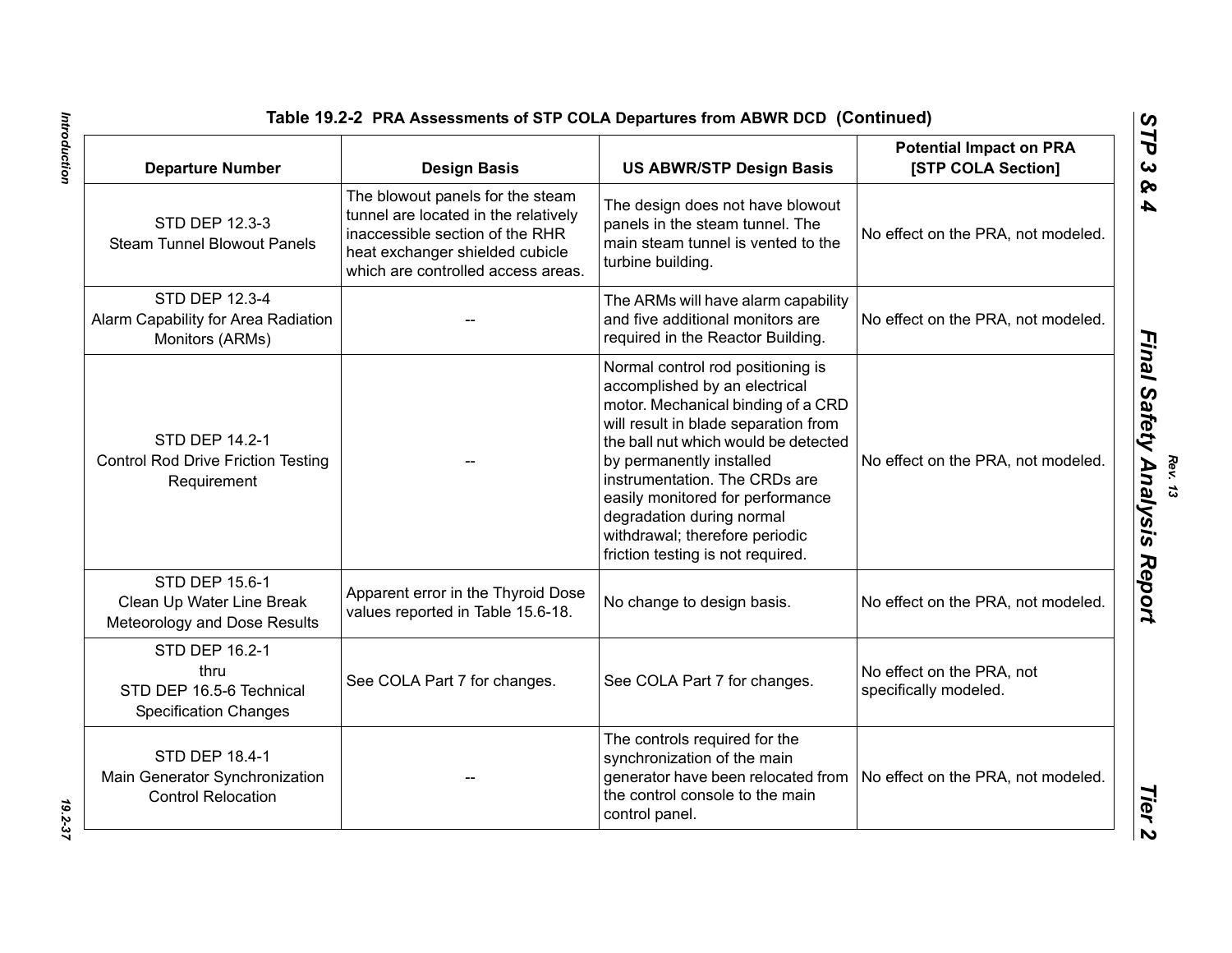| <b>Departure Number</b>                                                 | <b>Design Basis</b>                                                                                                                                                                                     | <b>US ABWR/STP Design Basis</b>                                                                                                                                                                                                                                                                                                                                                                                                             | <b>Potential Impact on PRA</b><br>[STP COLA Section]                                                                          |
|-------------------------------------------------------------------------|---------------------------------------------------------------------------------------------------------------------------------------------------------------------------------------------------------|---------------------------------------------------------------------------------------------------------------------------------------------------------------------------------------------------------------------------------------------------------------------------------------------------------------------------------------------------------------------------------------------------------------------------------------------|-------------------------------------------------------------------------------------------------------------------------------|
| STD DEP 19.3-1<br><b>Evaluation of Common Cause</b><br>Failures         | ABWR SSAR Chapter 19D.8.6<br>documents the results of a PRA<br>sensitivity analysis on common<br>cause failure of selected<br>mechanical systems performed by<br>GE.                                    | Common cause factors were added<br>to the ABWR plant model used to<br>quantify the effects of plant-specific<br>factors for South Texas Project<br>Units 3 & 4 PRA.                                                                                                                                                                                                                                                                         | Included in delta PRA assessment.<br>[See Chapter 19.3] [This is not a<br>departure from the design certified<br>in the DCD]. |
| STD DEP 19.7-1<br><b>Control Rod Drive Improvements</b>                 | The FMCRD brake design has to be<br>fully testable on an annual basis.                                                                                                                                  | The FMCRD electro-mechanical<br>brake is a Class 1E safety related<br>component with a 10- year<br><b>Environmental Qualification</b><br>replacement life; brake performance<br>characteristics testing is performed<br>every two years when a<br>replacement brake is installed. It is<br>recommended that approximately<br>20 motor sub-assembly units,<br>including the brake, to be tested<br>during the 18-month refueling<br>outages, | No effect on PRA, not modeled.<br>Editorial change to Chapter 19.<br>[See Chapter 19.7.2]                                     |
| STD DEP 191.7-1<br>Atmospheric Control System<br><b>Bypass Analysis</b> | The seismic margins PRA for the<br>Atmospheric Control System 50 mm<br>crosstie valves requires the opening<br>of two normally closed motor-<br>operated valves to create a<br>containment bypass path. | The analysis has been modified by<br>replacing motor-operated valves<br>with air-operated valves.                                                                                                                                                                                                                                                                                                                                           | No effect on PRA, not modeled.<br>Editorial change to Chapter 19.<br>[See Chapter 19I.7]                                      |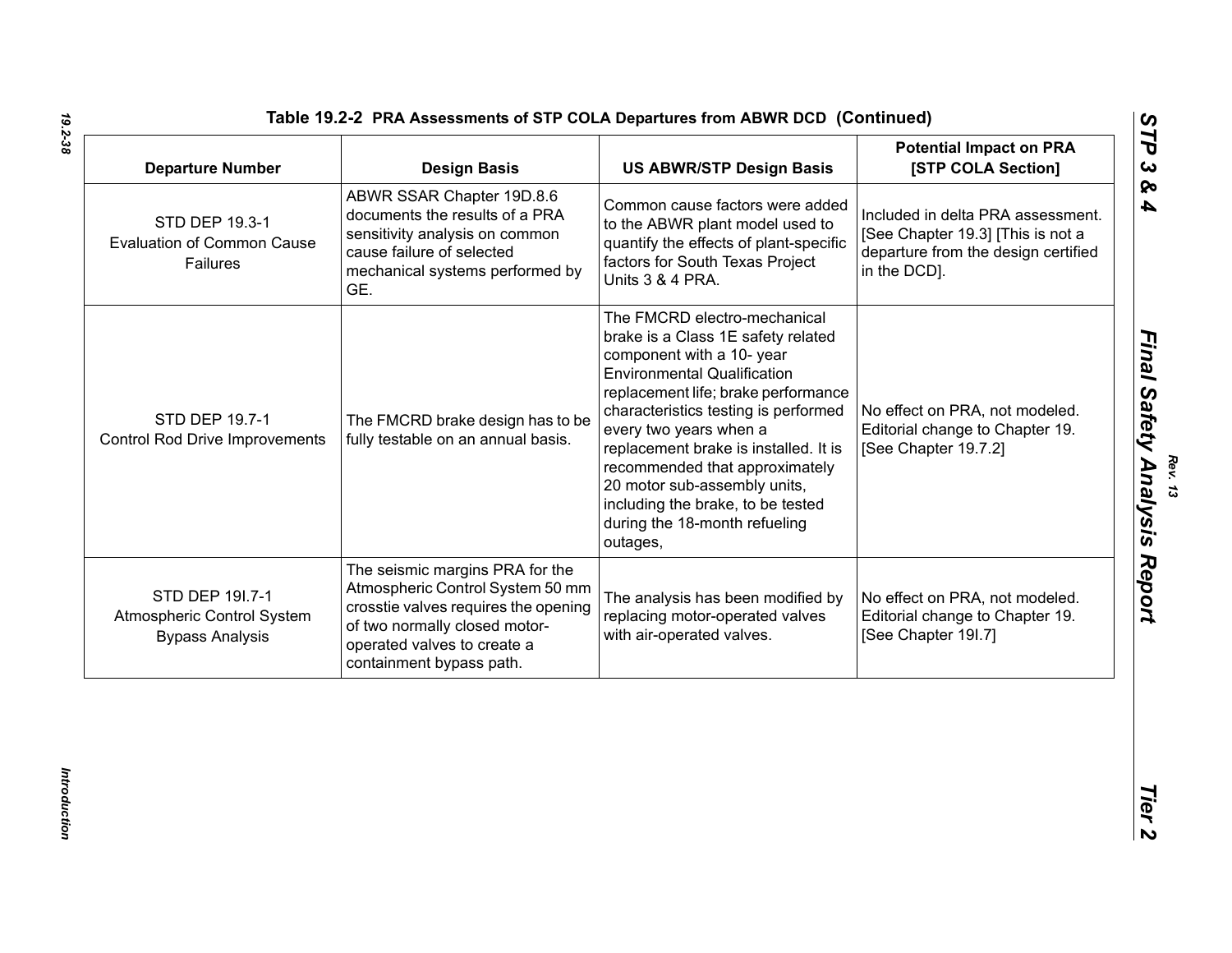| Control building flooding<br>assessment is unaffected, RSW<br>ABWR design, vertical RSW<br>STP design, RSW pumps located<br>house design, vacuum breakers<br>STP DEP 19R-1<br>below UHS, pump rooms are<br>pumps, pump rooms protected from<br>flooding from other pump rooms,<br>protected by watertight doors<br>RSW Pump House Redesign<br>assessment for flooding in<br>pumps above water level in UHS.<br>between trains.<br>19K, 19Q, and 19R]<br>This standard departure replaces<br>the terms such as GE, GEH, and<br>The reference ABWR DCD was<br>General Electric with the generic<br>developed with numerous<br>term NSSS Vendor, with an<br>statements that activities during<br>alternative vendor specified, or in<br>construction and startup would be<br>some cases has eliminated the term<br><b>STD DEP VENDOR</b><br>performed in accordance with GE<br>altogether. This departure also<br>approval or oversight. The intent of<br>replaces General Electric<br>in references.<br>Vendor Replacement<br>these statements was to ensure that<br>Company's product references such<br>as NEDEs and NEDOs with the<br>the designer was appropriately<br>involved in startup testing or<br>corresponding reference of another | <b>Design Basis</b>      | <b>US ABWR/STP Design Basis</b> | <b>Potential Impact on PRA</b><br>[STP COLA Section]                                                                                           |
|-----------------------------------------------------------------------------------------------------------------------------------------------------------------------------------------------------------------------------------------------------------------------------------------------------------------------------------------------------------------------------------------------------------------------------------------------------------------------------------------------------------------------------------------------------------------------------------------------------------------------------------------------------------------------------------------------------------------------------------------------------------------------------------------------------------------------------------------------------------------------------------------------------------------------------------------------------------------------------------------------------------------------------------------------------------------------------------------------------------------------------------------------------------------------------------------------------------------------------------------------|--------------------------|---------------------------------|------------------------------------------------------------------------------------------------------------------------------------------------|
|                                                                                                                                                                                                                                                                                                                                                                                                                                                                                                                                                                                                                                                                                                                                                                                                                                                                                                                                                                                                                                                                                                                                                                                                                                               |                          |                                 | design modified for new RSW pump<br>removed. [See 19R]. A delta-PRA<br>redesigned RSW pump house [See<br>19.4, 19.7, 19.8, 19.9, 19.10, 19.11, |
| been approved by the NRC for use<br>in this application.                                                                                                                                                                                                                                                                                                                                                                                                                                                                                                                                                                                                                                                                                                                                                                                                                                                                                                                                                                                                                                                                                                                                                                                      | construction activities. | ABWR vendor whose reference has | No effect on PRA. Editorial changes                                                                                                            |
|                                                                                                                                                                                                                                                                                                                                                                                                                                                                                                                                                                                                                                                                                                                                                                                                                                                                                                                                                                                                                                                                                                                                                                                                                                               |                          |                                 |                                                                                                                                                |